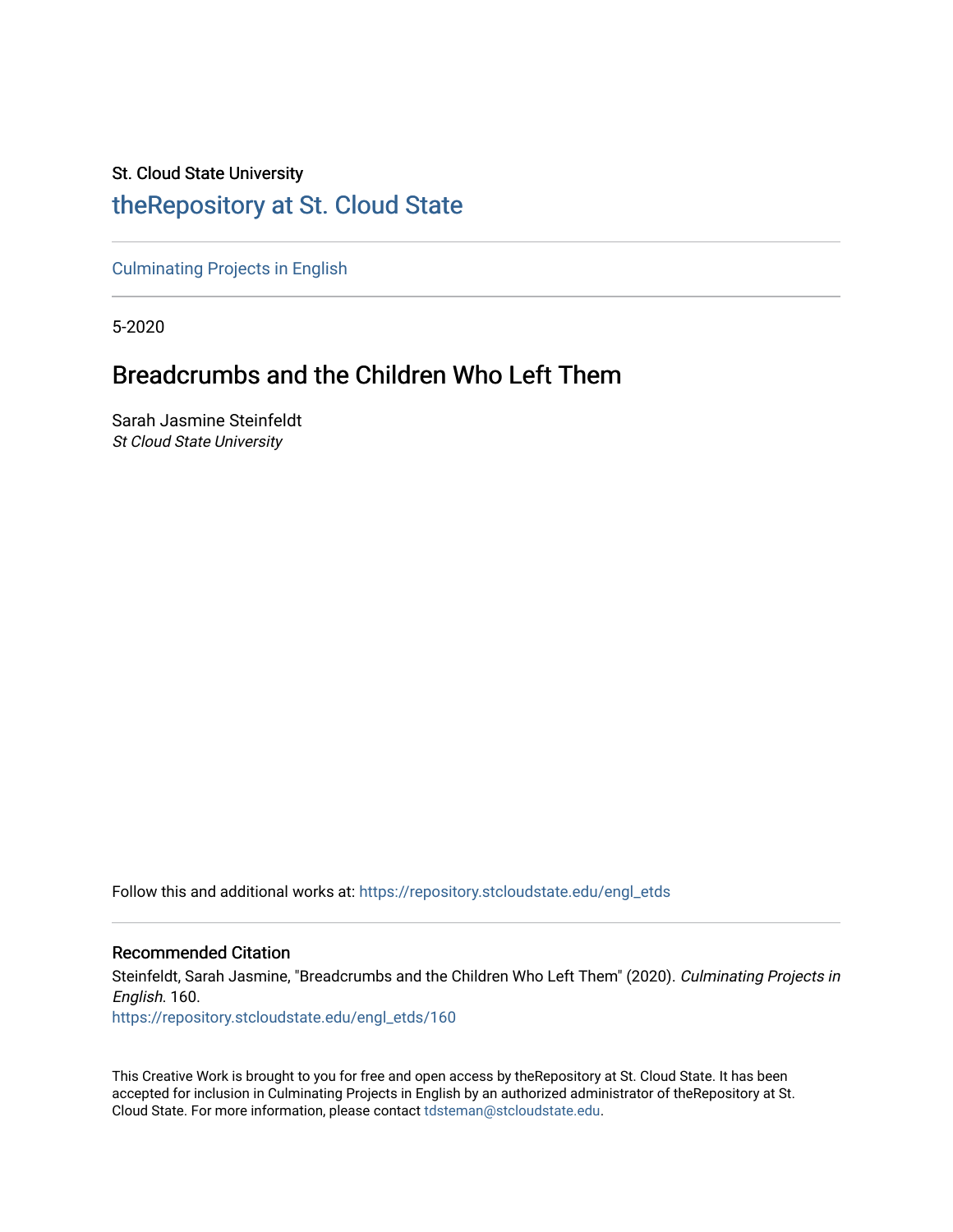### **Breadcrumbs and the Children Who Left Them**

by

Sarah Steinfeldt

A Creative Work

Submitted to the Graduate Faculty of

St. Cloud State University

In Partial Fulfillment of the Requirements

for the Degree of

Masters of Arts

in English

May, 2020

Thesis Committee: Shannon Olson, Chairperson Sharon Cogdill Felip Costaglioli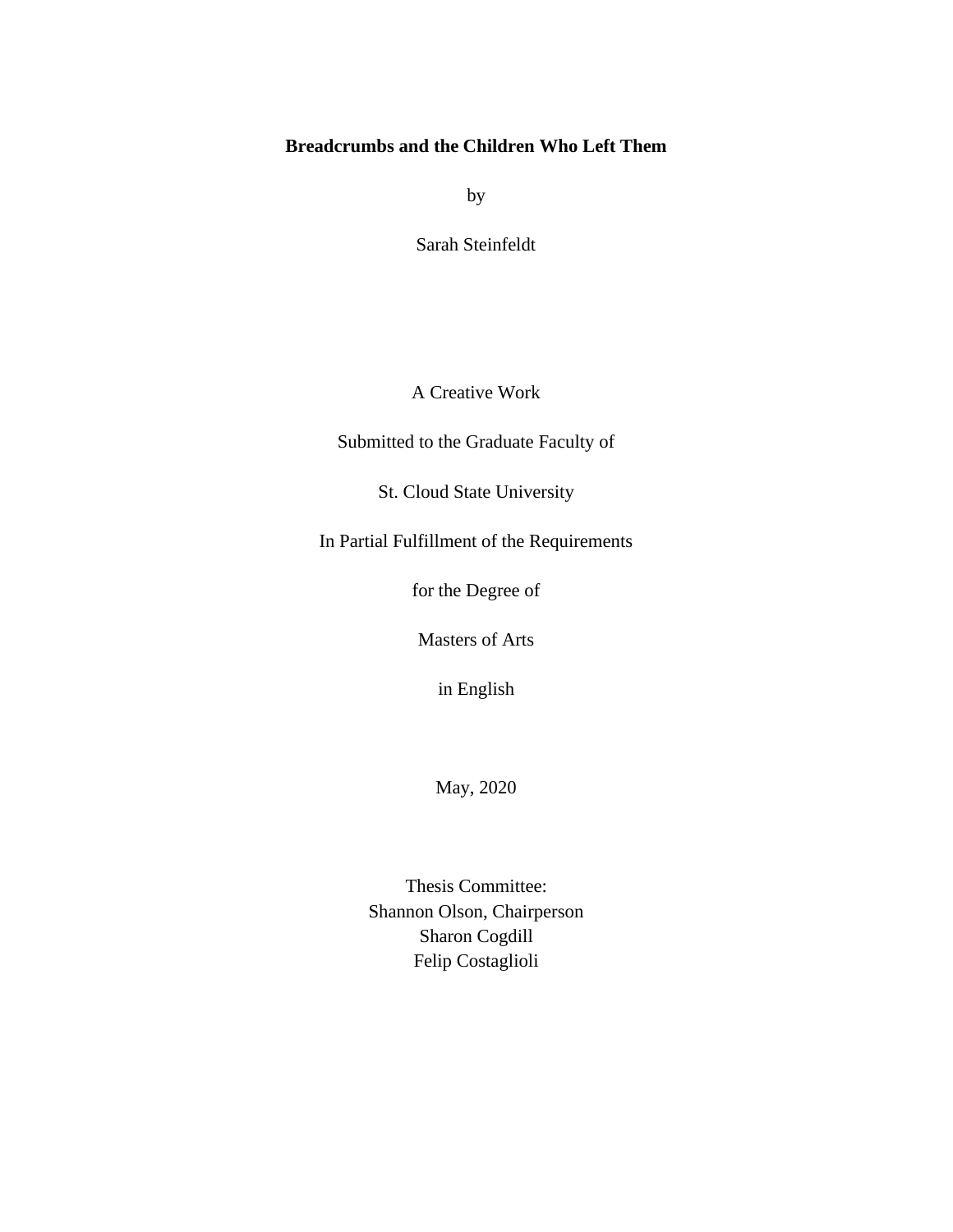## **Table of Contents**

| Section        | Page           |
|----------------|----------------|
| Prelude        | $\mathfrak{Z}$ |
| Robin Little   | 5              |
| Holden & Grace | 35             |
| Envoy          | 60             |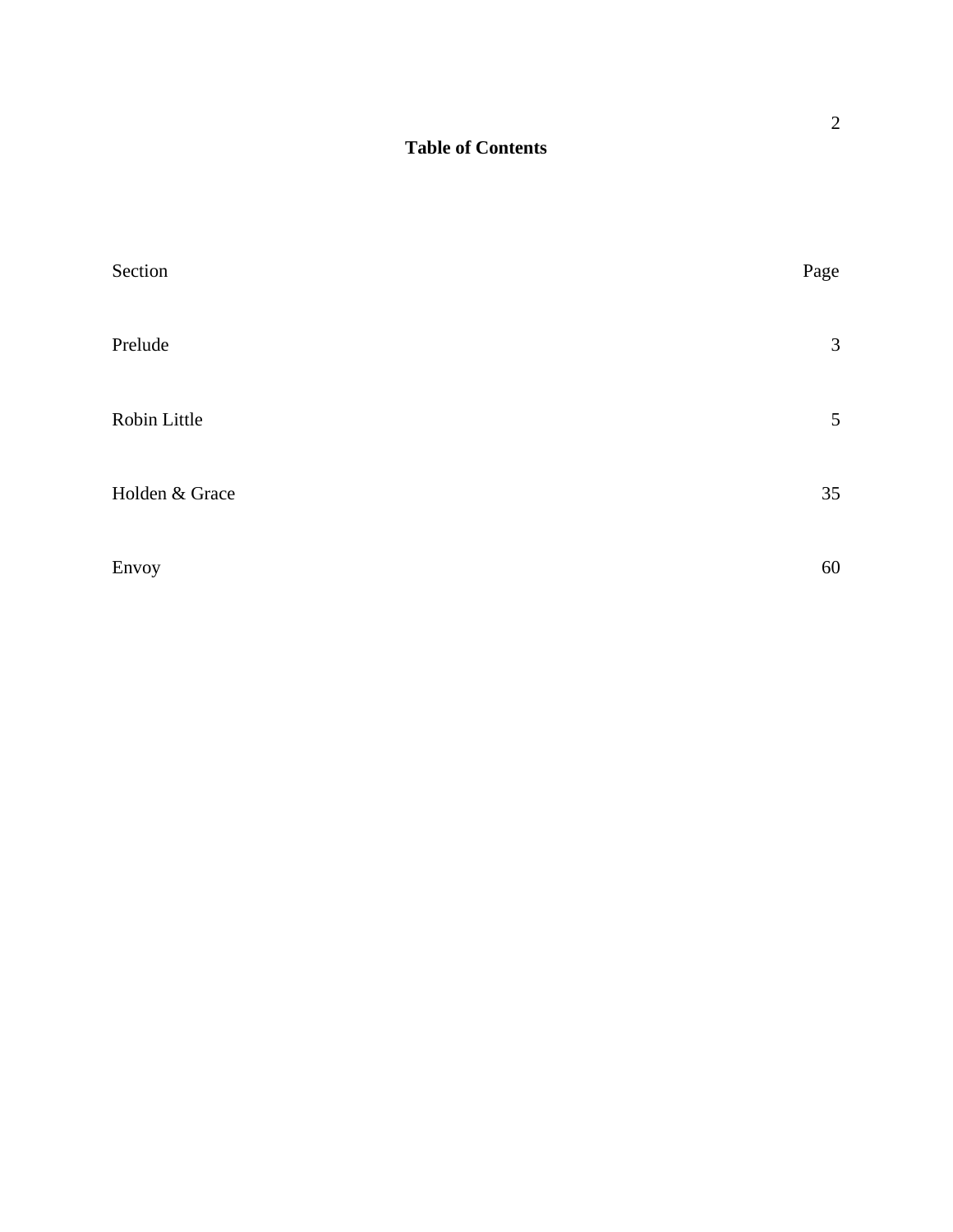**PRELUDE**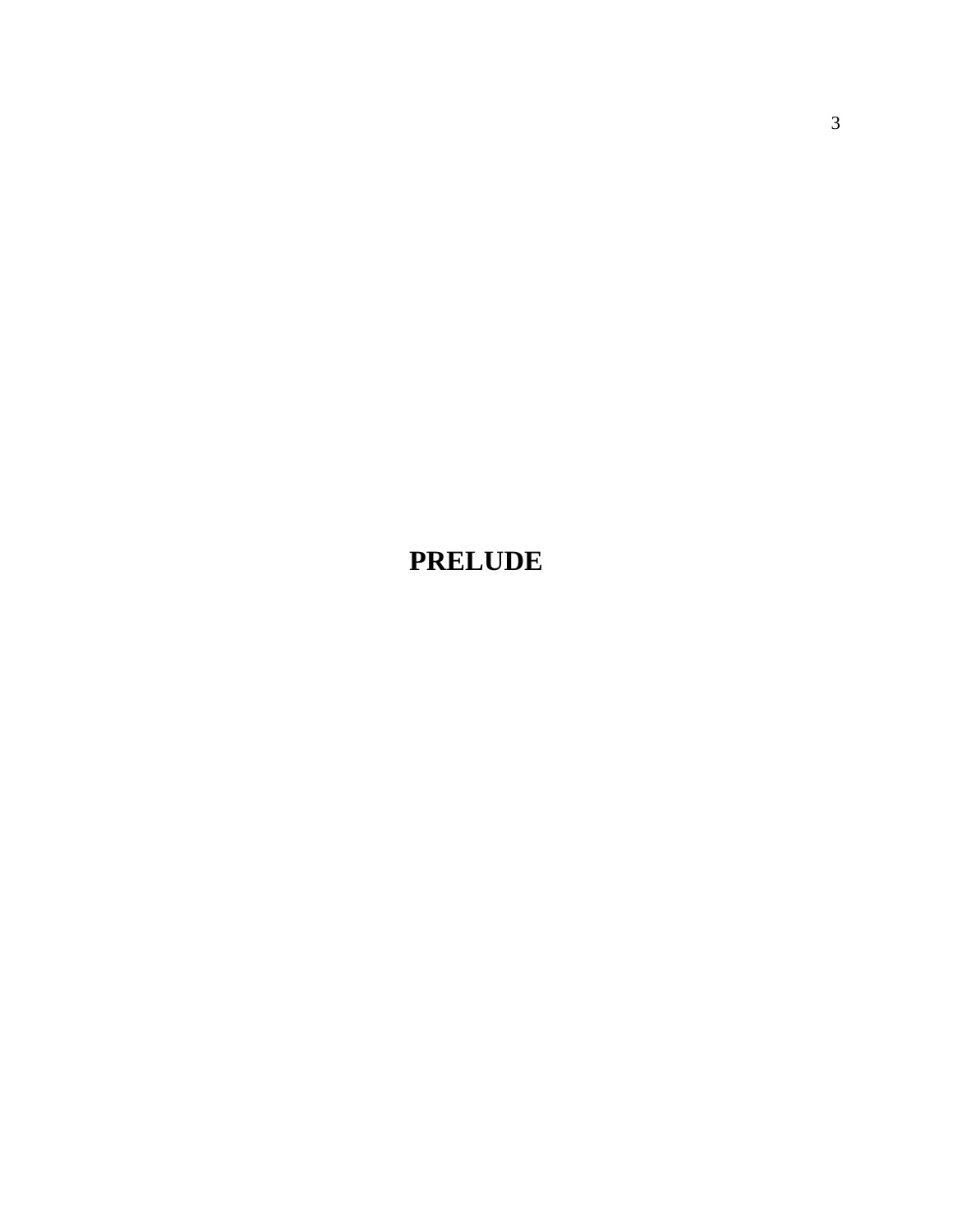I am the daughter of birds.

A text of feather and water, the soft archive of a girl who sees the reflection of her hair when she tries to watch the wind weave a fairy tale.

"We will give you a story," they say, and she climbs down. She will make herself, but they are welcome to craft with her a home with a hole.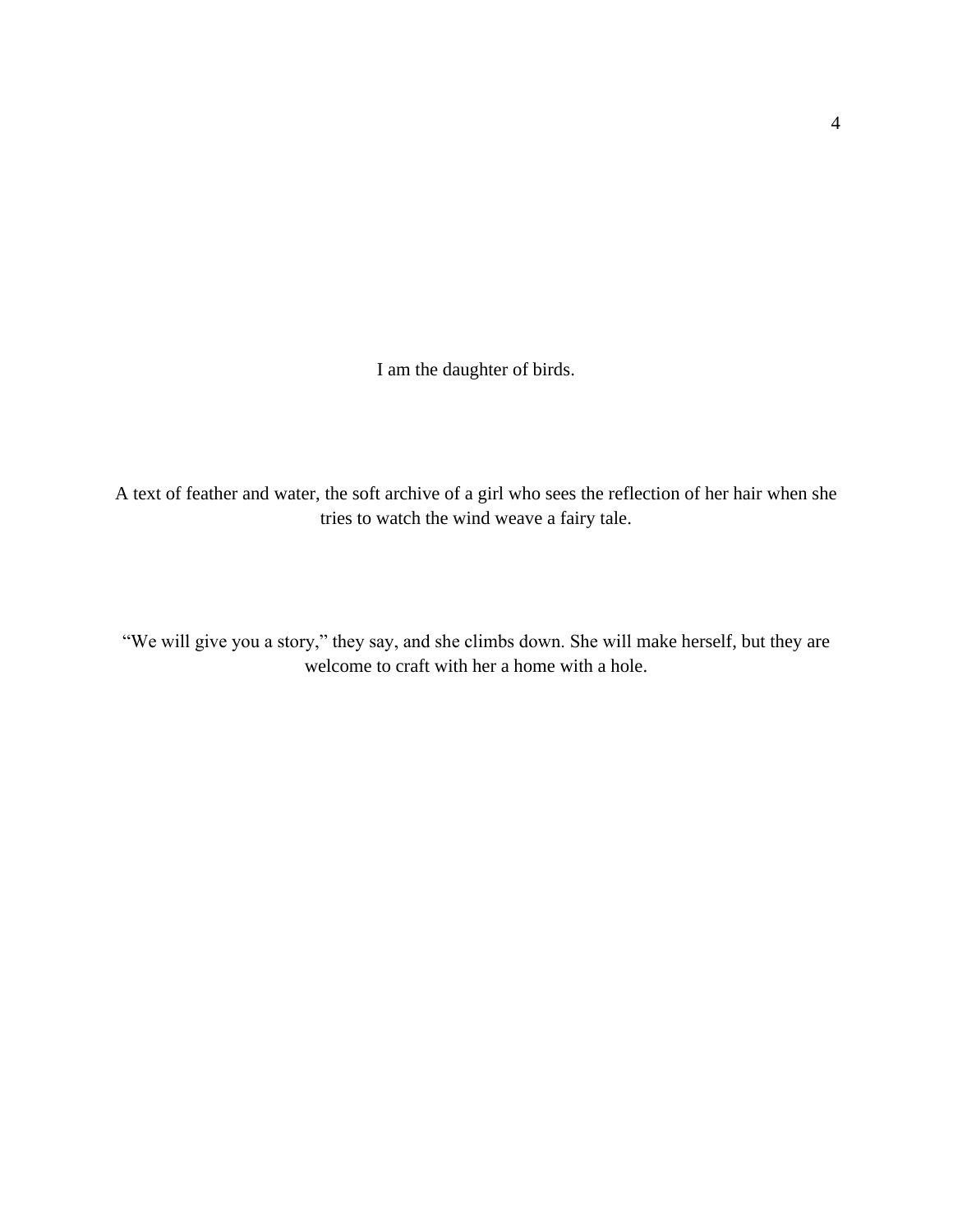# **ROBIN LITTLE**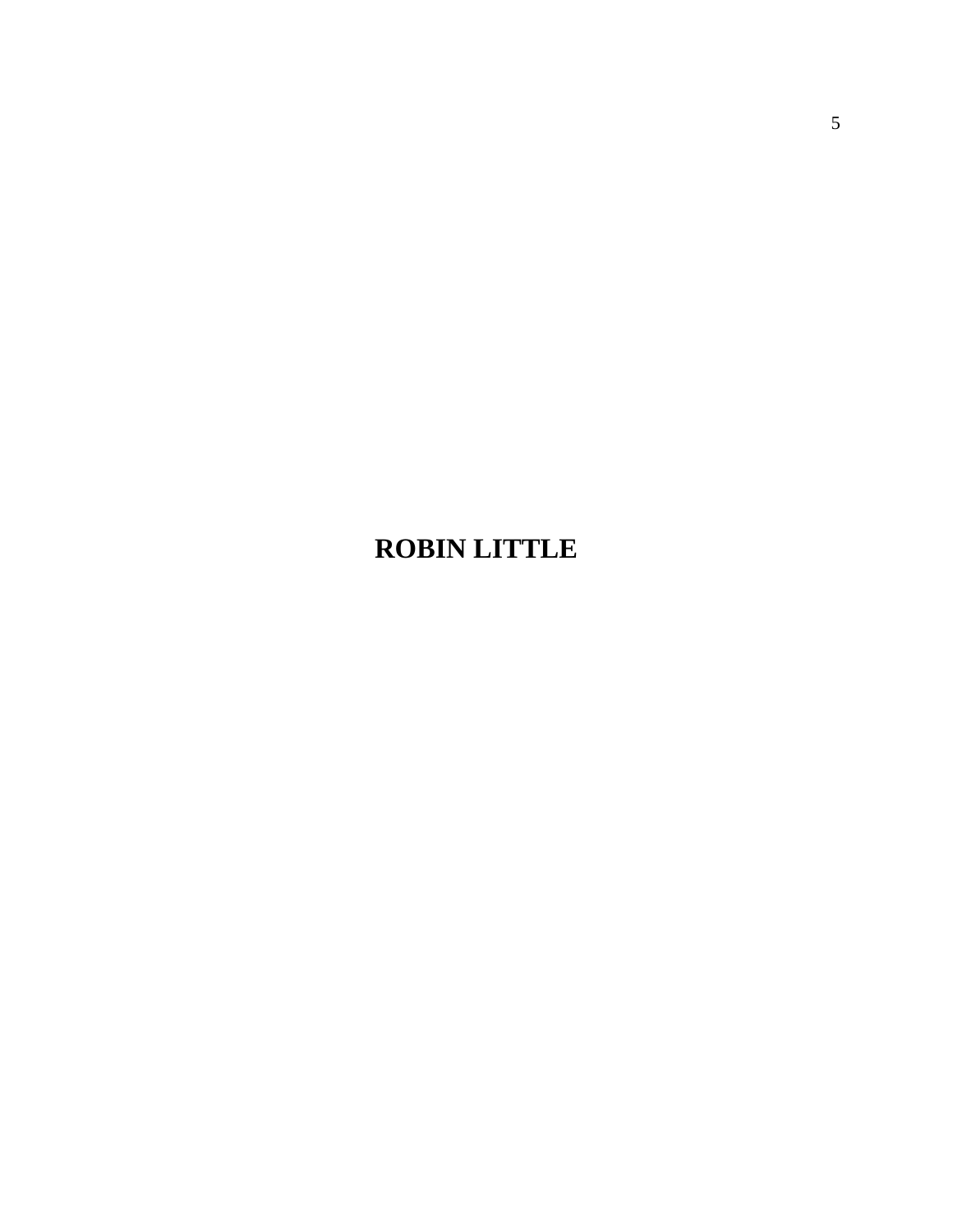One day as you are traveling about, you may come upon a quaint little wisp of a village called Frost Glen. There lived quite a pretty young girl named Robin Little, and many of its people agreed that she was truly a creature to behold. Her grandmother, stern Catholic that she was, managed quite a fondness for the rosy cheeked child and made for her a cloak of the deepest red. It suited her so well that most everyone in the village called her Robin Red.

Her hair the color of cornsilk and eyes sapphire blue, Robin wore her beloved cloak everywhere - except to mass, where Father Casey certainly would not permit it.

"'What are you doing, you devastated one?'" he would quote if she entered donning it. "'Why dress yourself in scarlet and put on jewels of gold? Why highlight your eyes with makeup? You adorn yourself in vain. Your lovers despise you; they want to kill you.'"

Though Robin could never be mistaken for being in the least bit vain, she surrendered the cloak in mass all the same. What no one knew was that Father Casey simply did not desire for anyone to look upon the girl, for he himself found her quite lovely.

So very, very lovely.

One day, as Robin's grandmother was doing the baking, she said to her granddaughter, "Please take this bread, and a little slip of butter with it, to Father Casey. I hear he has been ill and it would be so kind to see how he is getting on."

Robin set out to the parish, which was half a kilometer from their cottage.

As she was going through the wood, who did she meet but Father Casey, who happened to be going to see her grandmother.

"Grandmother sent me with this bread for you," she said, offering him the basket. "She says you haven't been well."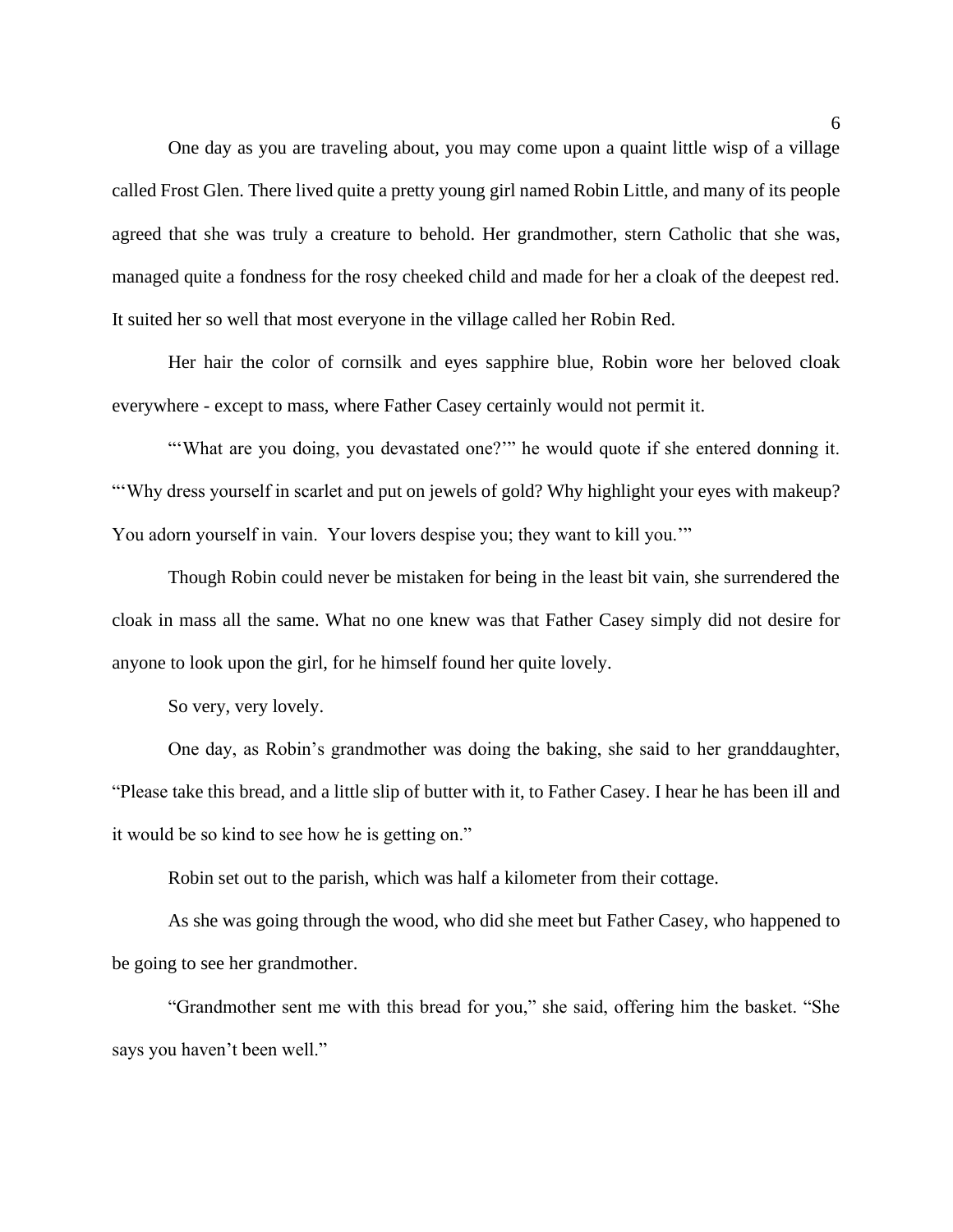"She is right, I suffered these past days, certainly," he said. "All the same, I will receive this bread with gratitude, which I will soon thank her for myself."

"What do you require of her today?" Robin asked.

Father Casey's blue eyes twinkled, "I thought I might speak to her about you attending confirmation classes. The time is near, as you surely know."

Robin was only an inch of twelve, and most didn't begin preparing for their confirmation until nearly a year later. She said so to Father Casey.

"Ah, you are correct," he said. "However, I think it might be wise for you to begin with this next group."

He stopped suddenly, clutching the basket. "I see I am still not quite right," he said. "Would you feel cheated if we stopped for a brief rest?"

"Of course not, Father," Robin said. "Perhaps under that cluster of trees will do."

And so it was there that they settled. Father Casey shared with her a bit of the bread and butter, and also some fine yellow cheese Grandmother saw fit to give him as well.

"It is quite a lovely cloak you have," Father Casey said after some time.

Robin was quite startled. "I thought you find it vain."

"Not a one would think you vain," he said.

"Then why would you say so at mass?" she asked.

"I don't expect you to understand this right away," he said, "but not everyone is as interested in your protection as I am."

Robin finished her square of cheese. "What is it, Father, that you believe I need protecting from?"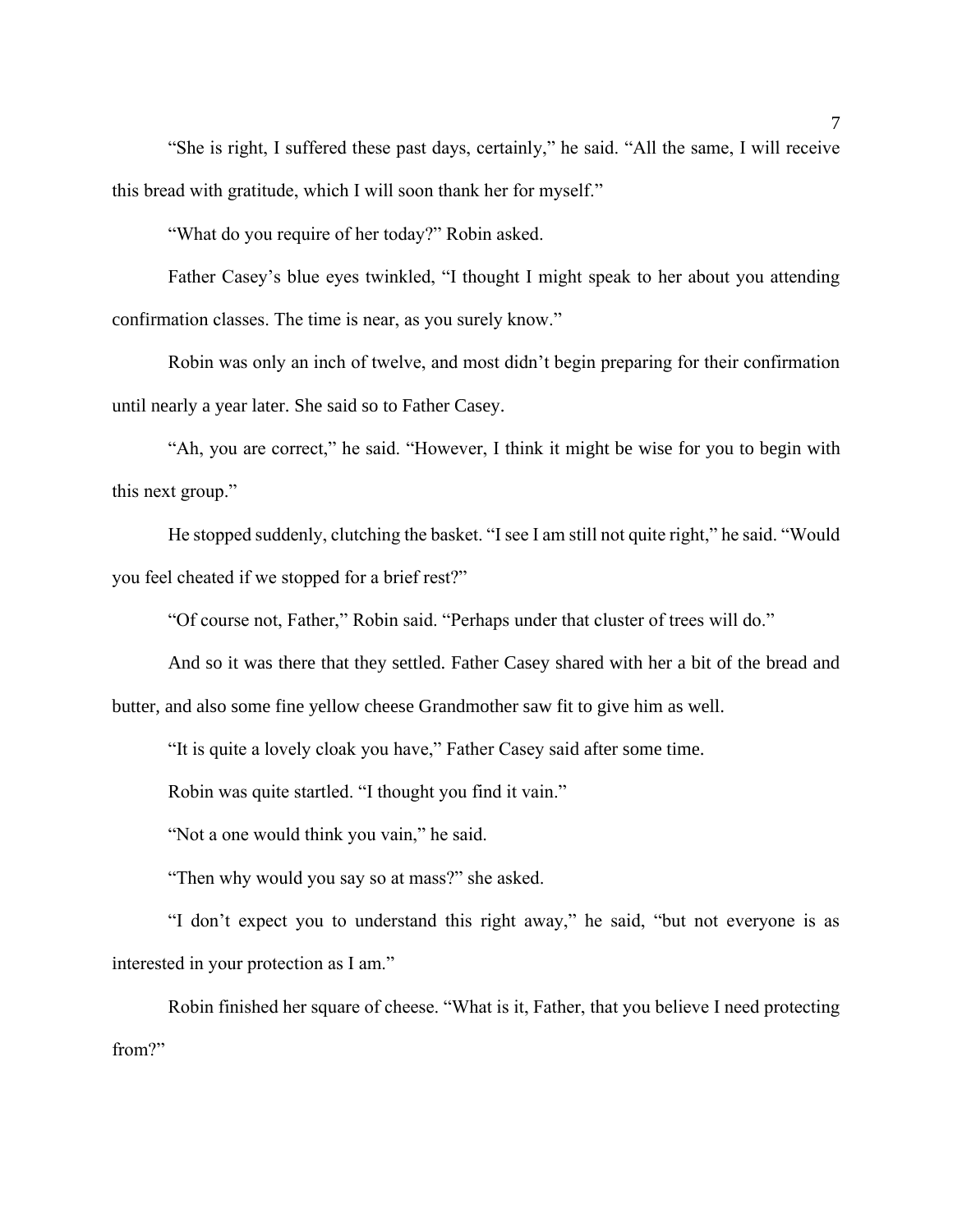Father Casey gazed over her milk white skin, so perfect and creamy that one might think they could drink it.

"There are wolves at your door that you know nothing about, Robin Red," he said. As she had been sitting next to him in the grass, her cloak slid up the slightest bit, so that the flesh of her thigh was exposed. She had noticed none until Father Casey rested a warm hand atop it.

"However, if you let me," he said softly, "I can keep watch, and fend them off when they come." He moved his hand further beneath her cloak. She leapt to her feet.

"Grandmother will be wondering after me," she said, but what she really wanted to tell him is that she no longer wished to walk with him back to her home. She hoped he would not insist, and surprisingly, he did not.

"It's for the best, I suppose," he said, finding his feet as well. "All of a sudden I'm afraid I no longer feel up to visiting. I'll go home now, and continue to rest there. You might take your basket back." He thrust it at her.

"How did you find Father Casey, my dear?" Grandmother asked pleasantly when Robin returned to the cottage.

"He seems in good health," she said quietly, deciding she would not reveal meeting him in the woods and what he had done there. "He is coming to speak with you soon, about my starting confirmation classes.

"My word, it never occurred to me that he would think you ready so early," Grandmother exclaimed. "Though now that you say it, I feel no surprise. When did you say he was to call on us? I should have a feast ready, surely."

"I'm not certain, Grandmother," Robin said, and she didn't feel she was lying at all, for Father Casey had not said when he might try to come again.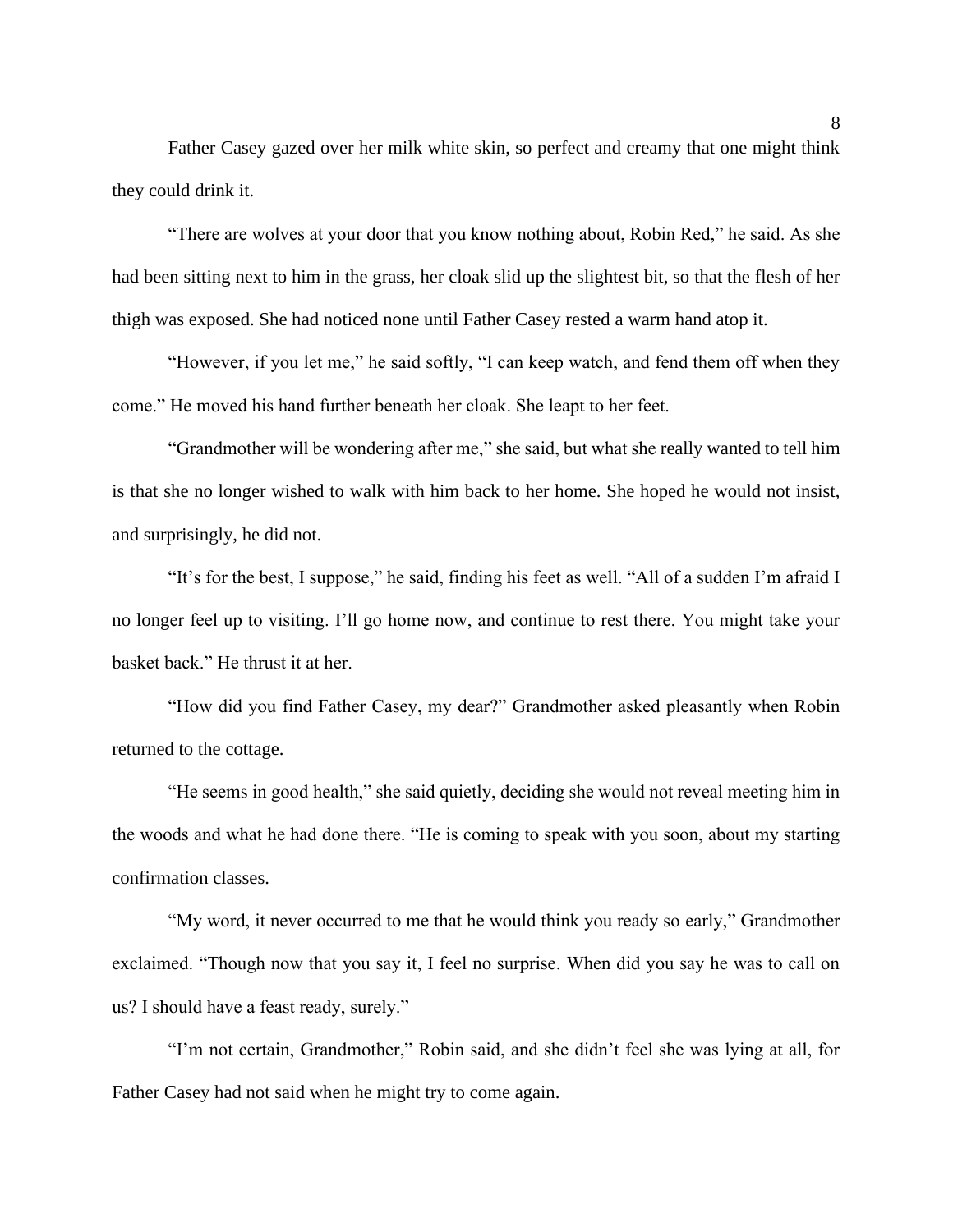"He is a good man," Grandmother said, "and I hope you feel fortunate that he sees something special in you."

*The night is like her cloak, covering every trace of the day. In the inky stillness, Robin gathers black roses for her basket. Something tells her she must start for home, but the woods will not let her.*

*"Grandmother will be worried," she says, but the trees only laugh at her. Or is the dark shape, lurking between them? It comes for her, on all fours to begin with, but slowly rises to its hind legs. As she watches, it begins a little dance, its poison red eyes trained on her, its mouth contorted into something of a smile that shows its razor sharp teeth.*

*"May I have this … dance?" it growls at her, extending a paw rather gracefully.* 

*Robin did not want to dance. But she found herself doing the very thing.*

*"Wolf," she said, "what big arms you have!"*

*"All the better to twirl you with, my dear." It does so.*

*"Wolf, what big legs you have!"*

*"All the better to dance with, my child."*

*"Wolf, what big ears you have!"*

*"All the better to hear you with, my child."*

*"Wolf, what big teeth you have!"*

*It falls back to its fours with a hiss and leaps. "All the better to EAT YOU UP WITH, MY DEAR!"*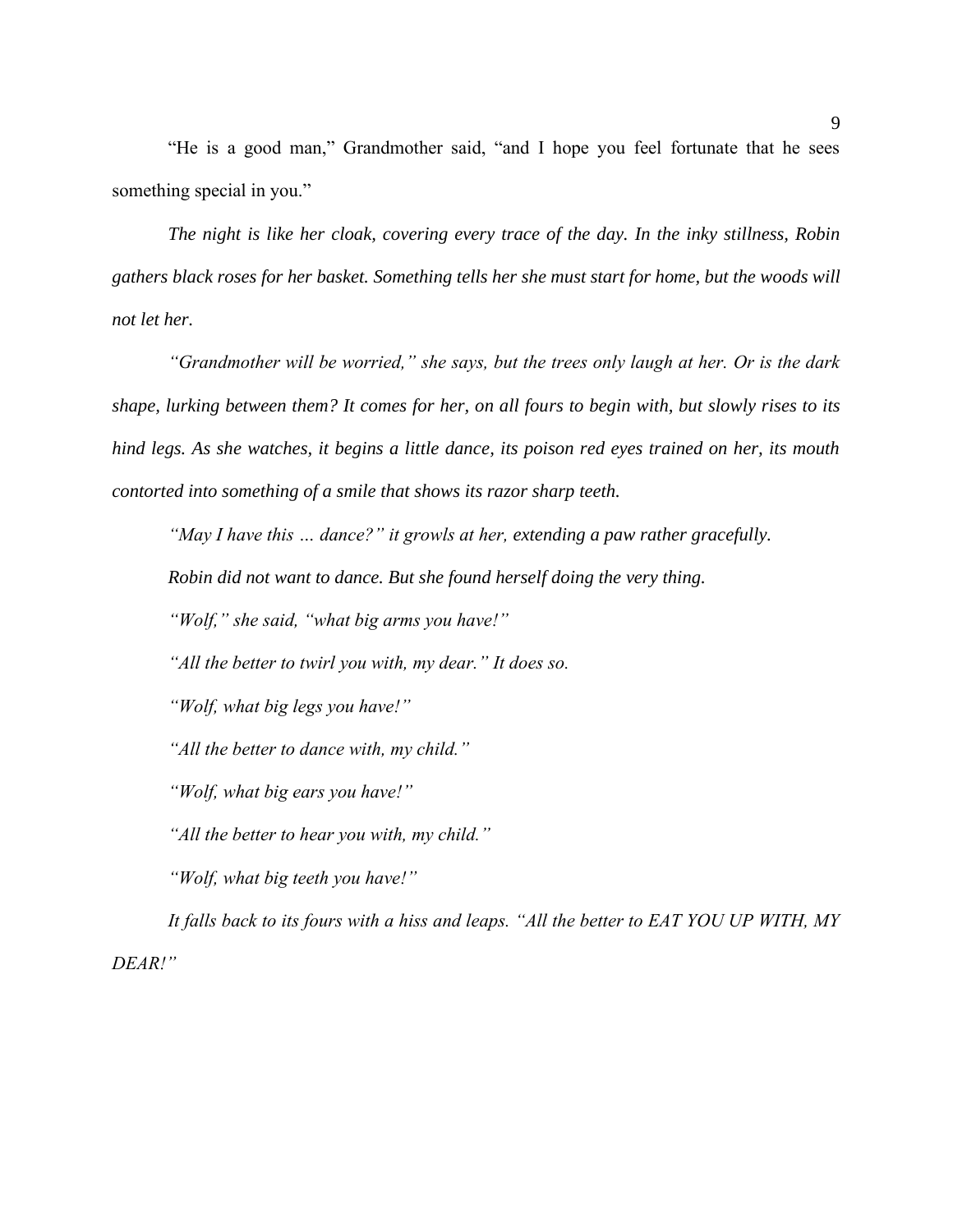"My dear! Are you ill?"

Robin woke at Grandmother's gentle urging, sweat trickling from her brow, her normally moon pale skin feverish.

"I'm not ill, Grandmother, I --" Robin collected herself. "I must have been sleeping rather fitfully. Dreams and such, you know."

"Yes, child, but your breakfast is growing cold, so you really must come now."

Robin rose dutifully, washing herself before dressing in her red cloak. She returned to her bedroom only to stop at that which lay in the center of her pillow: a fully bloomed, black rose.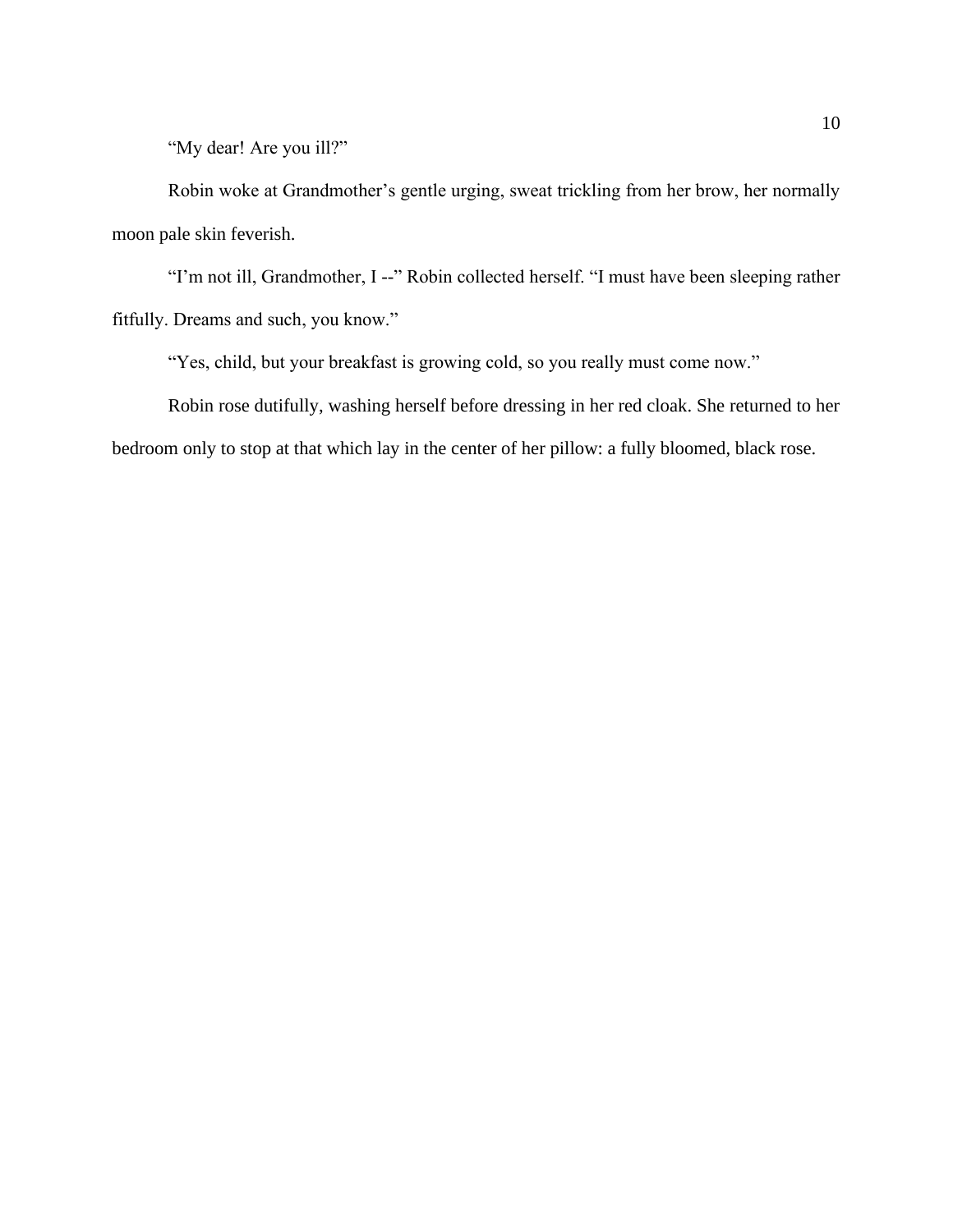Father Casey did manage to arrive around lunch that day, and Grandmother served him her best chicken, along with bread and potatoes with butter. He tucked in quite ravenously, as though he had not eaten in days. It was decided that Robin would begin her confirmation classes that very Sunday, directly after mass.

"I beg your pardon, Grandmother, Father Casey," Robin said as politely as she could muster, "is it so that I must see through with confirmation?"

Grandmother gasped, truly horrified by her granddaughter's inquiry. "Why, my dear! How could you utter something so terrible, and in front of Father Casey yet! Of course you know that it is the sacrament by which you shall receive the Holy Spirit! To reject it means …" Grandmother could not bring herself to finish.

"Now, never mind," Father Casey consoled her gently. "She is not the first to express doubt in the ritual, like as not due to her youth. This is part of the process."

"Well, she will certainly partake," Grandmother said firmly, not at all pleased with her granddaughter. "That is, if you will still have her?"

"I'll do that and more," Father Casey said. "It may prove quite useful if we hold some private sessions throughout her preparations, so that we might attempt to assuage any reservations that the devil has sought to embed in our young girl's mind."

"Of course, Father," Grandmother said, calmer now. "You'll tell me when you want her, and I'll see her there."

Robin finished her potatoes rather unhappily as Grandmother and Father Casey planned. Once it was finished, he bid them farewell and went on his way with an abundance of bread and butter.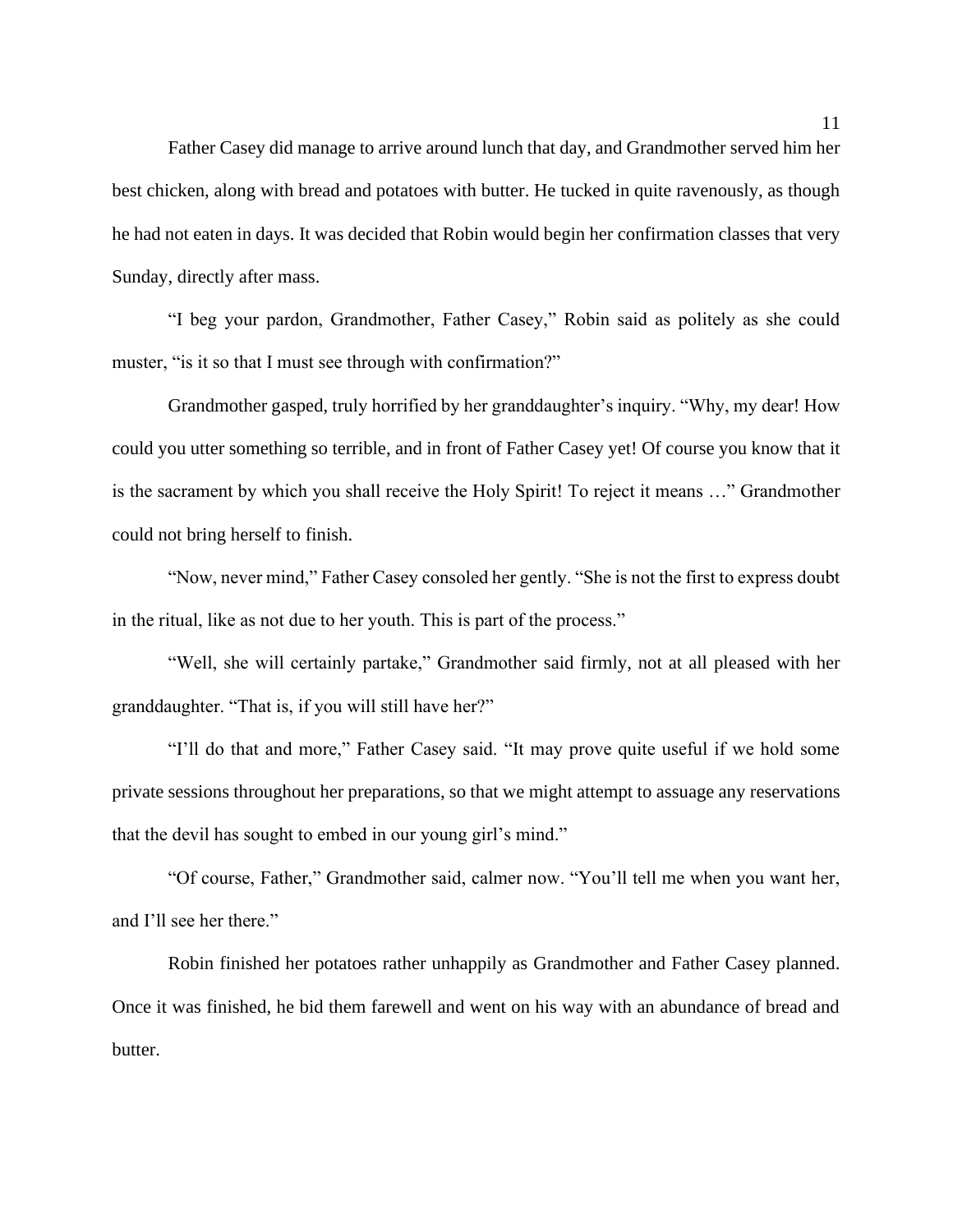"Robin Little, you have never in all your years been so insolent!" Grandmother raged at her. "What Father Casey must have thought! And after all he is doing for you. I should have forced you with him now so he could give you the proper penance, but I suppose that will wait until confession. You will remain in your room today without supper, and you might use the time to intercede for your transgression!"

And so it was that Robin went to her room, but there was no intercession, for she found it less and less necessary in more recent days. Of course, she could never reveal this to Grandmother, or Father Casey, for the matter. It seemed odd to Robin that such a practice was required to commune with the Holy Spirit, along with many other matters the Church asked of her. Immediately, Robin felt shame over her thoughts, as though the devil had entrenched himself there. She made herself cease to think of it.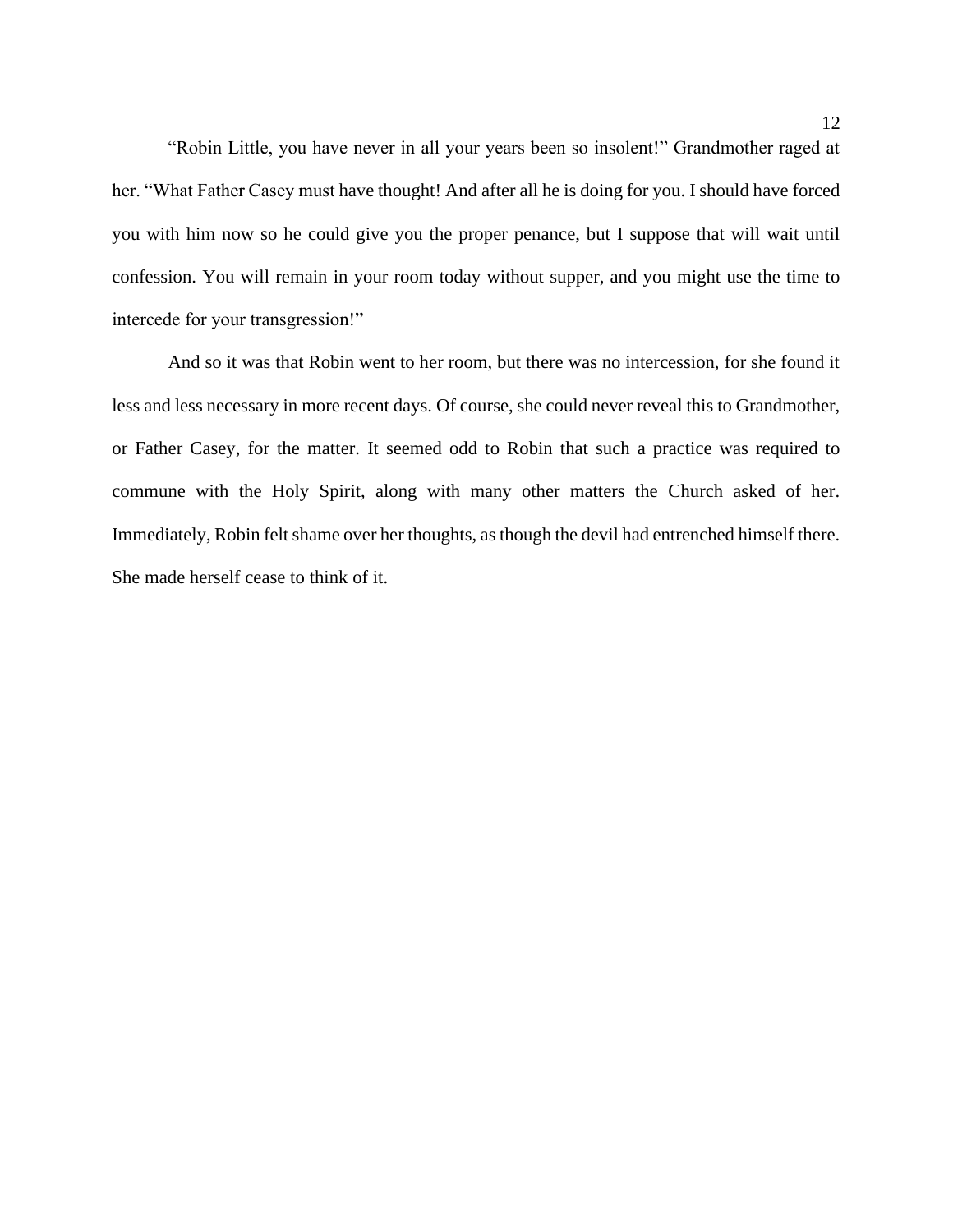"'Robin Red went to bed and slept until the morn. When she awoke, missing her cloak, she looked down to see it worn."

Robin was not well acquainted with Clara St. Martin, and the reason was clear; Clara was an oddity to Frost Glen. A playful spirit with mischievous dark eyes and wild raven tresses, Clara was a fierce, vibrant presence who loved deeply, questioned everything, and possessed a profound sense of adventure. Their village with its calm, reserved way of going about their business, found Clara far too brash and daring.

Including Grandmother, who thought Clara was not the best company her granddaughter could keep, and saw to it that she did not do so.

So while the two had dwelled all their lives in the village, passing each other with great frequency, the empty chair next to Robin was the most interest Clara had taken in her, other than a knowing smile now and again.

"Care for a sweet?" Clara asked, unearthing a handful of them from under her coat.

"A … what?" Robin said, flustered, for her grandmother was not keen on her taking sweets.

"Well, don't act as if you've never seen such a thing," Clara teased. "I'm fond of the lemon drop myself." She poked one into Robin's hand.

"Oh, but I don't think we're permitted to …" Robin cast a glance toward the door separating the chapel from the little room in which confirmation preparation was to be held. Father Casey was yet to come through.

"Why do you worry, Robin Red?" Clara asked, a twinkle in her eye. "Afraid the big bad wolf will catch you rotting your teeth?"

"Why do you call him that?" Robin demanded, a bite in her voice.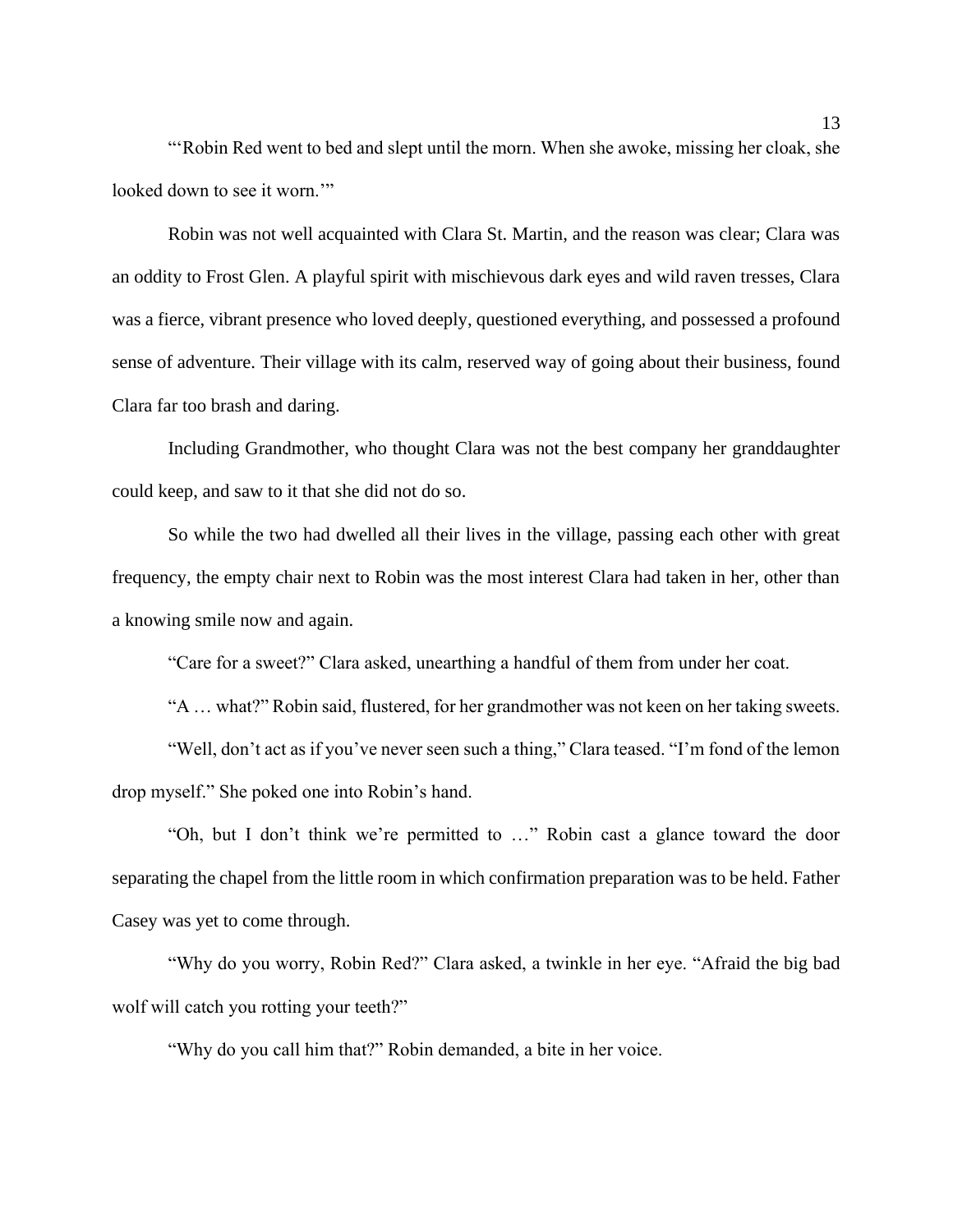Clara's jolly demeanor faded slightly. "Well, don't you think those sweeping black robes make him look just *frightful?*" she said. "I've always thought of him like a wolf sniffing out his prey. And I suppose he acts like a right wolf to me whenever he feels I haven't properly measured into a good Catholic girl and all that. Which is almost always, I might add."

Robin calmed herself. "I see," she said, and gave herself pause. "Can I tell you something?" Clara smiled expectantly.

"Well, I … don't really fancy being called Robin Red," she confessed quietly.

Clara lifted her eyebrows as though she had just been privy to a fascinating secret. "Is that so? Well." She winked at Robin ever so slowly. "I certainly will remember that."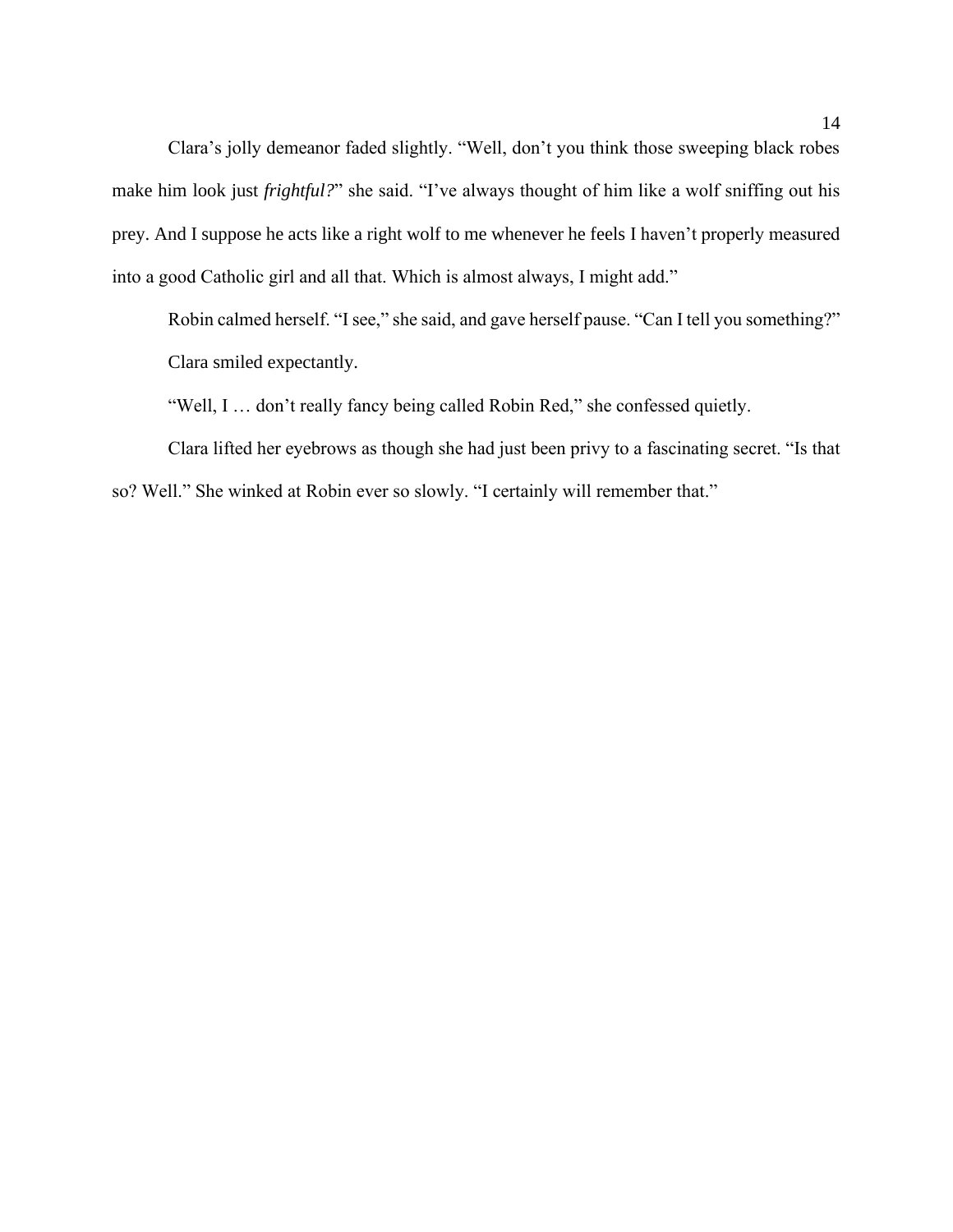"I do hope your first session found you more agreeable," Grandmother said, serving Robin her lunch afterward.

"Yes, I --" What Robin simply could not tell Grandmother was that it was not the class itself that she found so very appealing. "You were quite right, Grandmother - I can't say where my head was the other day."

Grandmother patted Robin's hair. "There, there, dear. I do seem to remember that I showed some reluctance myself, in the beginning. No harm done."

Robin took in some soup. "It was odd," she said. "Clara St. Martin spoke to me."

"That girl!" Grandmother tsked. "If she were my child, I would -- well. Fortunate for both of us, it isn't so."

"She doesn't seem as dreadful as all that," Robin allowed.

"She is much too free spirited," Grandmother said, "and her parents have allowed it! Why, I'm absolutely shocked that she's taking confirmation at all. Now listen to me, Robin." Grandmother put a spot of bread in front of her. "You must not concern yourself in the least with Clara St. Martin. You are there for a far greater purpose."

"Yes, Grandmother," Robin conceded, and ate her bread. All the while, she pretended it was a lemon drop.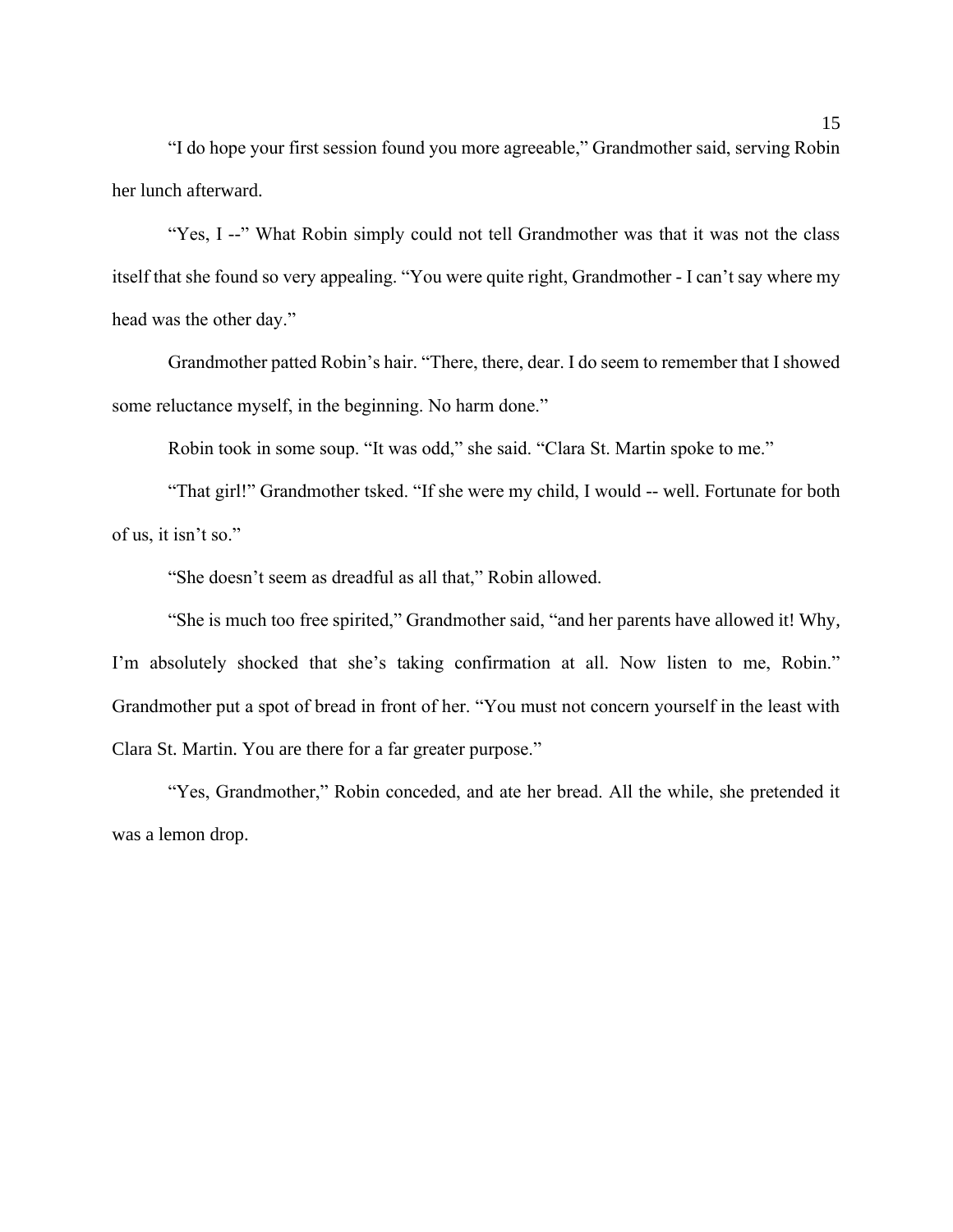*"Robin Red went to bed … went to bed … went to bed …"*

"I'm not Robin Red," Robin murmured as the whisper brushed her neck, turning this way and that.

*"Went to bed … went to bed …"*

"Clara," Robin breathed, kicking her quilt to the end of the bed. Suspended somewhere between consciousness and sleep, she reached down and thought she felt the soft brush of curls between her fingers.

*"Robin Red."*

"No!"

Robin lurched forward and suddenly she was awake. Awake and aching in her abdomen. Sensing the stickiness between her thighs, Robin staggered to the toilet and checked her underthings, seeing only red.

"Is something the matter, dear?" Grandmother asked drowsily from the doorway.

"It's come, I suppose." They had only spoken of it enough so that Robin would be prepared.

"I'll get you some things." Grandmother fetched what Robin needed so that she could tend to herself. "Now, dear, you just look after it. It's a very private affair, but you'll manage well enough. We all do." She kissed her granddaughter at the temple. "Return to your bed, I'll bring you a hot water bottle."

And so it was that Robin had gone to bed as a child but awoken a woman.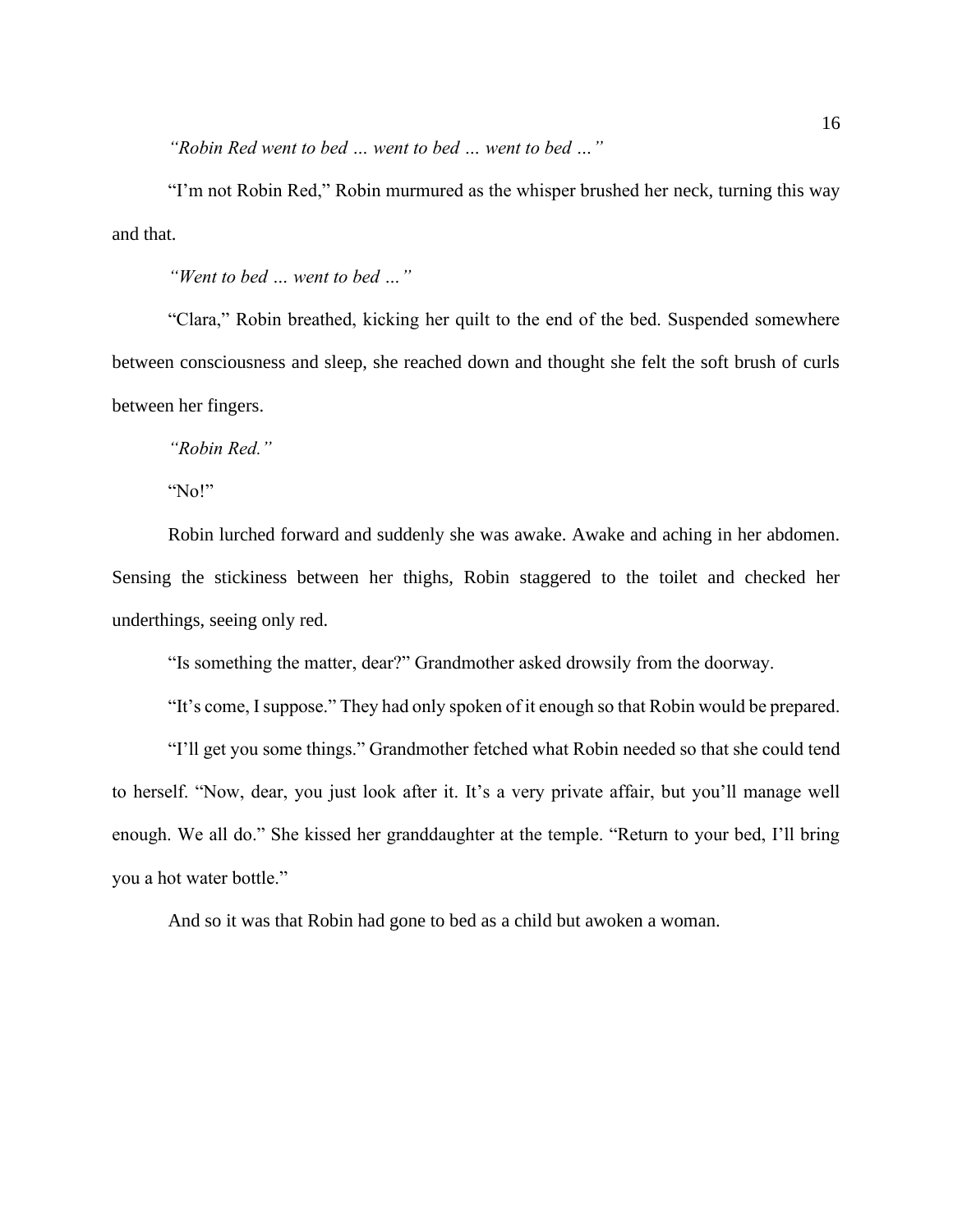Robin was just finishing her sausages when a knock came to their door.

"Attend to that, will you, dear," Grandmother said absently as she removed biscuits from the oven. And who should be standing there but Clara, bright eyed and smiling as the cat who swallowed the canary.

"Clara!" Robin exclaimed. Of course they knew where the other lived, their existences confined to Frost Glen, but Clara had never come to see her, nor she Clara. "Whatever are you doing here?"

"On your way to school?" Clara asked.

"Well, yes."

"You might walk with me, then," Clara suggested.

"Yes." Robin sensed the blush in her cheeks and hoped it wasn't obvious; but Clara's grin widened, and it was clear. "Come in for a moment while I gather my satchel."

Clara followed her to the front room, gazing around the cottage.

"Very cozy," she observed.

"Grandmother's doing," Robin said, and it was with this that Grandmother met them.

"Clara," she said, clearly taken aback. "What a surprise."

"Hello," Clara said. "I do hope you don't mind me coming in like this."

"Of course not," Grandmother said, but it may not have been true, Robin thought.

"Something to eat? There's plenty in the nook."

"I'm fine, thank you. I just stopped to see if Robin cared to walk with me."

"That sounds very nice," Grandmother said vaguely. "Robin, you remember that you are to go straight to the church after school. Father Casey will be waiting to meet you there."

Robin was glad for the reminder. She straightened her satchel and kissed her grandmother.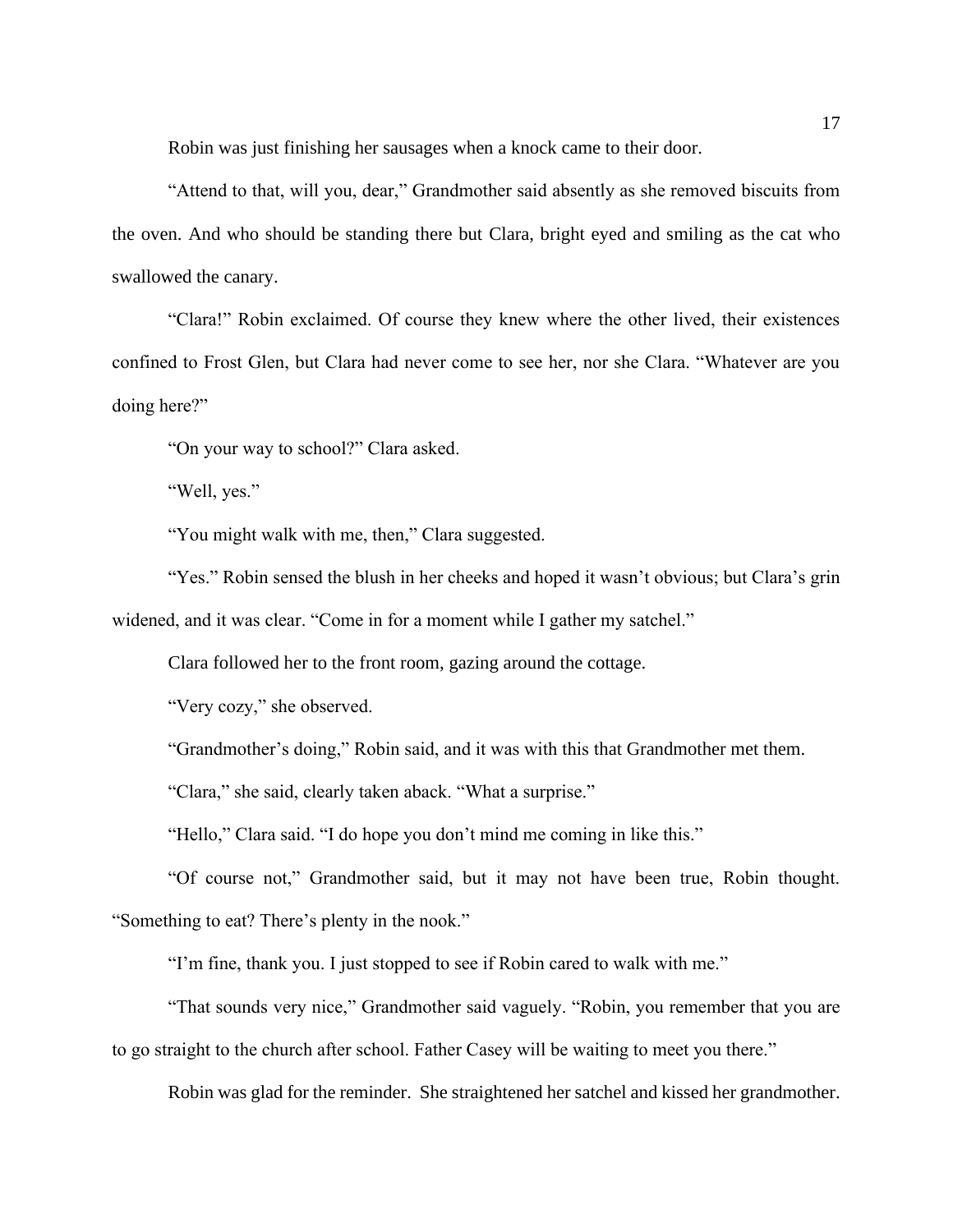"Put your hood up, dear," Grandmother called after her as the girls left the cottage. "It's windy."

"What does the wolf want with you?" Clara asked bluntly as they kicked at the early autumn leaves.

"He promised Grandmother he would hold some private sessions with me," Robin said, not feeling as though she had to conceal it from Clara. "Study for confirmation, I assume."

"I'm familiar," Clara said. "I've had my own."

"For the same purpose?" Robin asked.

"As of late, yes," Clara said. "He isn't so certain that I'm taking the commitment seriously. Of course, he's right. But he's sought me out on plenty of other occasions, trying to save my soul and such. I've got Hail Marys coming out of my skin. But then," she gazed carefully at Robin, "I don't expect you'll need worry about that."

"I've had my share, Clara," Robin said quietly.

"Perhaps not today," Clara said brightly. "But, Robin." Clara stopped her quickly. "You would do well to look after yourself. Anyone can be a wolf."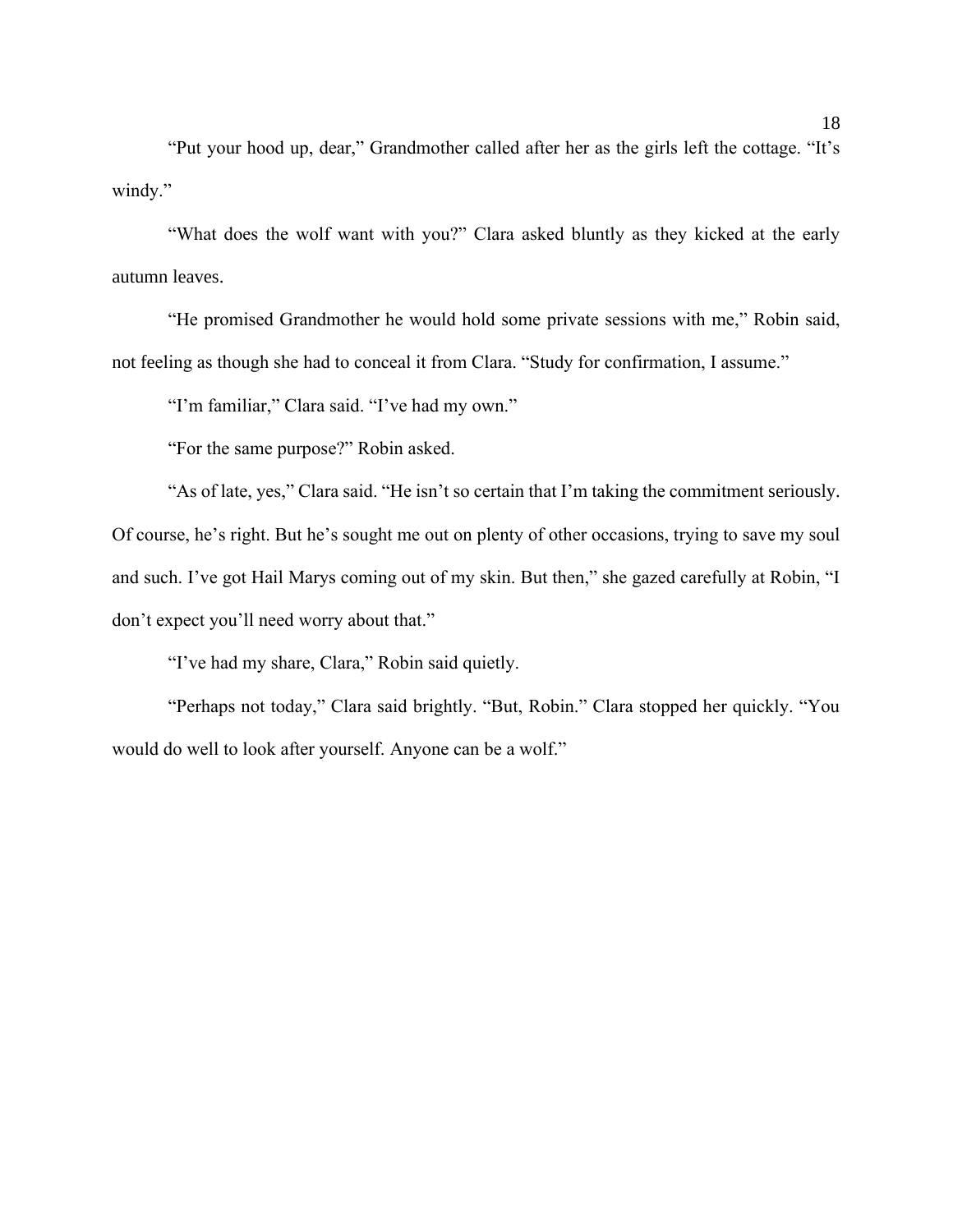"Tell me, my dear," Father Casey said pleasantly as he poured Robin a tea. "Why are you here?"

Robin blinked at him. "I … you told Grandmother you'd be pleased to have me for some meetings," she said.

"Indeed," Father Casey agreed. "But I asked why *you* are here. Never mind what I told your grandmother."

"I suppose I'm not certain, Father Casey," Robin admitted.

"Ah." Father Casey leaned against his desk. "And therein lies the honest answer." He chuckled. "Oh, don't look as though I've caught you in something unseemly. It's quite common, actually."

Robin sipped her tea uneasily.

"I say, Robin, I had my own reservations as a youth," he said. "And look now. It isn't a sin to doubt." Father Casey took pause, then rested two fingers under her chin and gently tilted her face toward his own. "The sin is in holding on to those doubts. What stops you?"

"It isn't faith itself," Robin said. "But if I have it, I want it to be my own."

"You don't feel that it is now?"

"It's the only thing I know," Robin said. "I don't know anything else. Are there not other … ways … out there? Somewhere?"

"There are," Father Casey said. "But none that are going to lead you to the doors of the kingdom, Robin, and that is what you must remember." He sat in the chair closest hers. "However, you are right."

"I am?"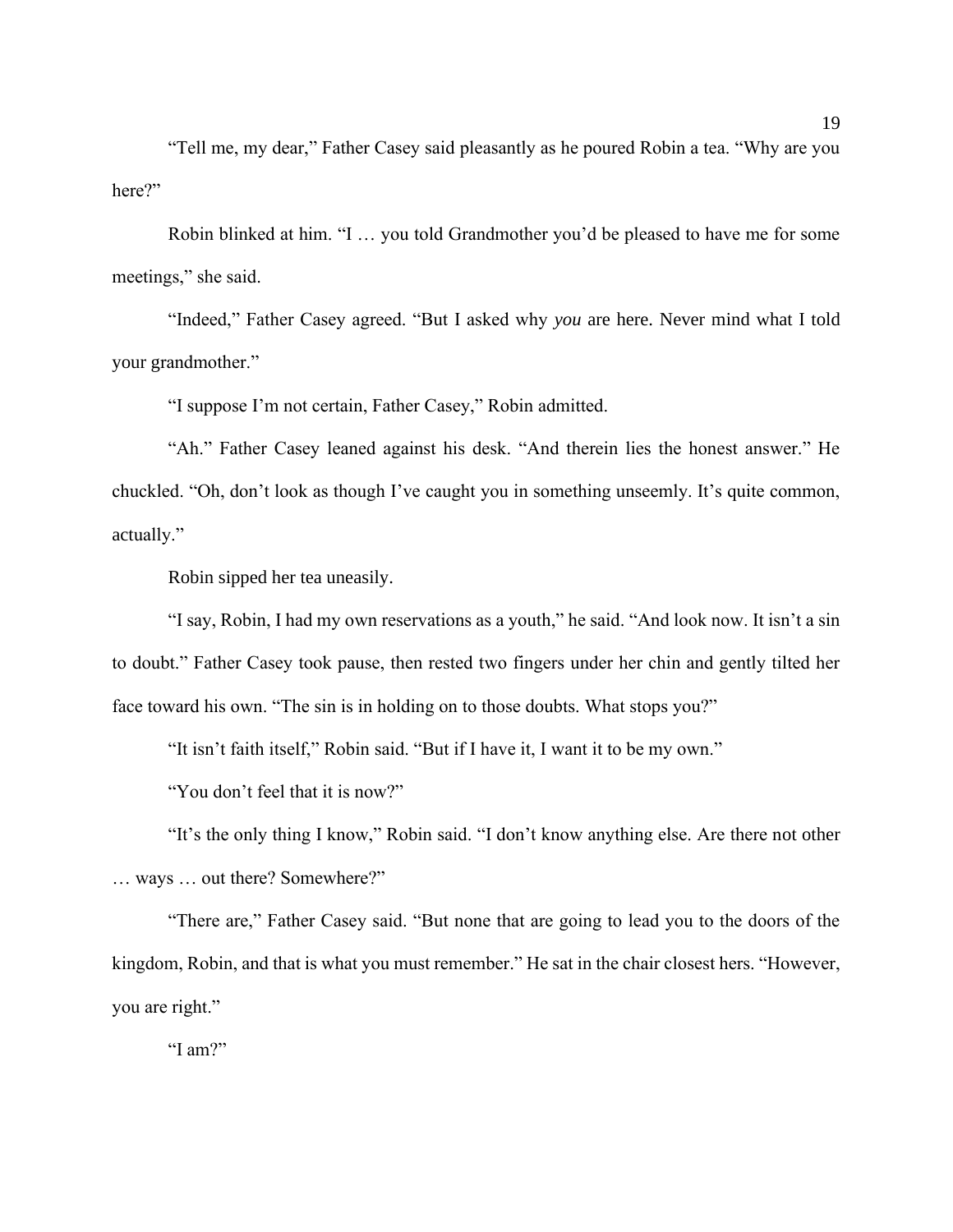"One's faith must always be their own. Never something that feels borrowed. That is not what God intended for us. With this being said, I'm going to take the opportunity to ask something of you."

"Of me?"

"You know our neighboring village," he said, "Lilac Bend."

"Yes?" Robin had been to the poorer village several times with Grandmother, who often baked a surplus of goods and took Robin with her to distribute them to the people there.

"Soon our confirmation group will travel there to serve the villagers, and I would like you to assist me in leadership tasks," he said.

"Why do you not ask someone else from the parish to come along?" Robin asked. "Grandmother would love to help."

"I'm certain she would," Father Casey said, "but this is not about asking someone from the parish. I feel you would truly flourish in the responsibility, and it may allow you the opportunity to examine your own trust and faith in the Lord."

"Oh, well," Robin said. "I suppose I could assist you, yes."

"Wonderful," Father Casey exclaimed. "I will, of course, speak to your grandmother of it, but I have no doubt she will agree. And … Robin." He moved to the chair behind his desk. "I've noticed you keeping company with Clara St. Martin."

"Well, a bit," she said. "Only because we meet in the classes. I really don't know her well."

"You ought to remember that you are very different girls with very different interests," he said. "I don't know that Clara can be saved, but you … you're on top of the others. I would hate to see that change because you chose to indulge in … anything foolish."

"We're just … showing kindness," Robin said.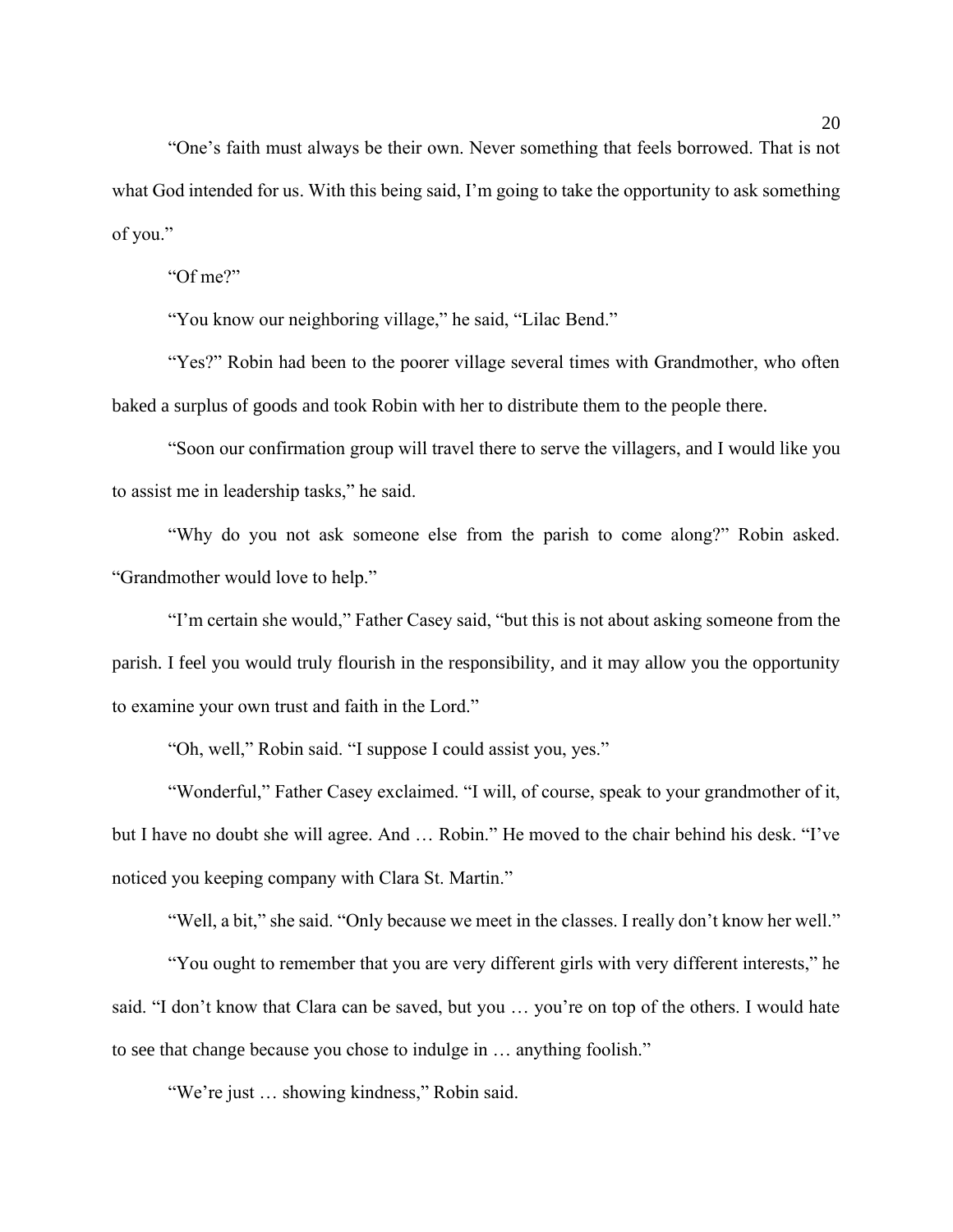"Then we have no need to discuss it further," Father Casey said. He reached over and touched her silky cheek. "Run along, my dear. We'll meet again soon."

And as she pulled on her cloak, she happened to see what was sitting on a solitary glass jar on a shelf behind the desk: a long-stemmed black rose.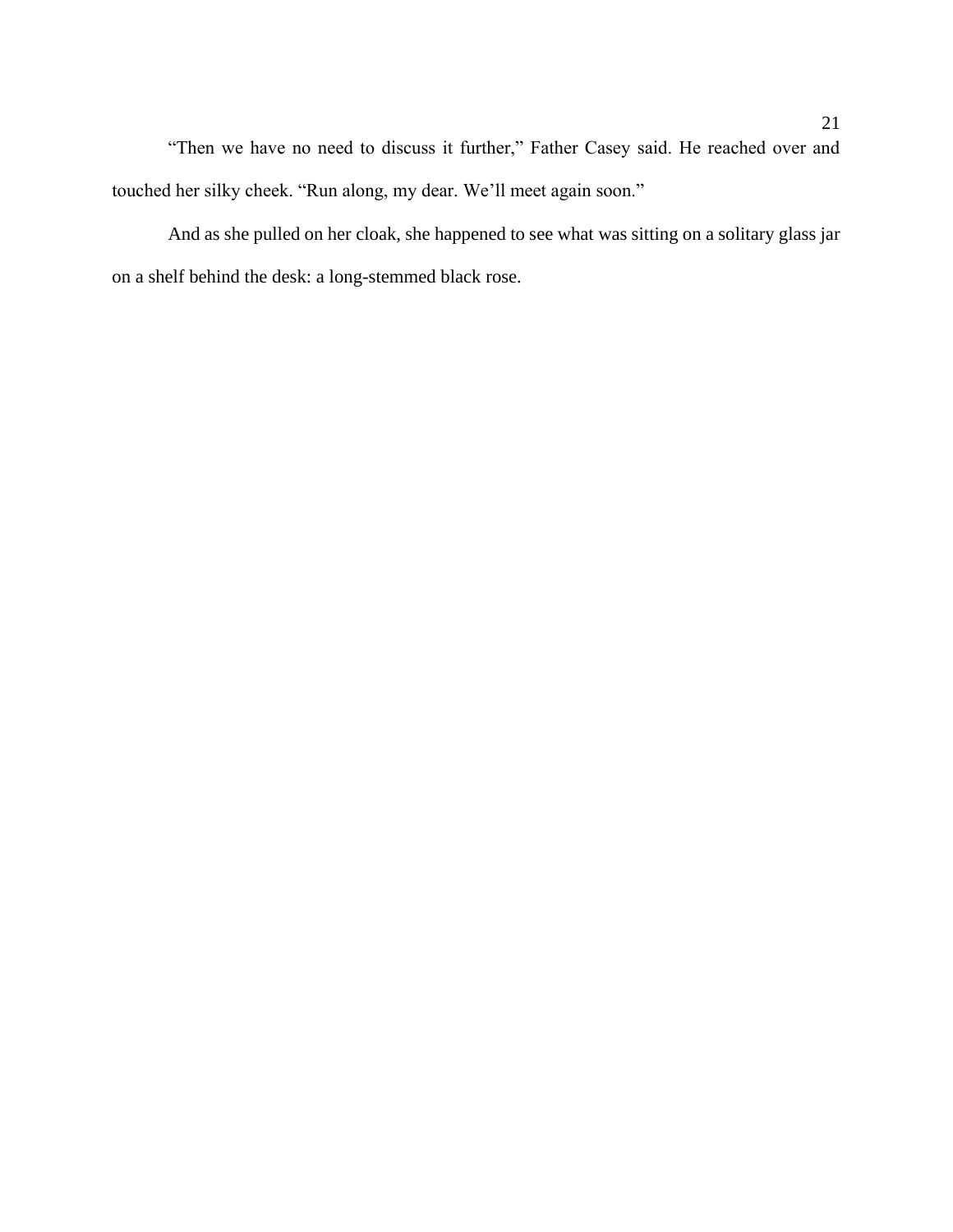That night, she dreamed of the wolf again.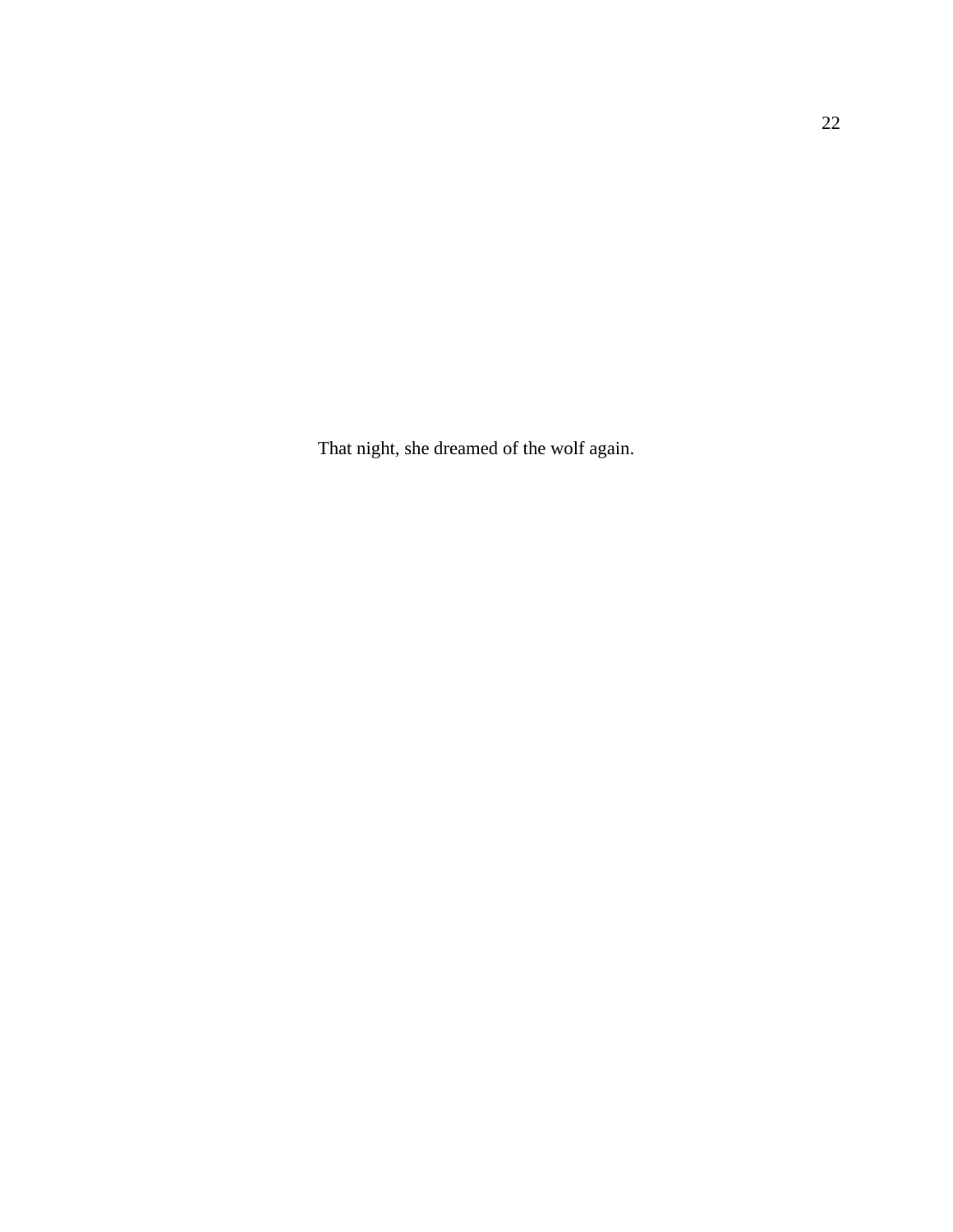The journey to Lilac Bend was but an inch over an hour, not accounting for a pause by the stream to eat the lunch of bread, cheese, chicken, apples, and nuts that Grandmother had prepared for everyone. For the most, Robin was nervous; Clara, as amicable as she was to the group, was making it quite obvious that she preferred to stay close to Robin, and Robin knew for certain that Father Casey had attempted to prevent her from coming on the excursion at all. He hadn't said anything about it as of yet, but Robin knew he was watching them.

Earlier, Robin had confessed to Clara that Father Casey did not like her to be with her.

"Let him not like it," was Clara's succinct response, and Robin was agreeable.

The burden of responsibility Father Casey was bestowing upon her ensured that she would seek further kinship with Clara. He consulted her in all the planning, pushed her to help him make decisions that she felt rather inadequate to have a voice in, and in all of this, ensured that the two of them would spend far more time alone. He got close enough to her that she could feel his breath on her, touched her arm, knee, and almost anything else that she would feel foolish about feeling uncomfortable over later; ran his fingers through her hair and gazed at her often as though he were a wild animal and she was something good for him to eat.

"Is the wolf trying to eat you?" Clara asked her now and again, and Robin wondered if she knew.

The villagers of Lilac Bend were grateful to have them, so much so that several offered to keep them in their homes, in spite of not having much to give. And so Father Casey allowed them to stay by twos with the willing hosts. Robin, purposely, she was sure, was placed in the cottage next to his with a plain, rather unfriendly girl called Alice, far from where Clara was staying with another girl called Philippa.

The first night, Robin and Alice were awoken by a sound near the window.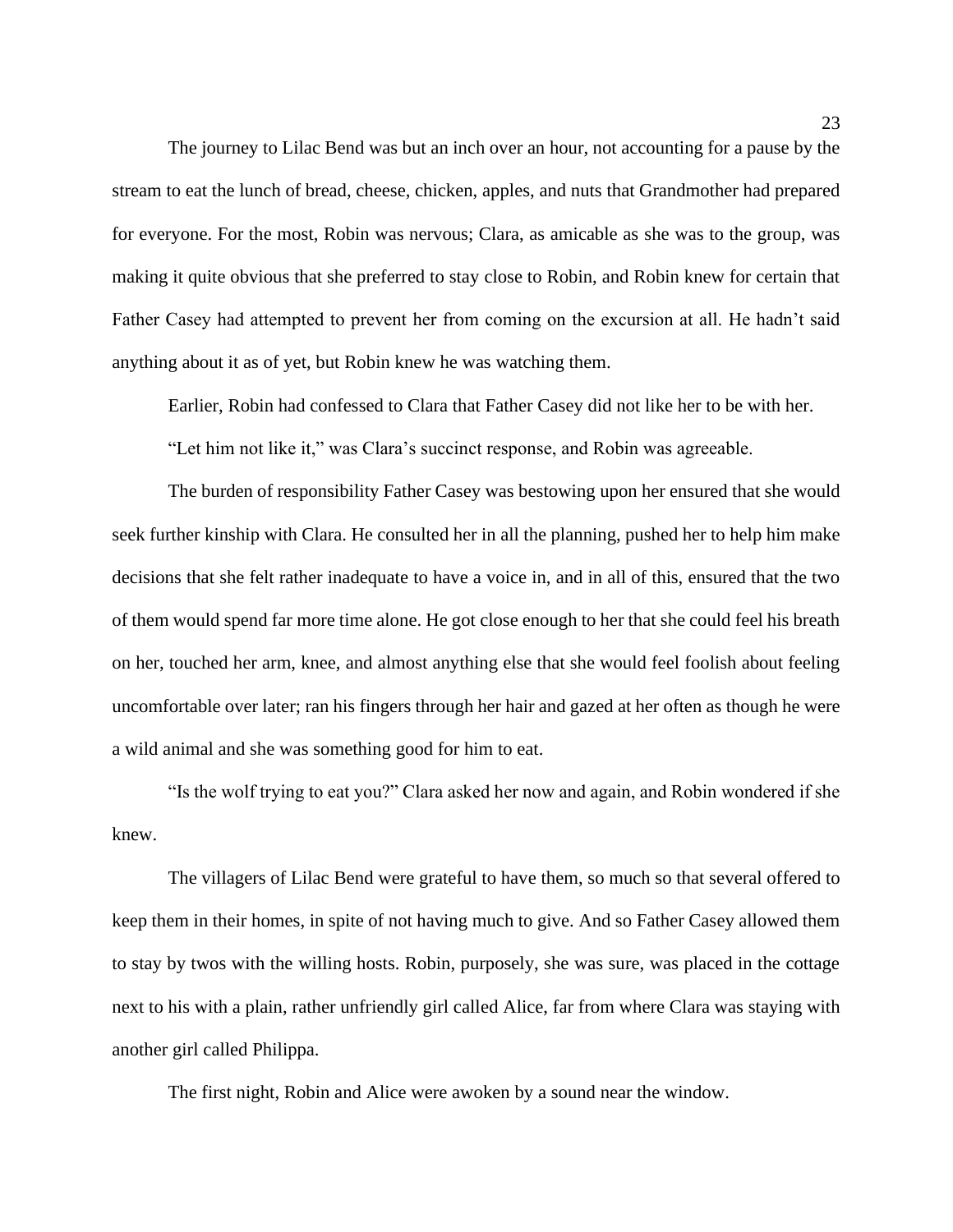"It's just Clara," Alice said grumpily after looking out, to see Clara throwing pebbles at the cabin. "I expect she wants you." Alice went back to bed, not thinking anything strange about it because it was exactly the sort of thing Clara would do.

Clutching her nightdress, Robin went to the window.

"What are you doing?" Robin hissed at her. "We're not supposed to be out!"

"That's why it's so perfect," Clara whispered gleefully. "Come!"

"I won't," Robin said fiercely.

"You say that you won't, but I know you would like to," Clara returned, and it was the truth. "There's something I'm keen to show you."

She helped Robin out of the window, and the two knew that Alice didn't care enough to report to Father Casey in the morning. They ran in their bare feet, Robin following Clara, to a little stream at the edge of the village where a full moon hung brightly in the sky.

"I haven't seen one for ages," Robin breathed. "It's beautiful."

"It's like you," Clara said, her voice hushed, and she leaned over to brush Robin's cheek with a kiss. Robin was too surprised to even let out a gasp. She turned slowly toward Clara.

"Was it okay?" Clara asked, worried, but Robin nodded.

Clara moved toward her again, but this time, kissed her petite, red lips.

Robin kissed her back.

They might have gone further if not for the swish of leaves near the outskirts of the forest. A low growl followed.

Robin and Clara looked toward it, terrified, to see a large, long, black shape skulking between the trees.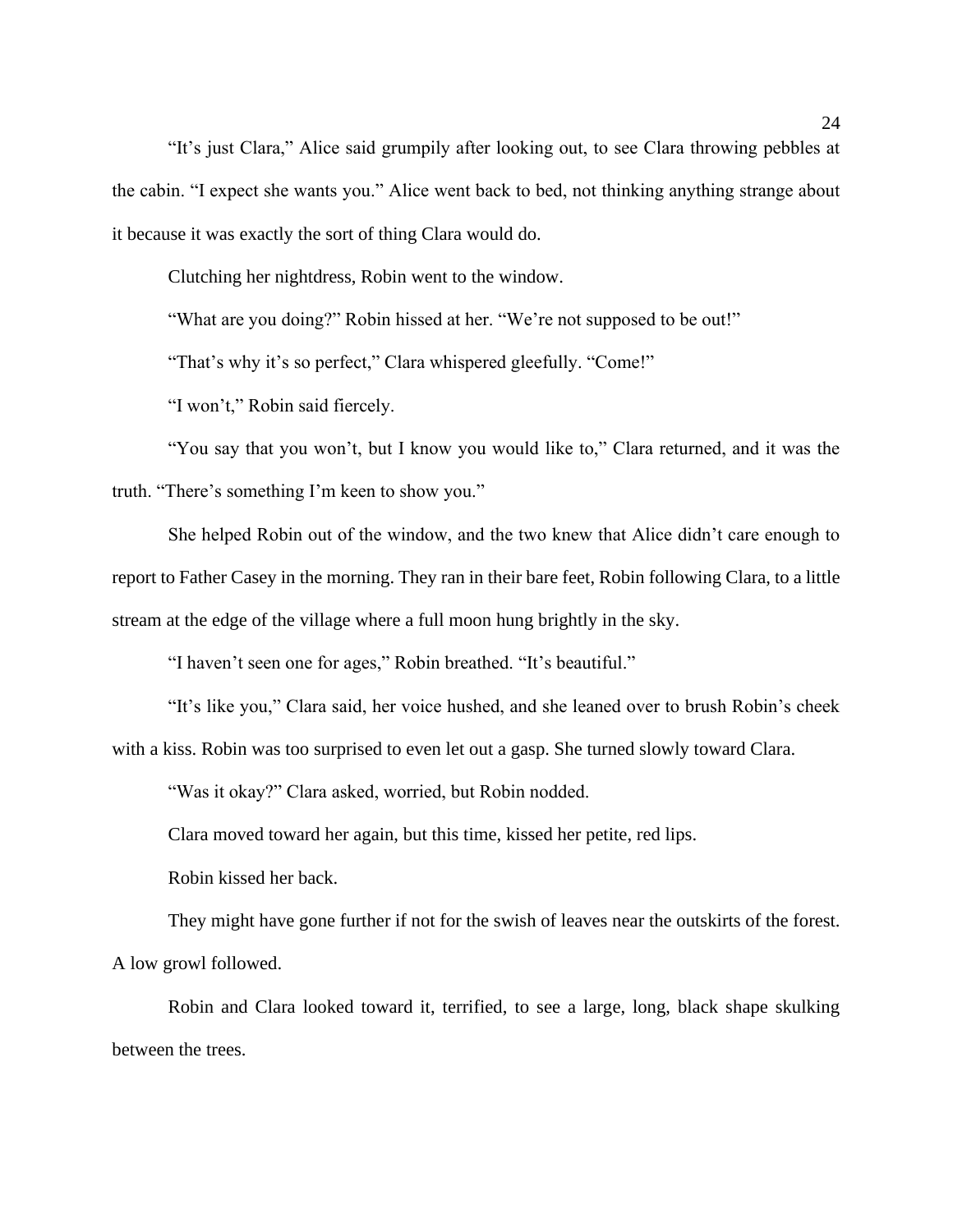"Oh, *run!"* Clara cried, and they did. They didn't even stop to see if anything was following them, and they stopped outside of Robin's cottage, their breath coming out quick and hard. They clutched one another as a loud howl shattered the night.

"There's a wolf … a wolf is out there!" Clara gasped out.

"But there are no wolves in this part of the country," Robin said.

"That's what's queer about it," Clara said. She kissed Robin fiercely. "I must go." She disappeared into the darkness, and it was a long time before Robin could go back inside the cottage.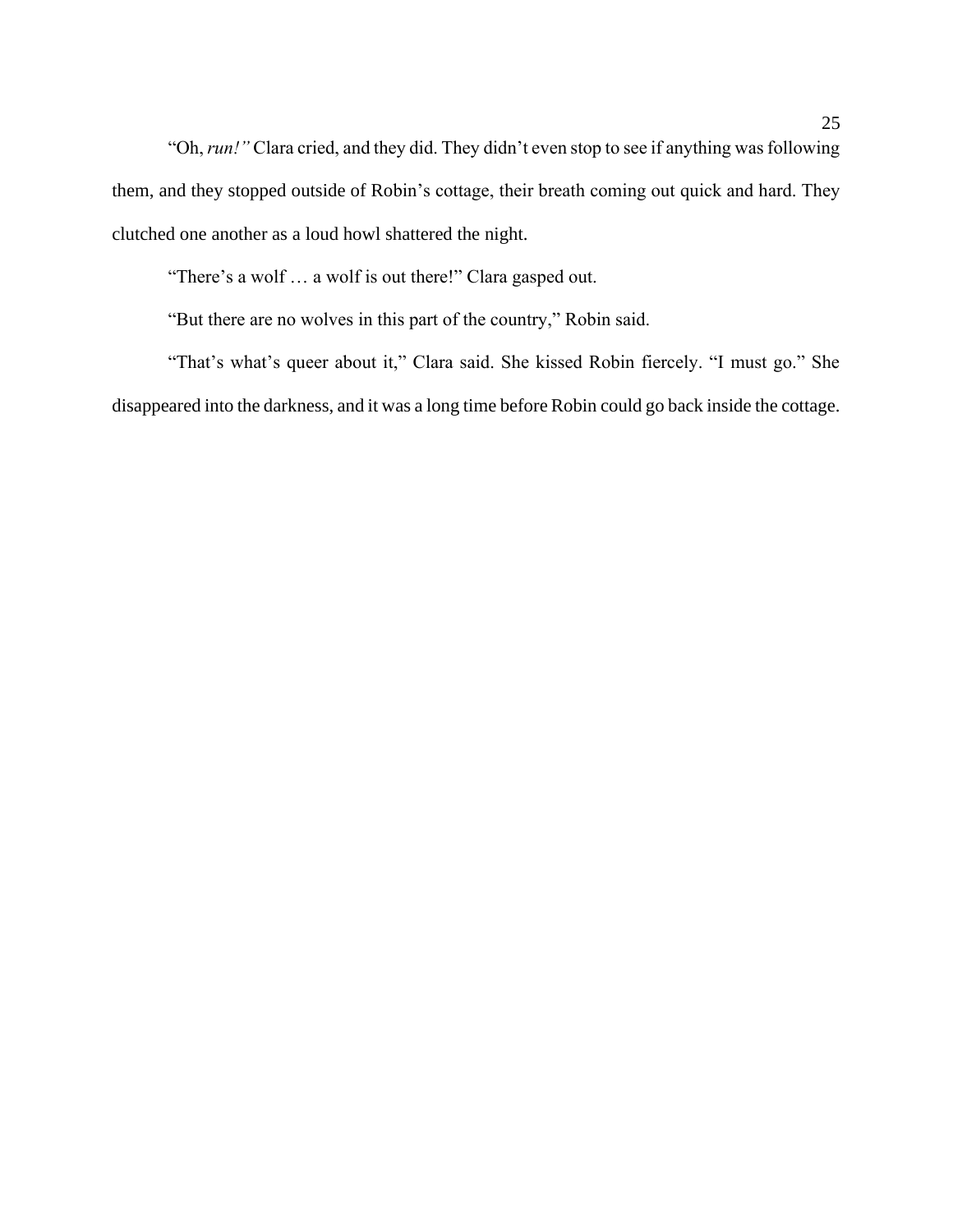Father Casey summoned Robin to his cottage very early.

"You were out last night."

His voice betrayed no accusation, no anger, but almost amusement.

"Father?" Robin said.

"I know you were out. I know you were with Clara St. Martin. It will not happen again."

Still, he sounded pleasant. Robin merely nodded and moved toward the door.

"My dear," he called after her, and Robin waited.

"If it does, you will most certainly come to regret it."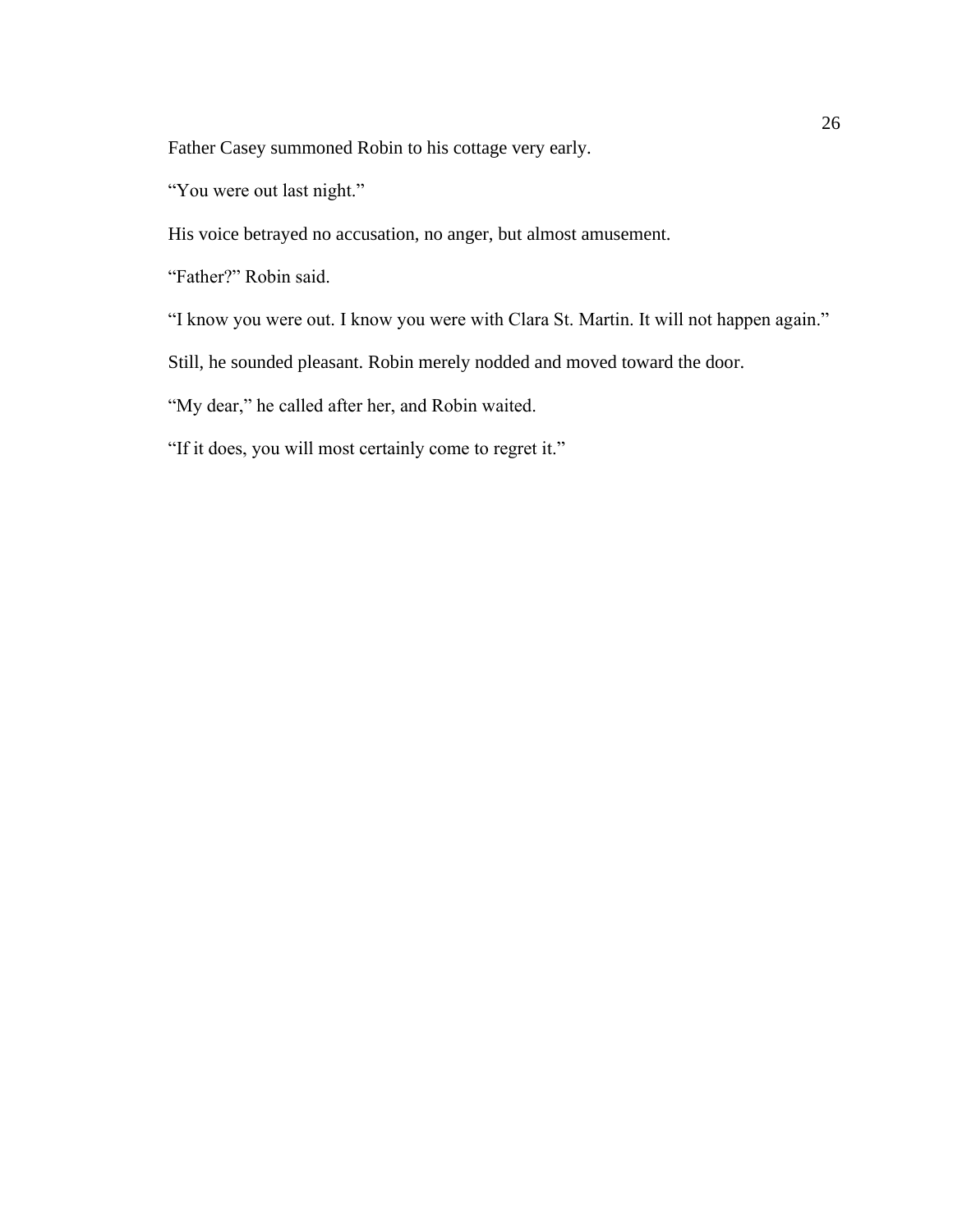Robin found it fortunate that she and Clara worked in different sections of the village that day; even their lunch was taken away from one another. It wasn't Robin who would pay for disobeying Father Casey, she was sure of that; rather, she believed Clara would be the one to suffer.

The test was following supper, when Robin was cleaning the dishes at the well. There was a crinkle at the pocket of her cloak, and all she could see when she looked up was a long shadow entering the forest.

She reached in and retrieved a note that read:

*I know that he knows. Return the dishes and meet me in the woods. I haven't gone far. He will not follow.*

When Robin brought the dishes back to their supping area, Father Casey was nowhere to be found.

"Where's Father Casey?" Robin asked a boy called Andrew.

"Back at his cottage," Andrew said. "He was feeling poorly and said he needed an early sleep."

"He says you are to do the check in tonight," Alice, who overheard them, added. Father Casey stopped into each host cottage before the families turned in to see that everyone was in the place they were supposed to be.

Robin deliberately went to Father Casey's cottage to be sure that Father Joseph, who was the priest in Lilac Bend, would mention in the morning that Robin had been there; she also needed to ensure that he was truly ill, which Father Joseph confirmed. After a quick visit to the six other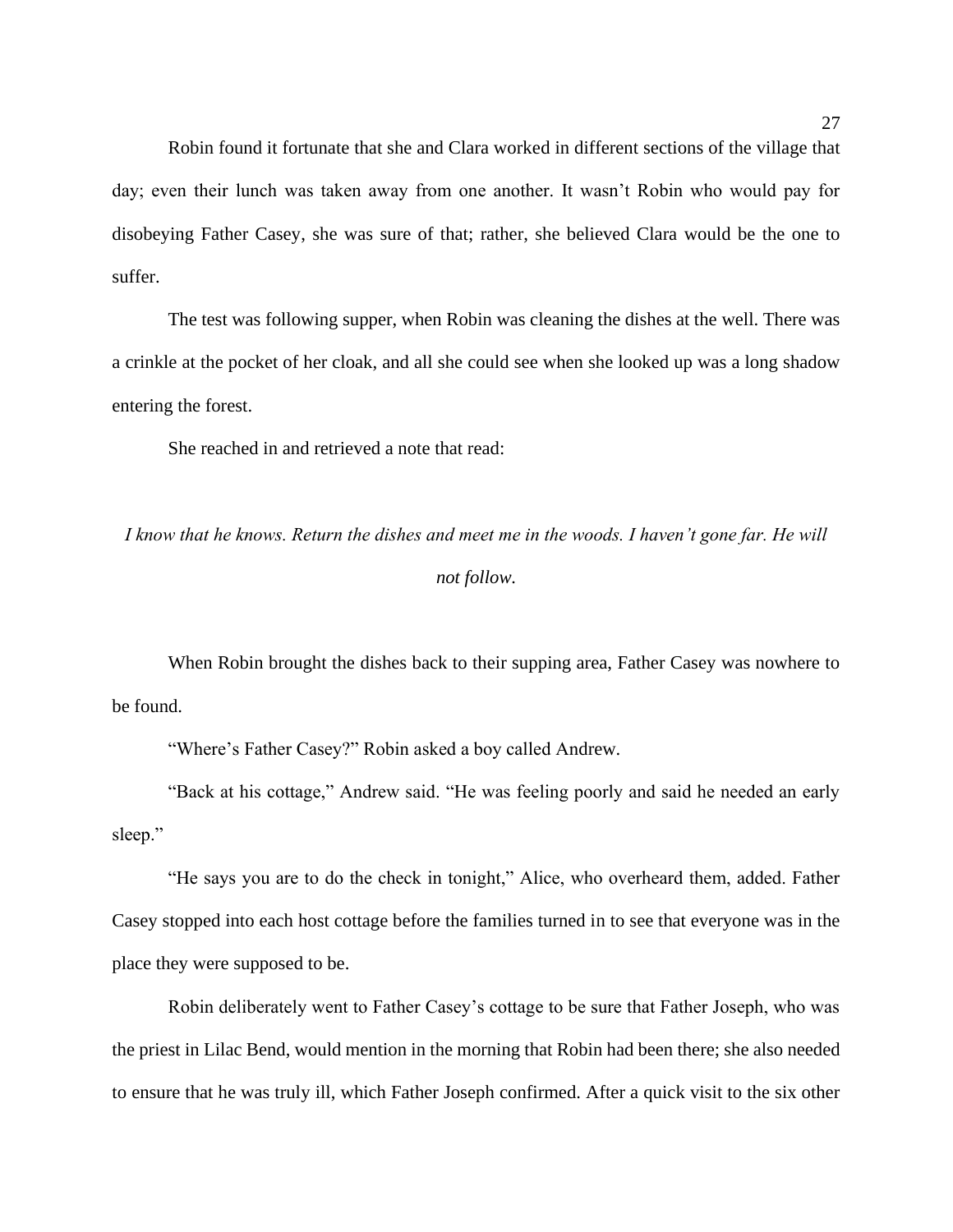hosts, she hurried to the forest. Clara's family asked after her absence, and she assured them that she was occupied with Father Casey. She didn't think they would discover her falsehood that night.

"Clara?" she whispered as loudly as she dared.

"I did start to think you weren't coming," Clara's voice came back to her softly.

"I had to go to the cottages. Father Casey is ill. But you knew! What did you do to him?" Robin was part horrified, part delighted.

"It isn't as serious as all that," Clara said. "I put some sleeping draft in his milk. He likely isn't ill, but weary."

"Why do you have sleeping draft?"

"My father brings it to me from the apothecary for nights that I can't calm myself. It happens quite often, and he feared it would while I was away." Clara's parents owned the one apothecary in Frost Glen, though Grandmother had never been a patron. She believed only in natural remedies and the will of God. "I haven't hurt him, dear. I've just seen to it that he has no reason to find us out." Clara waited for Robin to look at her, and then kissed her.

"If I said I wanted to be with you," Clara said, "would that vex you?"

"You are with me," Robin said, confused.

Clara took Robin's hand gently and led her a bit deeper into the forest, bringing her on to a soft patch of grass.

"No," Clara said softly. *"Truly* with you." She began kissing Robin in earnest, and Robin let her.

"What about the wolf?" Robin whispered.

"There is no wolf while we're with the other," Clara said, and gently pulled back the hood on Robin's cloak. Soon the garment lay beside them, under Clara's coat.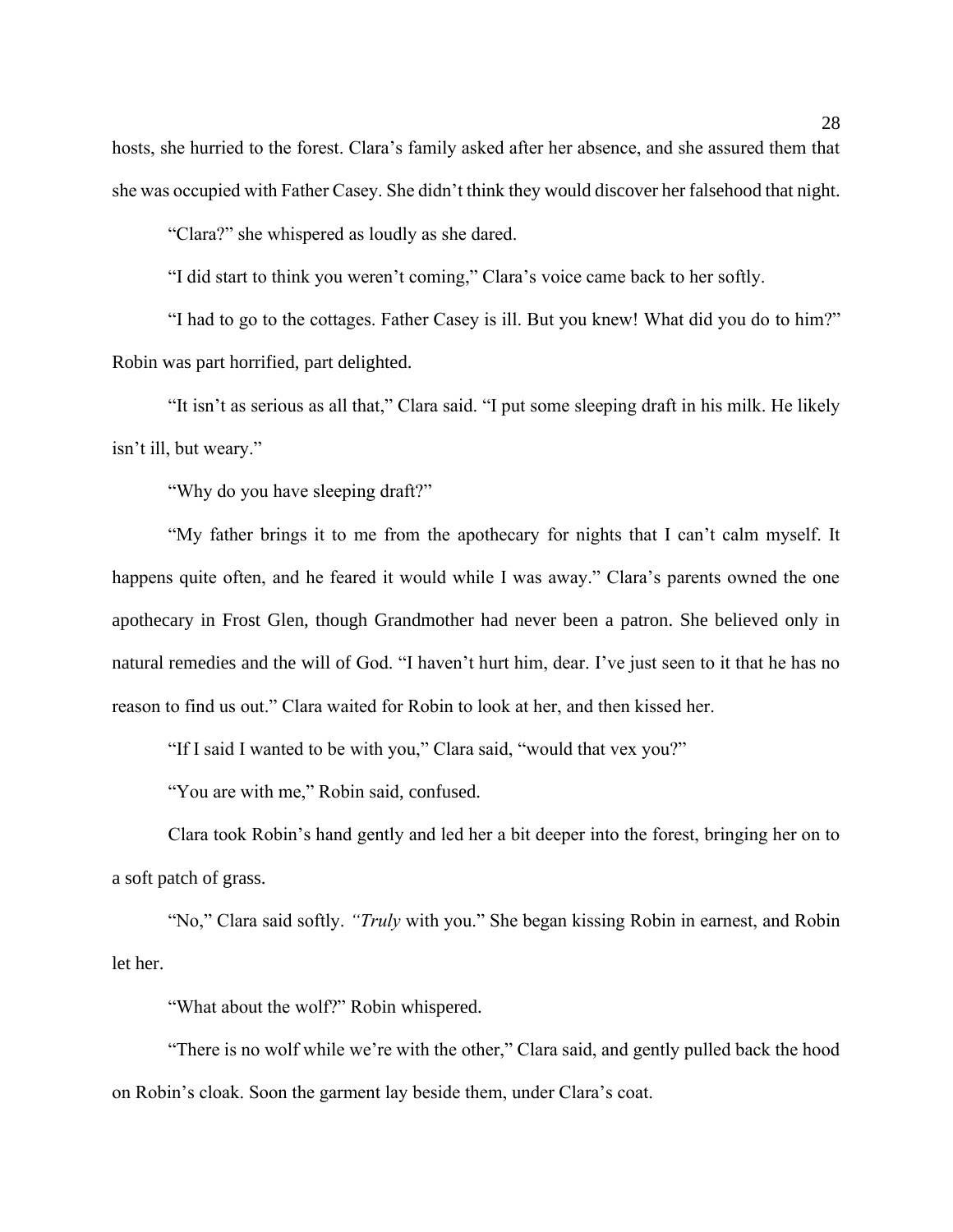They were gentle as they touched and tasted each other, felt their hair and the crevices of their bodies.

"Are you frightened?" Clara asked.

"A bit," Robin admitted.

"You needn't. I won't hurt you."

"I know."

A terrible growl pierced the air and suddenly, Clara was away from her.

"Clara!" Robin screamed, on her feet now. A massive creature, fur like the night, had pounced on Clara. Even in the dark, Robin could see its yellowed, razor sharp teeth.

"No!" Robin scrabbled frantically on the ground, until her fingers closed over a large stone. With all the strength that could be mustered, she heaved it at the animal. It howled in pain, moving from Clara toward Robin. It seemed about to leap when Clara swung at it with a thick branch, and it fell to its side.

In one movement, Robin and Clara snatched up their coat and cloak. Clara took Robin's hand and they dashed in the direction of the host cottages.

"We must part," Clara panted. "You'll go to yours and I'll go to mine. If it sees us, it won't know what to do. Go, now!"

Robin carried on to her cottage, and just as she reached it, Father Casey came from around the corner. His face was set in absolute fury.

Robin shook her head in fierceness and terror and tried to back away from him. He swooped upon her like an overgrown bat, locking his arms around her trembling body.

"Let go!" she cried out, but his robes were pressing heavily over her mouth.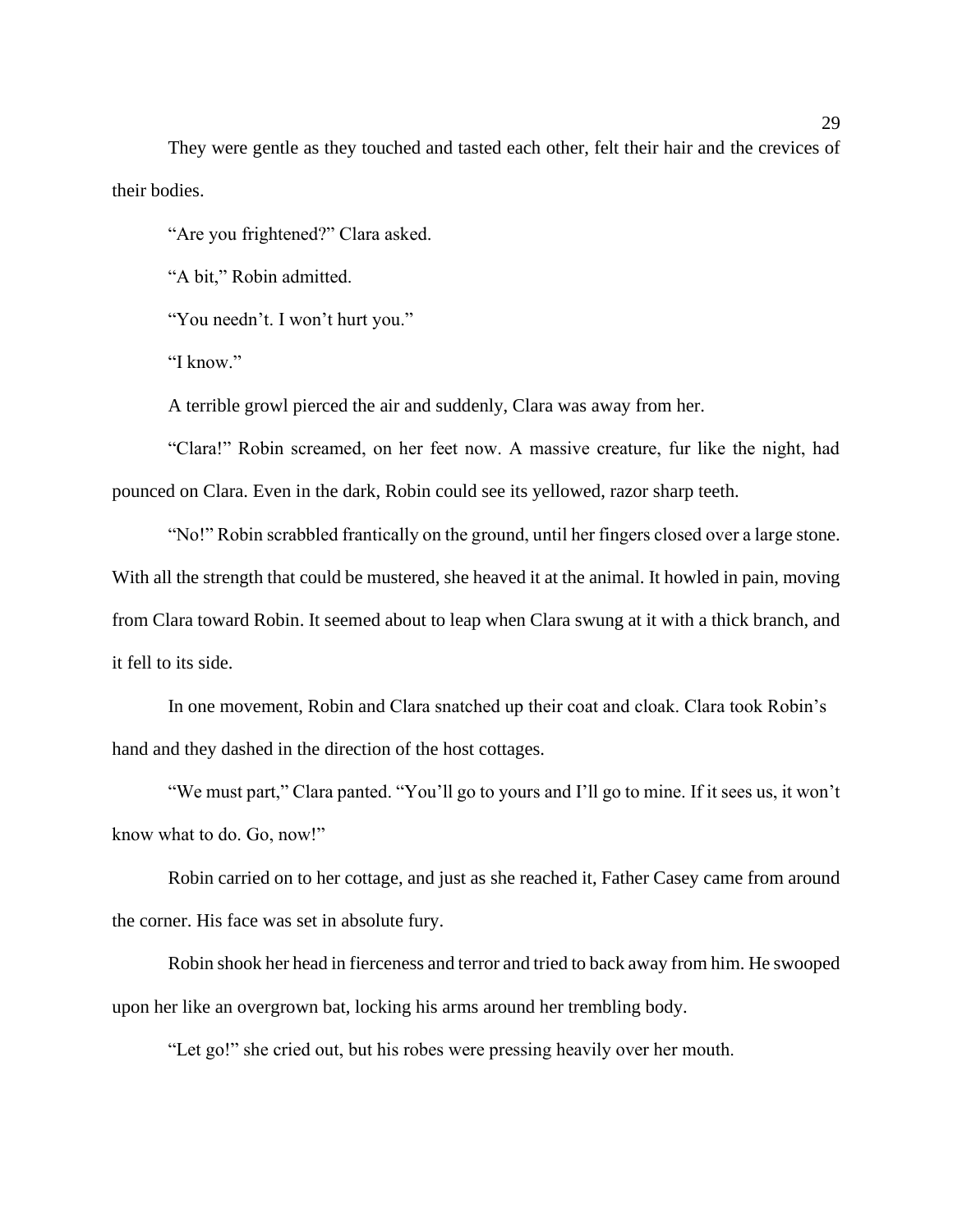"Keep. Still," he ordered through gritted teeth, half carrying, half wrenching her through the dirt. Robin gazed hopelessly toward the dark cottages, all having retired for the night. It was unlikely that she would be heard, even if she fought. When she tried to yell again, Father Casey took pause only long enough to strike her with enough vehemence that the pain eclipsed her power to struggle.

Lilac Bend's chapel was a stone's throw from the village square, several paces from the host cottages. It was here where Father Casey brought Robin, down the two flights of steps that led to the basement.

"You've been out again," he hissed, throwing her to the floor. "You've been out, and you've been with Clara St. Martin. Both of which were *forbidden!* Did I not warn you of what would happen should you oppose me? I put my trust in you! And what have you done?" He turned his lip at her in disgust. "I'll tell you. You've been out frolicking in the forest like a dirty *beast!* And that's what you are, the two of you! Two disgusting abominations to the Lord! Do you see, the doors to heaven have been closed to you! You have allowed the devil to order your path and you're *walking* it! Your grandmother raised you in faith, Robin, all your life. Look at how you have repaid her. You will kill her."

Father Casey restrained the small girl, shoving her dress up roughly.

"You will learn how to do this correctly," he grunted, entering her aggressively. Robin's mouth fell open as though to scream, but no sound left her. From there, she floated up to the ceiling and sadly watched what was happening to the weeping girl below.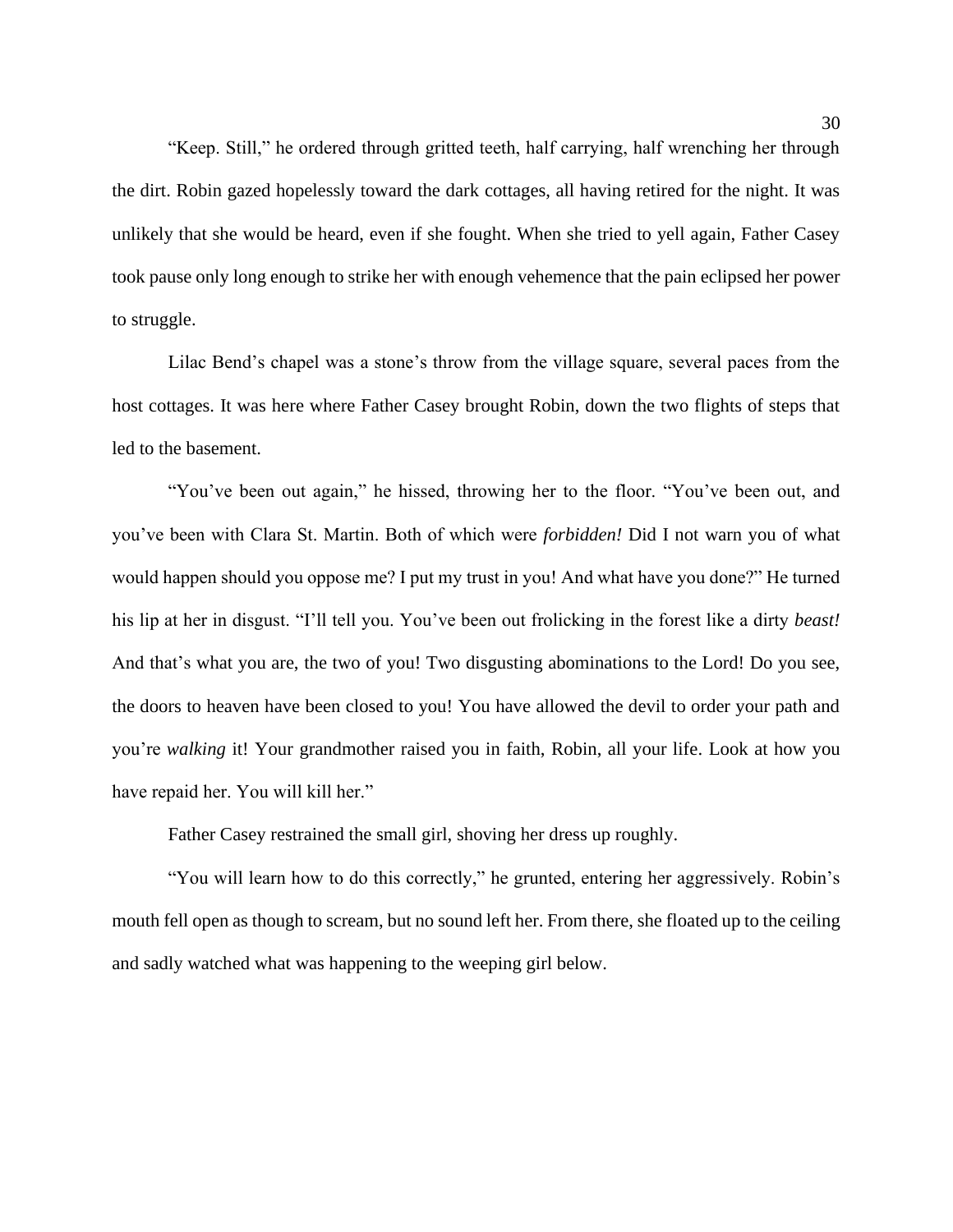The wolf was upon her again, its hot, wet breath formidable over her flesh. Its fur choked her, a weight that would smother her before very long.

"No … no!" she cried out, gasping, moaning.

"Robin, Robin," a gentle voice interrupted her anguish. "Shh. Be still. I'm here."

Robin mewled softly as a wet cloth was placed gently on her forehead. Her eyes fluttered open to see Clara knelt beside her.

"Robin, what's he done to you?" Clara said softly.

"He knows … about us," Robin whispered, struggling to sit.

"Lie there," Clara said, cleaning Robin's face. She was bruised and bloodied, from her face down to her legs, her red cloak in tatters.

"How did you find me?" Robin asked.

"I couldn't sleep, so I thought I might go to the square," Clara said. "I saw him coming out of the church and wondered how it could be possible, after what he'd taken. I thought perhaps he had fooled us, knowing we would see each other, but … I saw something in his face, a monstrous redness in his eyes as he looked at the moon, as though … he isn't all the way human."

"Could such a thing be true?" Robin said.

"It must be," Clara said, "for after that, he started running toward the forest … much quicker than any man should be able to … and then I heard a howl. Something isn't right. We must leave here now."

"I … " Robin shook her head, as much as the pain there would allow. "I don't know that I …"

"We haven't a choice," Clara said. "He'll be back soon enough and what he might do to you next - I can't bear to think!"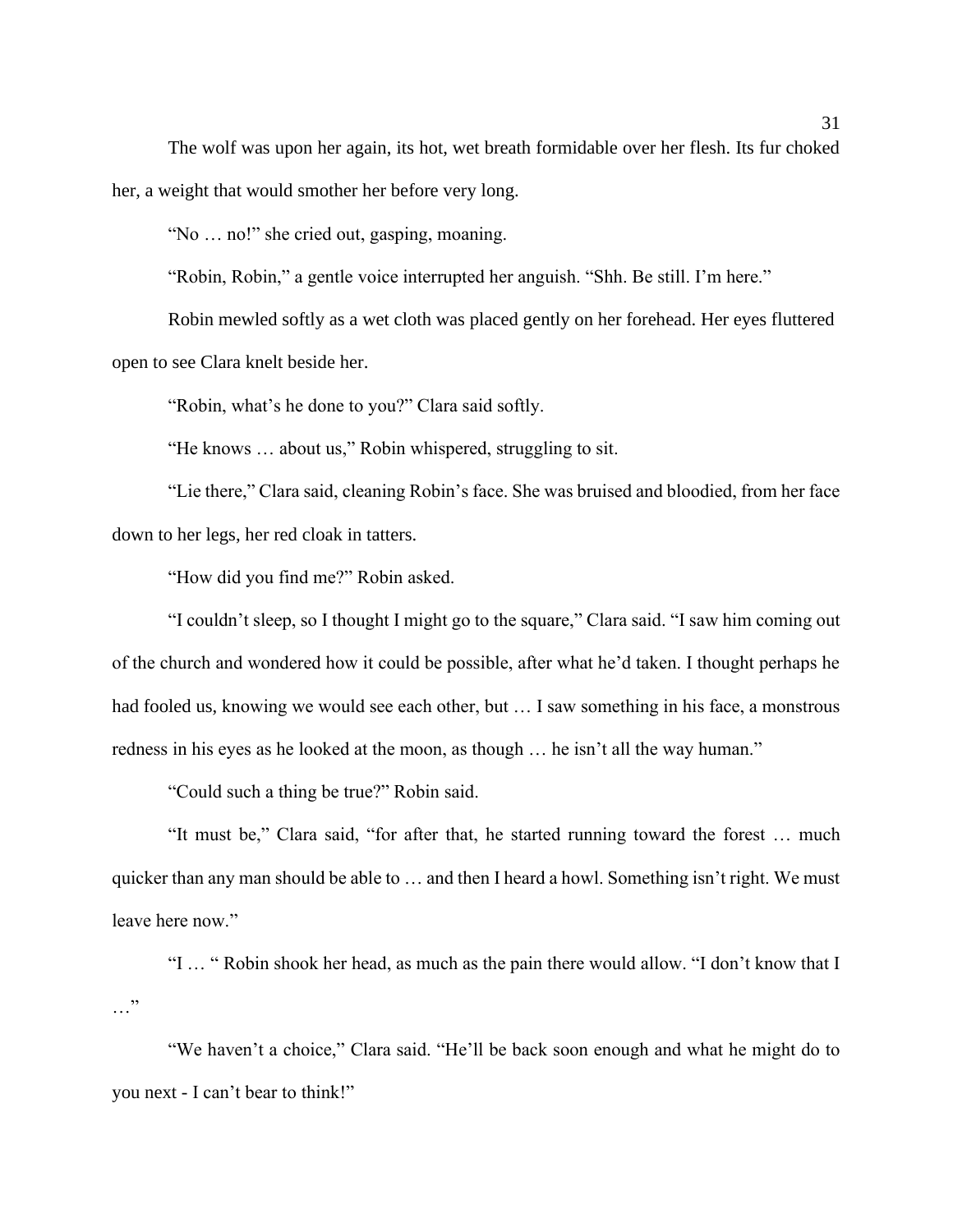"Or you yet," Robin said. "He isn't finished with you, Clara. I must get to the forest."

"The forest? Why ever do you want to go there?"

"Never mind now. There's something I need to tend to."

"It's not what I had in mind," Clara said slowly, "but we'll --"

"No." Robin sat a bit at a time, testing her legs as she went. "I must go on my own."

"Robin, you're hurt! We ought to go for help --"

"There's none." Robin sounded resolute. "It will be trying, yes, but I can go, Clara, I'm certain of it. You might help me to the door, but then you must stay here."

"I --" Clara's eyes grew weepy.

"Please don't fret," Robin said tenderly, reaching up to stroke her cheek. "It will work in the end."

Once Clara had seen Robin to the door, she kept off the path, going directly into the forest. It took much longer than if Clara had accompanied her, but it was something she need do alone. She reached the center of the forest and came upon a large flat stone, where she lay her broken body and waited.

The rustling of leaves came not long after, and something warm and wet nudged at her hand. In front of her when she rose was a large, black wolf.

Robin was not frightened; the wolf sat calmly, watching her intently. It whined softly, dropping something beside her: a long stemmed black rose. It hoisted itself then so that its upper half rested on her lap. She stroked its dark, coarse fur absently with one hand, slowly opening the other to reveal a cluster of blood red berries she had gathered on the way. She offered them to it, and it licked at them tentatively before swallowing them whole.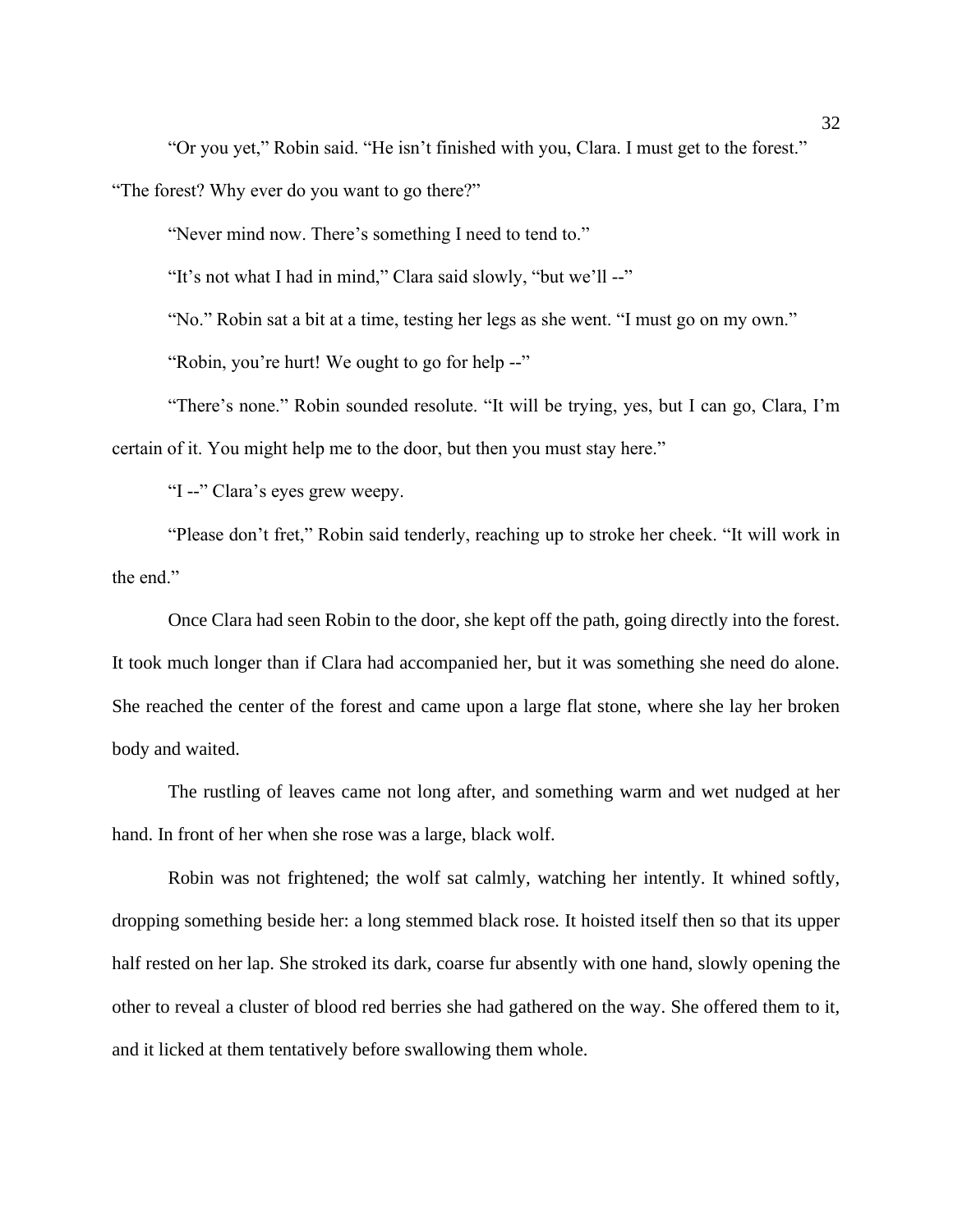All at once, the wolf's red eyes rolled into the back of its head; it began to convulse, foaming at the mouth. It tried to howl, but could only release agonized moans. As Robin watched, it collapsed to the ground and after the quivering ceased, it moved no more.

Robin fell back against the stone, breathing hard. She had known something the wolf didn't: that the berries she had given it were a poison all on their own. A gentle hand pressed into her hair and she jerked sharply at the touch.

"Clara," she said. "I told you. I needed to do this on my own."

"You did do it on your own," Clara said softly. "I but watched."

Father Casey was never again seen after that night. Father Joseph brought them all back to Frost Glen, staying on for a short time to see if there had been word on him, then to wait with the rest of the village, expecting he might return one day. The only two who knew had no intention of telling the tale.

Not inclined to hide themselves, Robin and Clara carried on as they had in Lilac Bend, to the horror of Grandmother, who cast her granddaughter out almost immediately. Robin went on to stay the rest of her childhood days with Clara's family, who welcomed her quite buoyantly. Once those were through, Robin and Clara settled in a cottage close to the woods, and if you go there, you may just see them living happily to this day.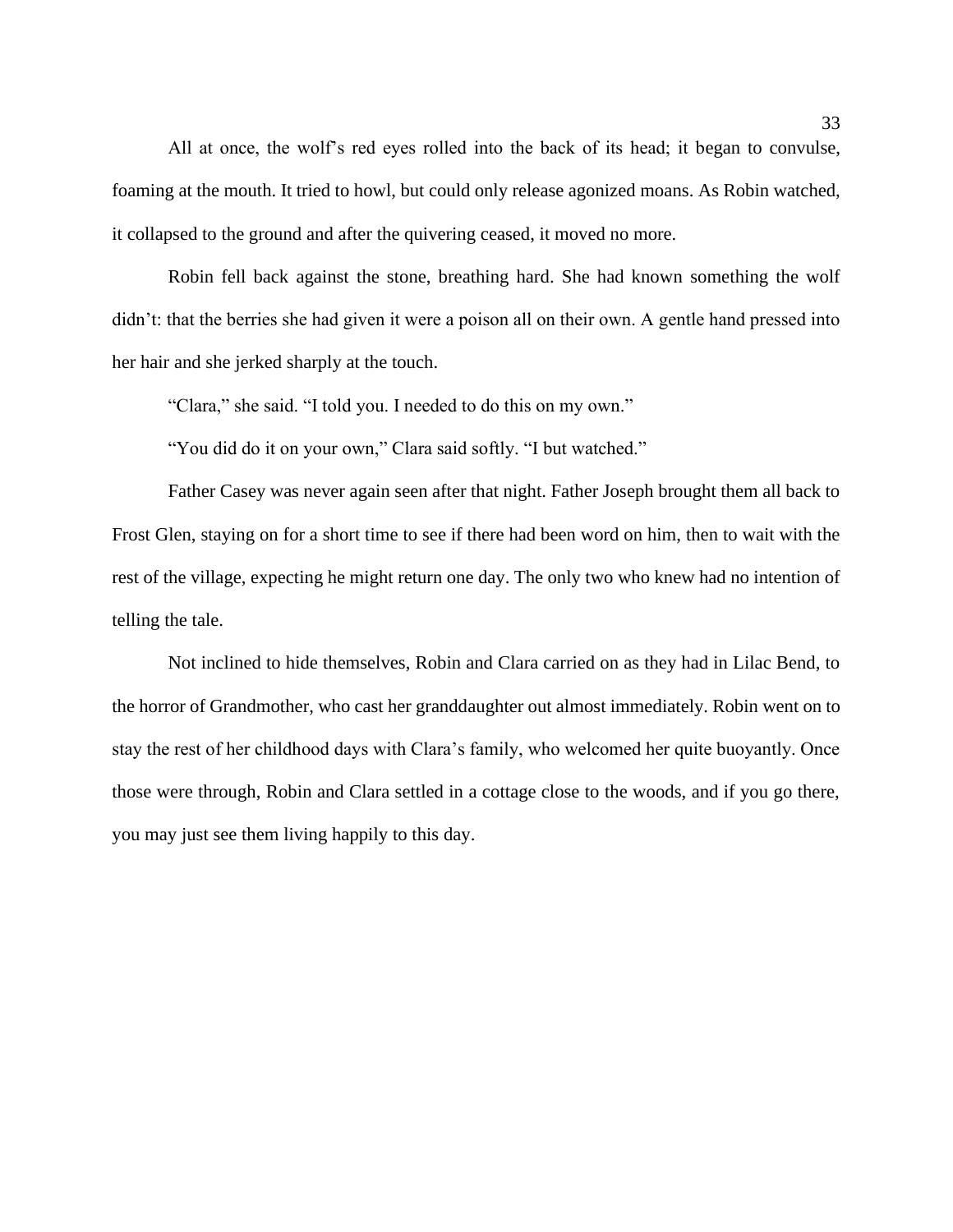Her

force

(like blood)

is red. At night, my blackness awakens to a feast, but once the dawn

hangs itself I become

your mouth.

Little girl, what have you in your basket

Ah, bread. That will

shiver

and

dance.

You must let me hold it to my heart so it may learn how to breathe

Yes truly

to live.

Where will you go when the trees betray you, woeful fingers of me, your crimson beast!

### Catch you, your hair, a waterfall I should like to

touch you press the milk of your skin satiate my tongue - oh, those rabid birds!

Weave your nest on a dusted river

At the end I will meet you.

Soft death only hurts a little!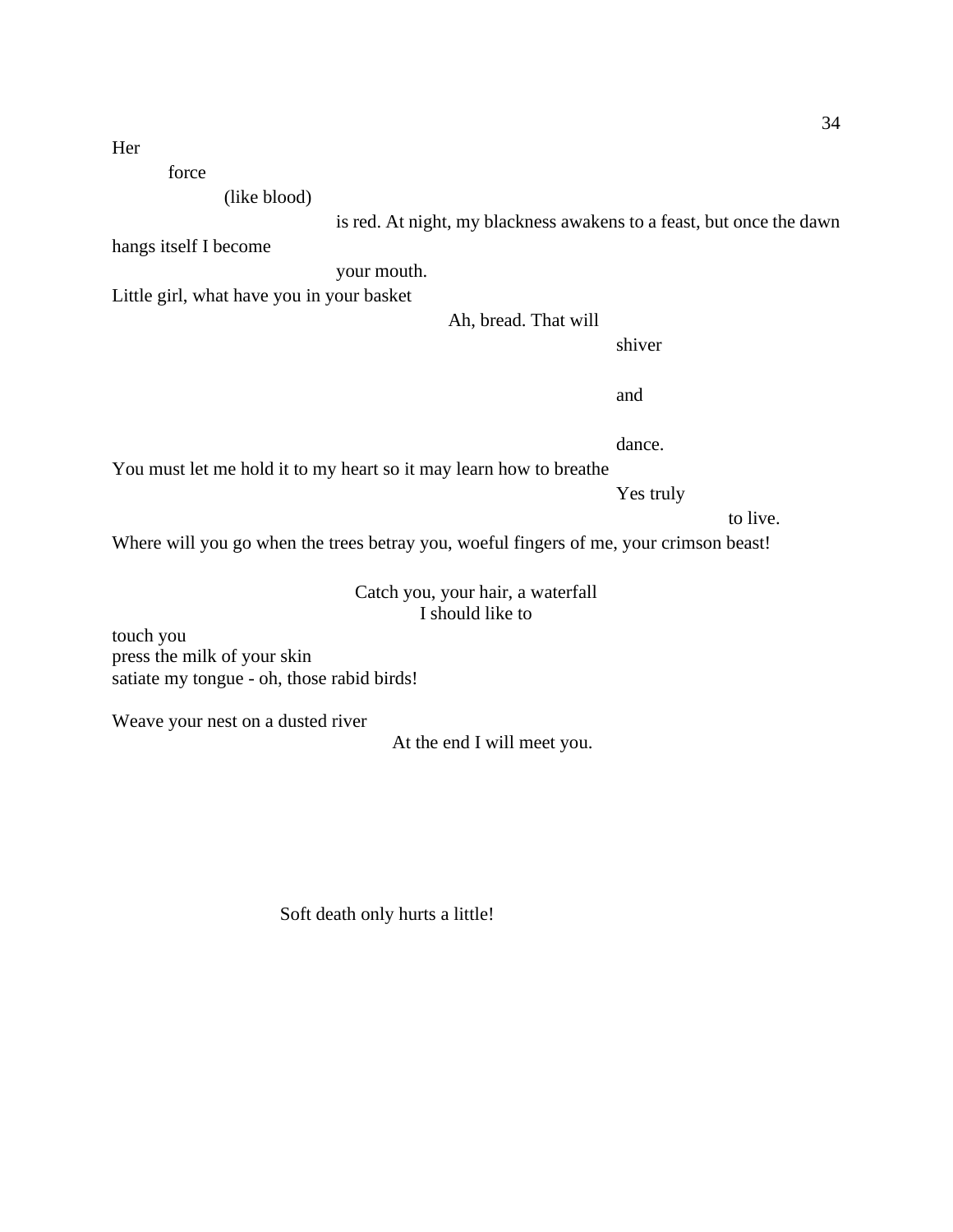# **HOLDEN & GRACE**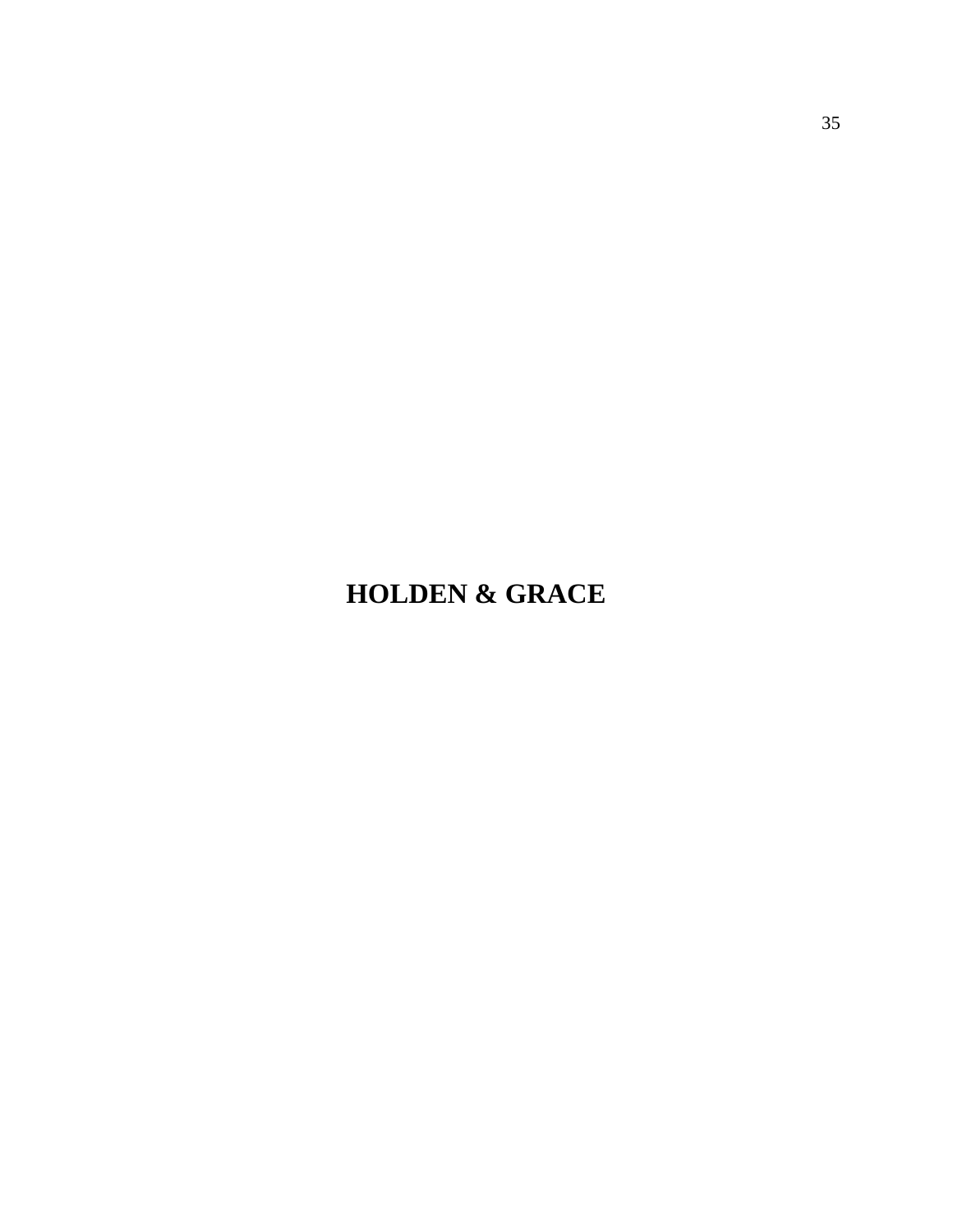Some time ago, there lived a poor farmer with his wife and his two children. The boy was called Holden and the girl was called Grace. When Holden and Grace went to bed last night, they were nine, and today, they are ten.

The farm was in such a state that the family had little to eat, and on some days, nothing at all. Father, who doted on his children, went to great lengths to ensure that they ate before even the smallest morsel ever crossed his lips. However, their stepmother was a cruel and bitter woman who longed to be rid of them.

The children were often kept awake while Father and Stepmother quarreled about life with them. Tonight is especially vicious as Stepmother accuses Father of spending the last of their means on a gift each for Holden and Grace, something they only see at their birthdays and at Christmas. Father's tired voice was sheathed in apology.

"We're sure to die within a month's time, what with you frittering about with stuffed toys and wooden tops," she seethed in reference to the bluebird given to Grace and the fine red and yellow top for Holden. "You'll have to sell before winter - of that I'm quite certain!"

"We'll manage, we always do," Father assured her wearily.

"That won't last with four mouths to feed," Stepmother answered. "I do wish that you would at least consider what I --"

"That's enough." Father's tone suddenly took a dangerous turn. "I told you I never wanted you to speak of it again, and I mean it."

"You're a fool, then," she said. "All of us will starve and it will all be for naught. Well, I'll tell you this, something better come from your trip to the city. See how much choice you have if it doesn't!"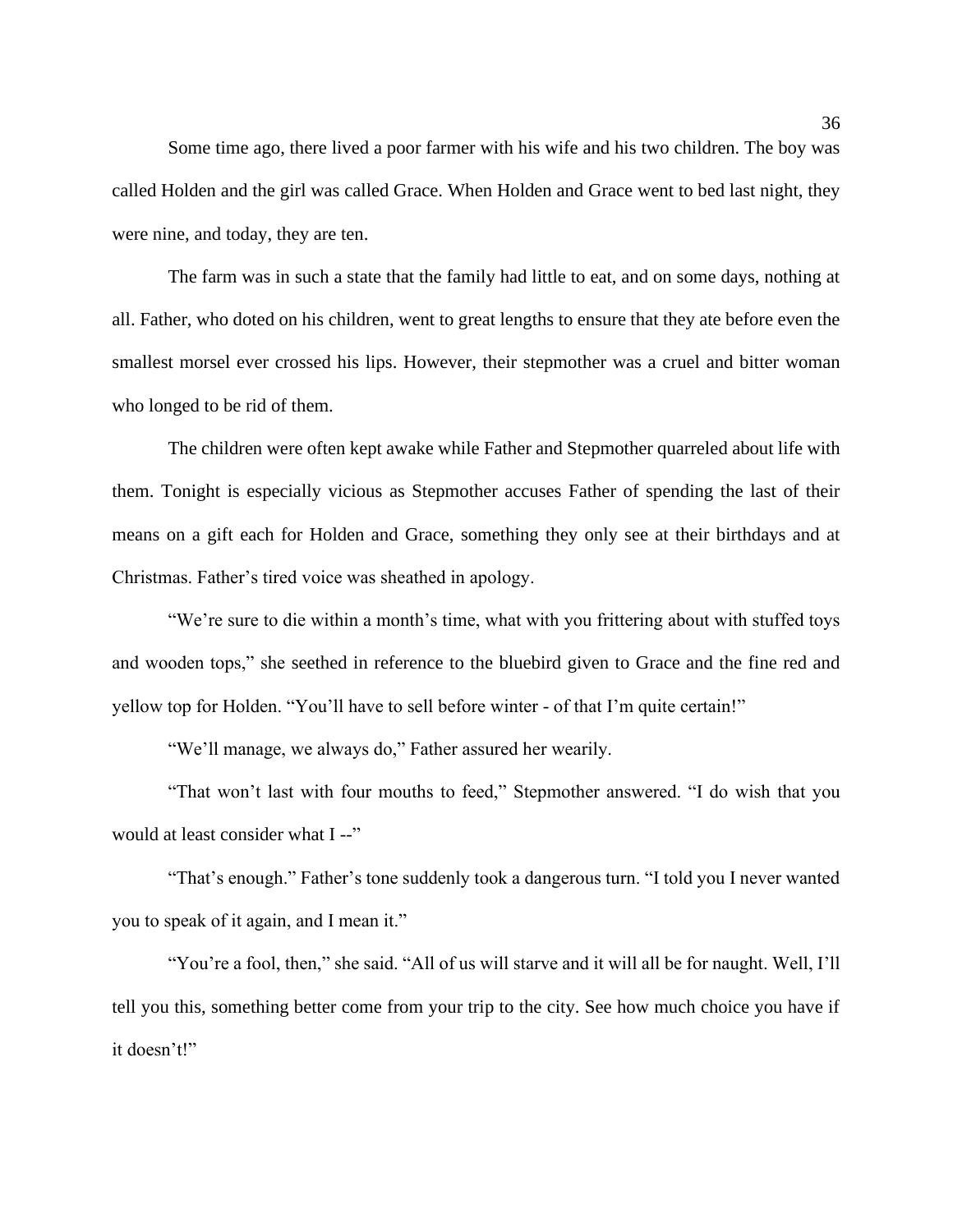The children, for whom sleep had evaded after another supper of nothing much at all, wondered what it was Stepmother was trying to persuade Father to do. They understood both that they had their father's love but also that he could be a weak man, and both supposed that he would agree to what Stepmother wanted before too much longer.

"She would wash her hands of us in a minute if she could!" Grace whispered vehemently to her brother, and he could not dissent.

"Keep quiet, Grace," Holden said. "Let her try. We'll find something to do."

There was a creak in their distressed wooden door, and both children made to appear asleep in their beds. A tall shadow fell over their bed lamps.

"My poor children," Father murmured contritely. "I do feel the most sorry for you."

They did not bid each other a good night even once he had retreated, because there would have been nothing true about it.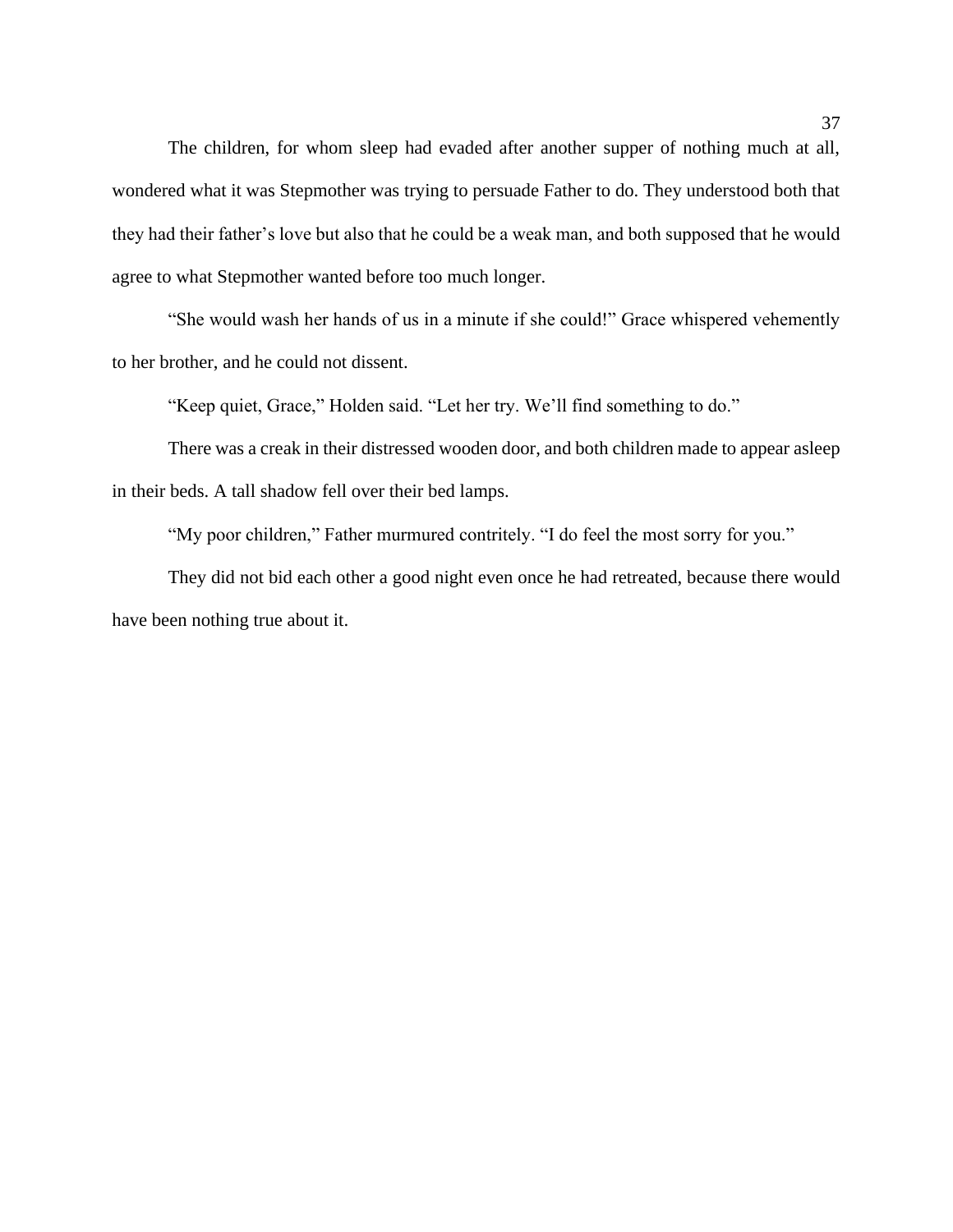Father traveled quite often, as the survival of the farm depended on his being able to sell his goods to the merchants in the city. The children dreaded his time away, for it meant they would be left alone with Stepmother. He kissed their chestnut curls, knowing he would pretend not to see the bruises when he returned.

"Don't cry, Grace," Holden said as Father started down the path. "Father promised he would return to us in two days' time, and he's never late."

"That will be quite enough of your snivelling, you disgusting girl," Stepmother ordered fiercely from behind them. "You'll both attend to the barn straightaway, and heaven help you if I come out there and find a single thing undone!"

The children with their small, undernourished frames could hardly muck the stalls or milk the cows or collect the eggs as quickly as Father did, and both saw the business end of Father's belt in the end. They never cried in front of Stepmother, but waited until they were tucked between forgotten hay in the loft, for Holden and Grace were banished to the barn as long as Father was away.

"Don't cry."

The children caught their breath, peeking over the hay to see who had spoken.

"Here."

Their eyes followed the chirp to an overhead beam, where perched a bluebird.

"Don't cry," it repeated.

"Our father's gone and our stepmother cares nothing for us," Grace cried to it.

"Here is what you must do," the bluebird intoned. "You must go out to the side of the barn and collect a pocket's worth of pebbles."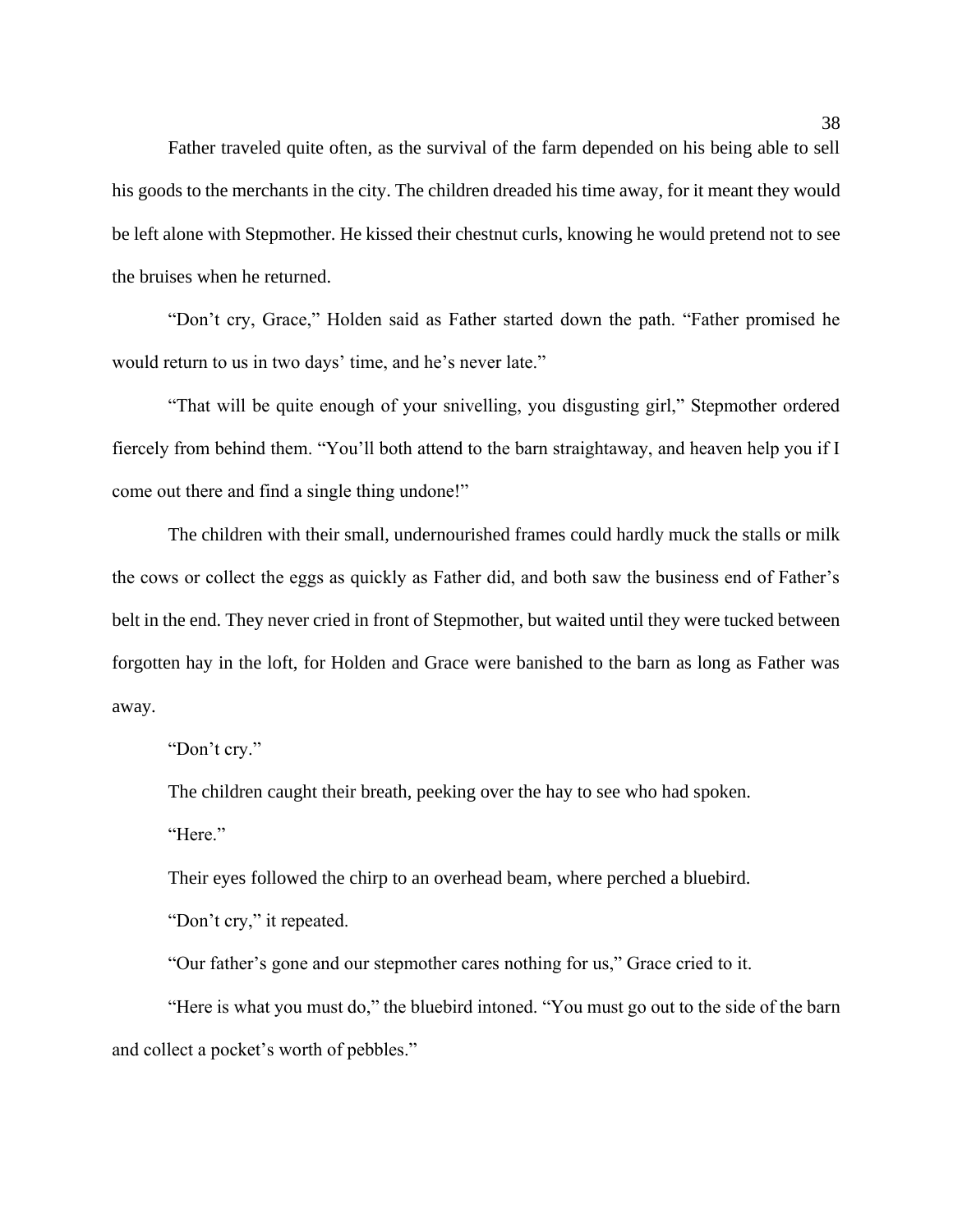Holden rubbed his eyes. "Tell us, bluebird, what you expect a pocket's worth of stones will do for us?"

"Some things are not for you to know now," the bluebird answered. "Unless you suppose it's best to lay there and cry."

Holden and Grace didn't suppose anything of the sort, so they climbed down the rickety ladder and followed the bluebird to the place it had spoken of.

"There," the bluebird gestured.

In the moonlight glistened several white pebbles, which the children gathered in a hurry.

"You will be leaving here at sunup," the bluebird said to them, "and it's important you keep the pebbles with you. I'll be with you. You will know what to do. Now sleep."

The bluebird watched over Holden and Grace as they fell into a fitful slumber.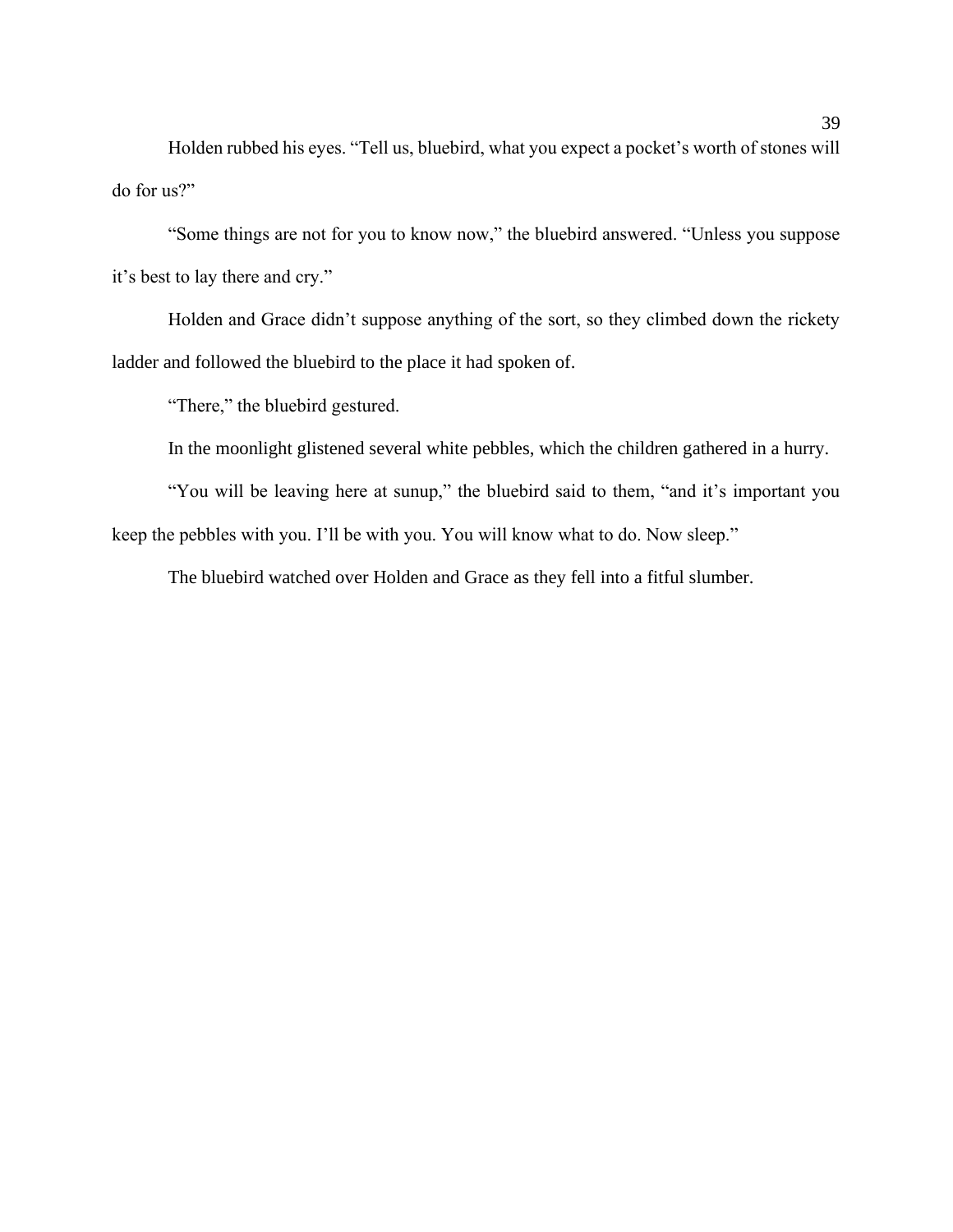Just as the bluebird had said, Stepmother woke them long before sunrise. "Get up, you wretched lazybones. We must go and gather supplies for the farm." She gave them each a piece of bread and a small square of yellow cheese. "Here is something for noon, but you'll not want to eat it sooner than that, for this is all there is."

The children each stowed their bread and cheese in the pocket that wasn't occupied by the pebbles, and followed Stepmother down the worn road. A gentle chirp indicated that the bluebird was not far from them.

They had gone only a little way before Holden felt a nudge at his pocket; he looked down to see the bluebird tapping at the pebbles with its thin, straight beak. Holden grasped one with his fragile, dirty hand and dropped it to the ground. The bluebird trilled its approval and fluttered over to Grace.

Stepmother was not pleased in the slightest to see Holden and Grace fall behind.

"Why do you stop and look back?" she shrieked. "Remember your legs, now!"

"It's our bluebird," Holden explained to her. "He wants to bid us good-bye."

"Idiot boy, that bird doesn't care an ounce for you," Stepmother said, noticing it resting on a nearby tree branch.

"Yes, Stepmother," Holden said. He was doing his best not to look at the bluebird at all. The children released the shiny pebbles from their pockets to the dirt.

Once they reached the village, Stepmother ordered them to sit behind the pyramid of barrels stored aways from the mercantile and wait for her to return.

"I will collect what we need and come back to fetch you," she said. She disappeared around the corner of the old mercantile.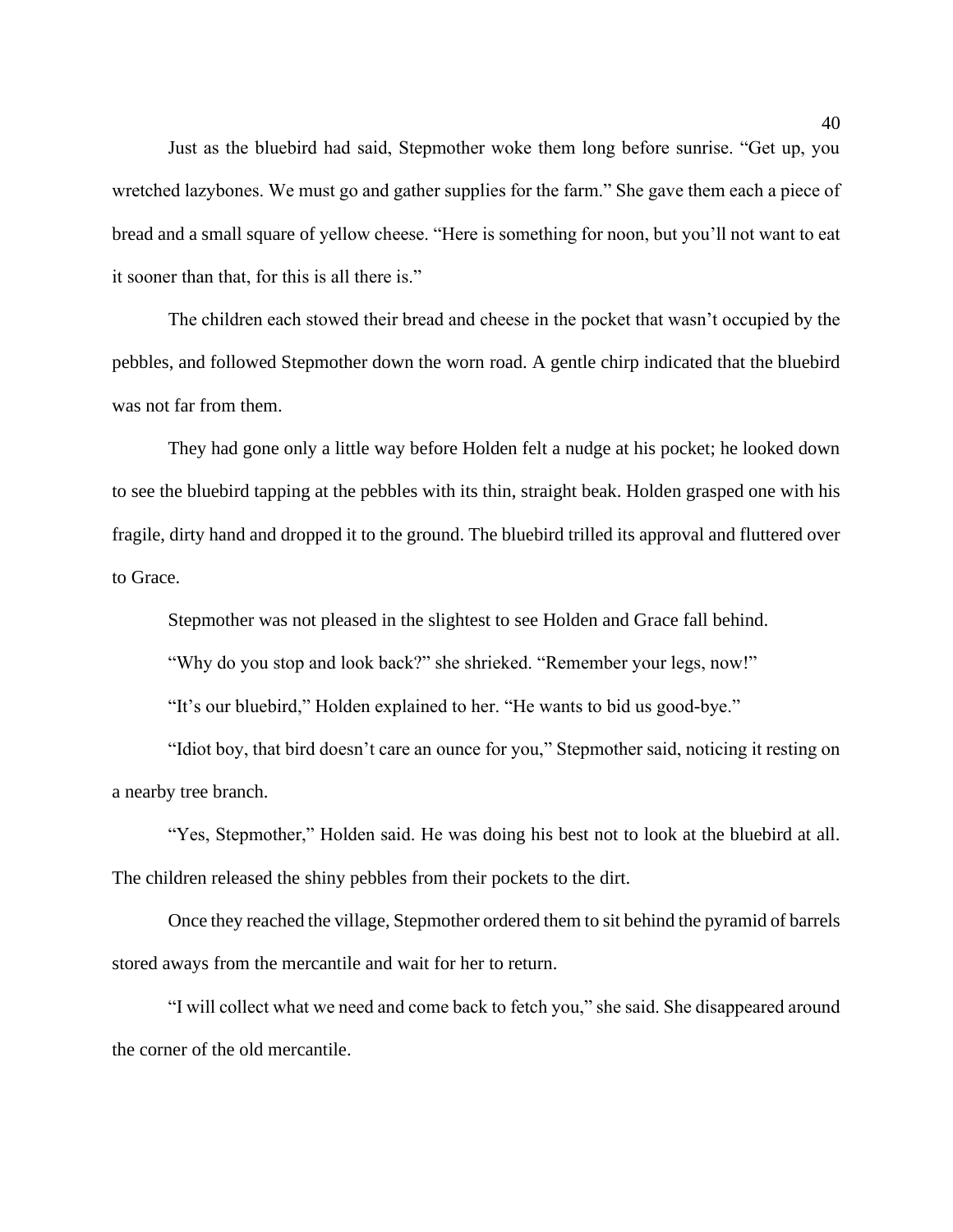Holden and Grace counted the blades of grass and tried to play songs on them. When the clock tower struck noon, they ate their bread and cheese, sharing their crumbs with the bluebird. The afternoon sun first beat down on their hair and skin before gradually making its descent from the sky. The friendly breeze lulled them into a sound sleep.

"Oh! Oh, Holden! Something dreadful has happened! Please, wake up!"

Holden's eyes met darkness as he opened them slowly. The wind, which had at one time been so gentle, was now unforgivably bitter, and the children had nothing but Grace's shawl with which to keep warm.

"Bluebird, dear bluebird, where are you?" the children cried out once it was clear that the earlier vigor of the village had been traded for an abandoned night. They had not traveled often there, and could not find their way home without Father or Stepmother.

"Here I am." The bluebird rested on Holden's shoulder.

"Bluebird, how ever shall we get home?" Grace said tearfully.

"You mustn't be afraid," the bluebird comforted them. "Wait until the first light of the moon and I shall take you the way you came."

The bluebird kept its promise, and after the moon had shown itself, it led the children back to the stone trail they had produced before. They walked without trouble until they reached a fork in the path.

"Oh, oh," Grace said in despair. "The path has scattered and so too have our stones! Which way do we go?"

But Holden and the bluebird did not know.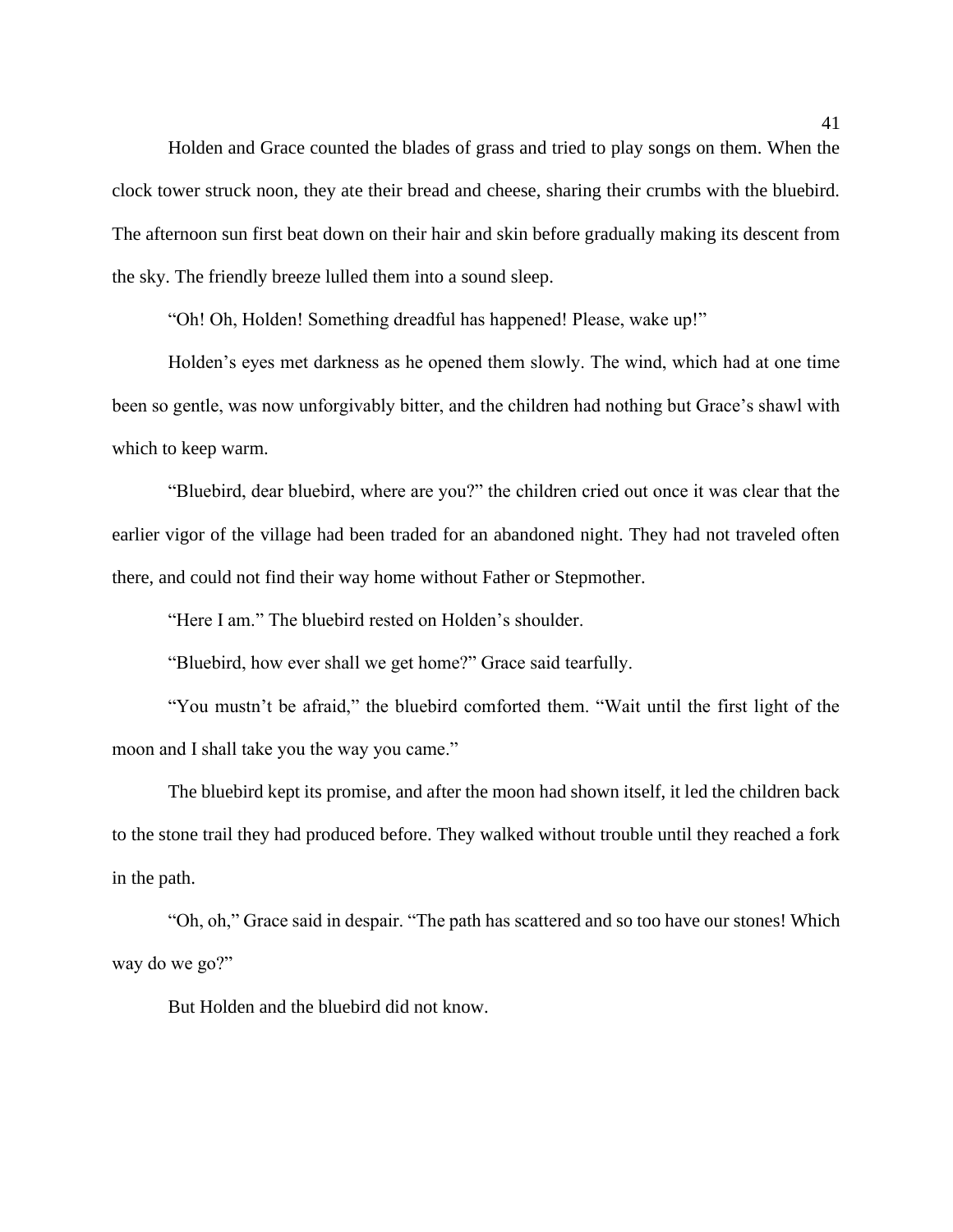Then Holden gave a sudden shout, for he saw in the distance a sliver of light bobbing in the air. "Someone is there!" The excited boy took his sister's hand and they began to run. "Come, bluebird!"

"Help us! Help us, please!" the children pleaded as they came closer to the light. The figure holding it, a lantern, as it turned out, came into being and was a lieutenant.

"Please," Holden gasped out. "We want to go home and we've lost our way."

"How did you come to be out so late?" the lieutenant asked them, his eyebrows creased with concern.

The children explained how they had come to the village with their stepmother and she had left them there after dark.

The lieutenant chuckled at this. "There must be an explanation," he said warmly. "Come, children, I'll see you to your door. My carriage is just a little ways down; I was keeping watch before turning in for the night. Just fortunate, the two of you, that I was coming from the village opposite or you may have very well frozen yourselves out!"

The children provided the lieutenant with an apt enough description of their farm so that he could take them there in his carriage. All was quiet as they climbed the broken steps; the lieutenant's sharp rapping on the door sounded like a bullet in the night.

Donned in her dressing gown, Stepmother cracked open the door.

"Who calls at this time of night?" she demanded, holding her gown close.

"It is only but the lieutenant, madame," he responded. "I've come across two children wandering the path who tell me they belong here."

Stepmother opened the door wider, gazing at Holden and Grace as though she never knew them.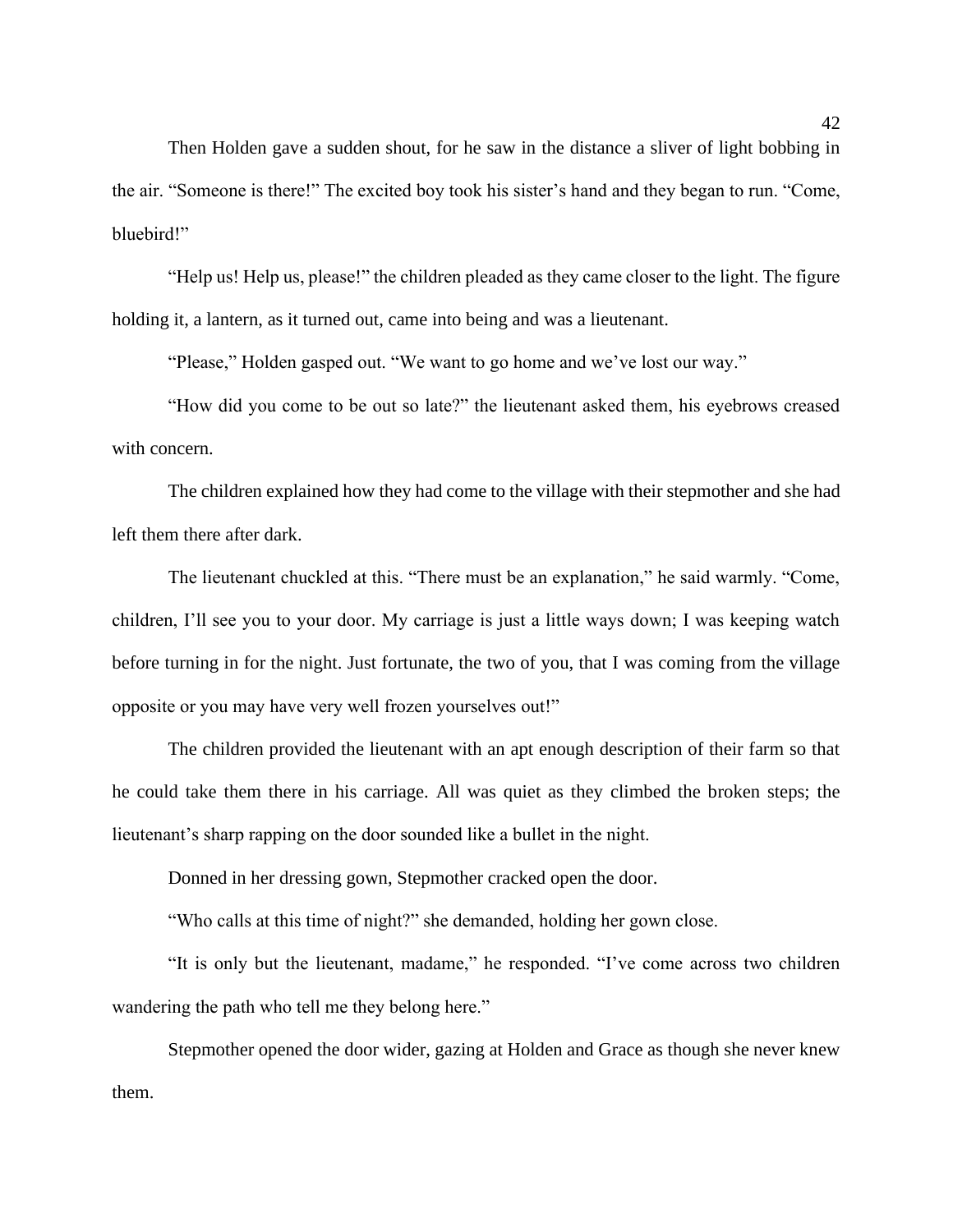"These children don't live here," she said clearly. "I've never seen them."

Grace gasped; Holden blinked several times.

"Stepmother--!" Holden implored, but Stepmother failed to acknowledge him at all.

"Poor dears," she said, her voice softening as she looked at the lieutenant. "They must have gotten confused, and how late it is! I think you had better take care of them right away, lieutenant."

"She's telling a falsehood," Holden insisted to the lieutenant. "This is our home, with Father and Stepmother, this has always been our home!"

Stepmother frowned at him. "You may be lost, boy, but there is certainly no reason to accuse anyone other than yourself of a falsehood! Lieutenant, if you wouldn't mind, time is passing more quickly by the minute and as you can see, I don't know these children in the least. I beg you to take them and leave me in peace."

"My apologies for the trouble," the lieutenant agreed. "I'll not bother you again." He took each child by the arm and escorted them back to the dirt. None of them could see the look of triumph on Stepmother's face before she slammed the door after them.

"She really is being quite deceiving," Grace tried. "She's always wanted to be rid of us, and now --"

The lieutenant did no longer sound quite so gentle. "I understand your distress, children, but tales will not help us at all. You're merely a bit disconcerted. It really is too late for us to sort this all now. You'll come with me, I'll bring you to quite a nice place to sleep, and we'll find your home tomorrow."

"That's our home," Holden protested. "That--"

"I hardly want to wait for help, children, if you choose not to come with me on your own," the lieutenant warned.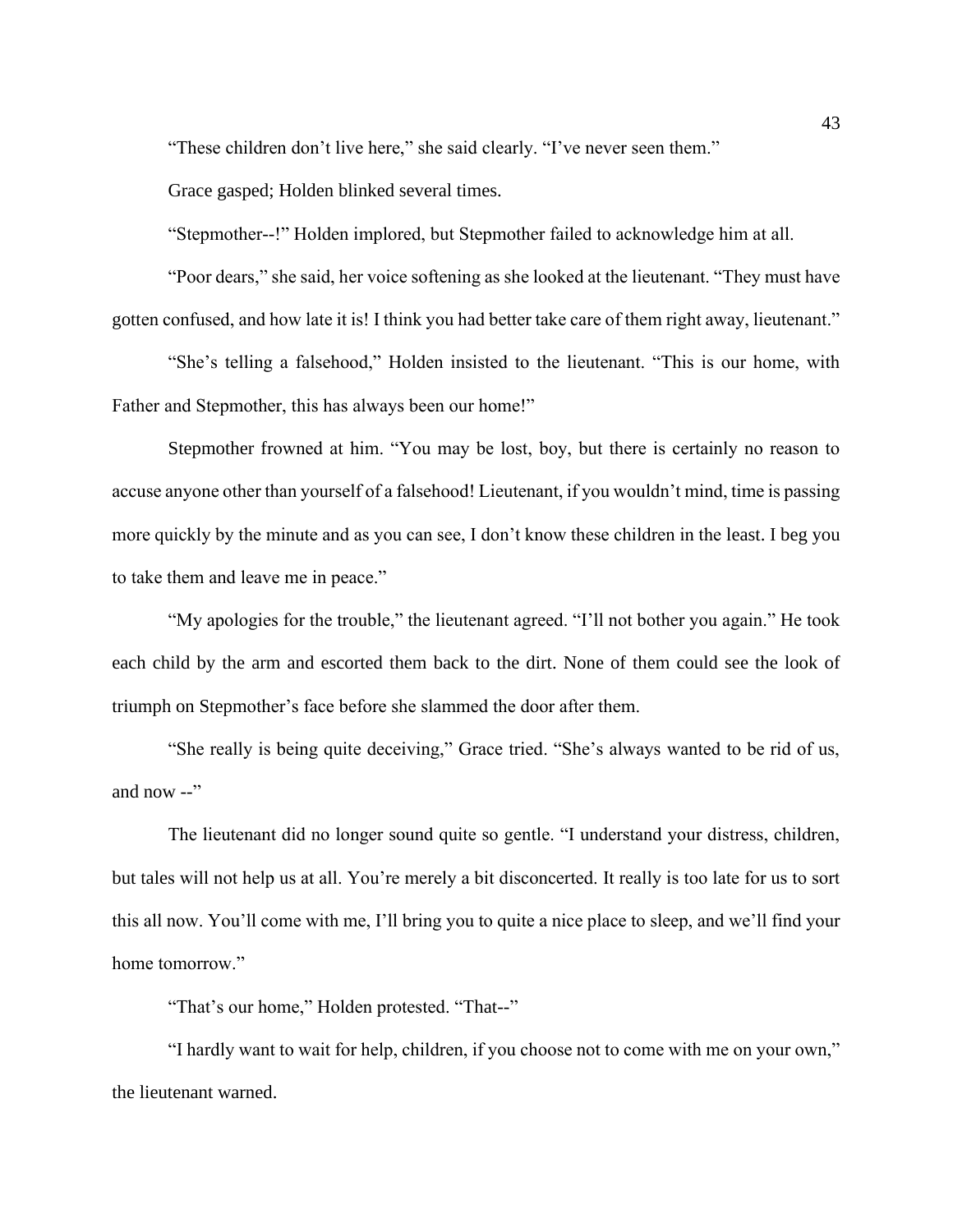Holden and Grace's shoulders drooped helplessly. This man would not listen to him, and they did long for a warm place to sleep.

"That's better," he approved as they allowed him to help them into the carriage. He directed his horse back toward the village.

They traveled for many miles so that dawn was just beginning to peek over the horizon by the time they stopped, just on the outskirts of the city. A vast grey building loomed over the carriage, and the lieutenant led them inside.

"'Morning, Agnes," he greeted the heavyset woman who met them at the door, and it became clear to the children that he was familiar with the place to which he had brought them.

"Aye," she said. "You're looking for Miss Moss, I suppose? She know you were coming?" "Naught," he said. "I have a pair for her to look at."

The woman looked past him and grimaced. "Not much to look at, it would seem," she said. "And I should tell you, lieutenant, we're at our seams here."

"Let me see her nonetheless," he persisted. "It would just be for a slip, while I try to sort out what more there is to be done."

The woman hesitated. "Very well," she said, before disappearing to the back. She returned promptly with a tall, stern looking woman. She quite reminded the children of a raven, in her long black dress and matching hair pulled up so that not a single strand was out of place.

"Lieutenant," she said, flashing him a thin smile. "Agnes says you found a few lambs wandering about."

"It so happens I did, Miss Moss," he said. "I was thinking you might take them in for a spell."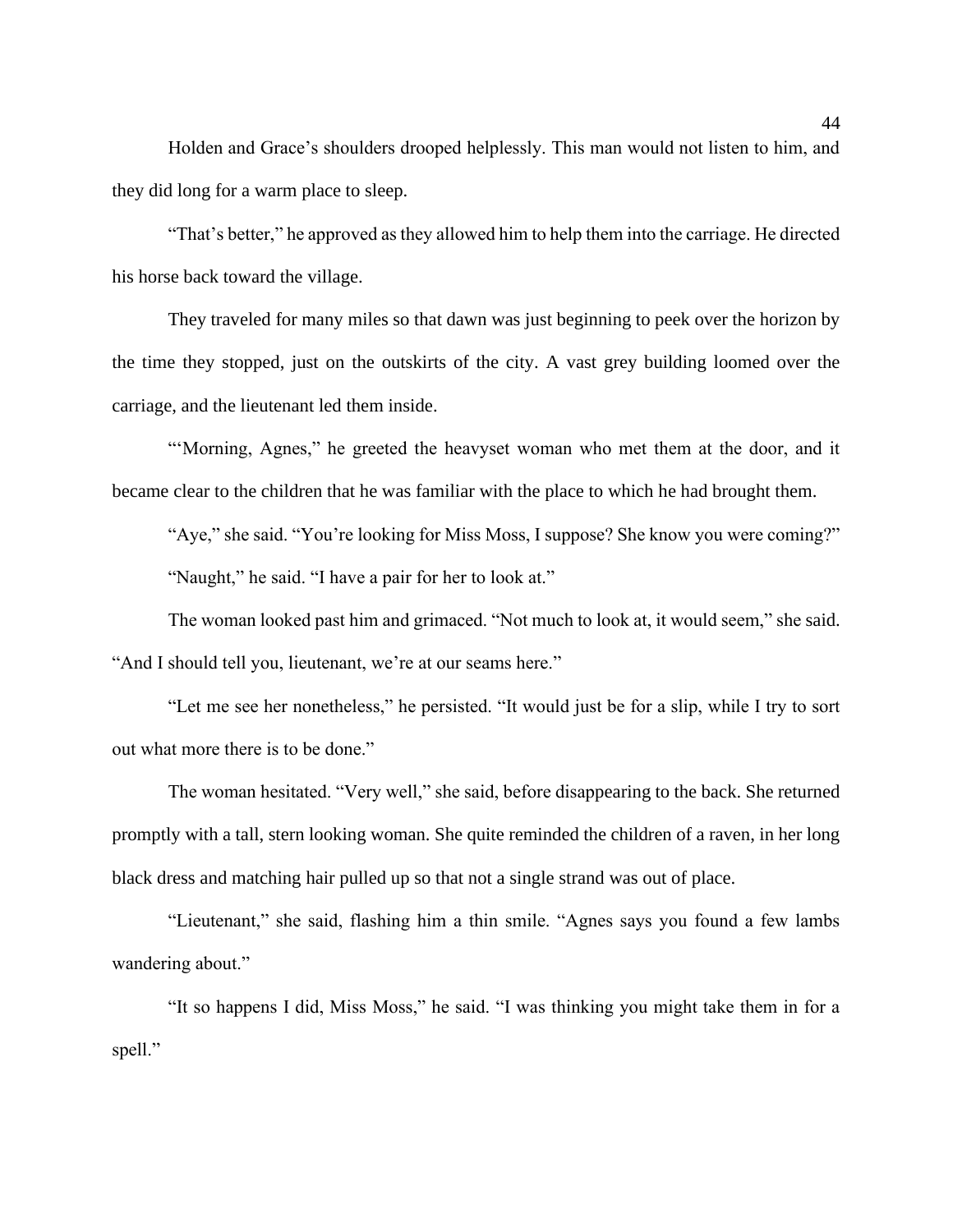"Yes, well --" Miss Moss reached up as if to brush a hair from her face though there was no reason for it. "Agnes has already told you we are quite at capacity."

"I'm not asking for very much," he said. "A few days so I might detect where these ones lost their way. If it can't be done, you'll do what you see fit."

She studied Holden and Grace, considering. "I suppose a few additional hands around here won't harm us," she said. "But a few days is all that you get, lieutenant. Anything more and I shall make my own arrangements."

The lieutenant tipped his hat. "Of course," he conceded, and turned attention on the children. "You best not give them any trouble. There are far worse places for children to be." He left them then, and the children felt they might not see him again.

"Such a sorry sight," Margaret remarked. "I can't imagine you're very missed, whoever you are. And … who would that be, exactly?"

Holden cleared his throat. "My … my name is Holden, ma'am, and this is my sister, Grace," he said cautiously. "The lieutenant, you see … he has it all wrong. We have a home. We've just come from there. We've been misunderstood."

Miss Moss seemed to smile sympathetically, but it never reached her cold, dark eyes. "I'm sure you imagine such a thing," she said dryly. "Most of the children here do. Alas, it just isn't the … truth, in most cases."

"Our father is here in the city," Grace cried out suddenly. "Our stepmother turned us out! Father will find us here, I know he will! And he'll take us from this horrible place!"

Miss Moss's expression didn't change as she reached up and slapped Grace cleanly across the face.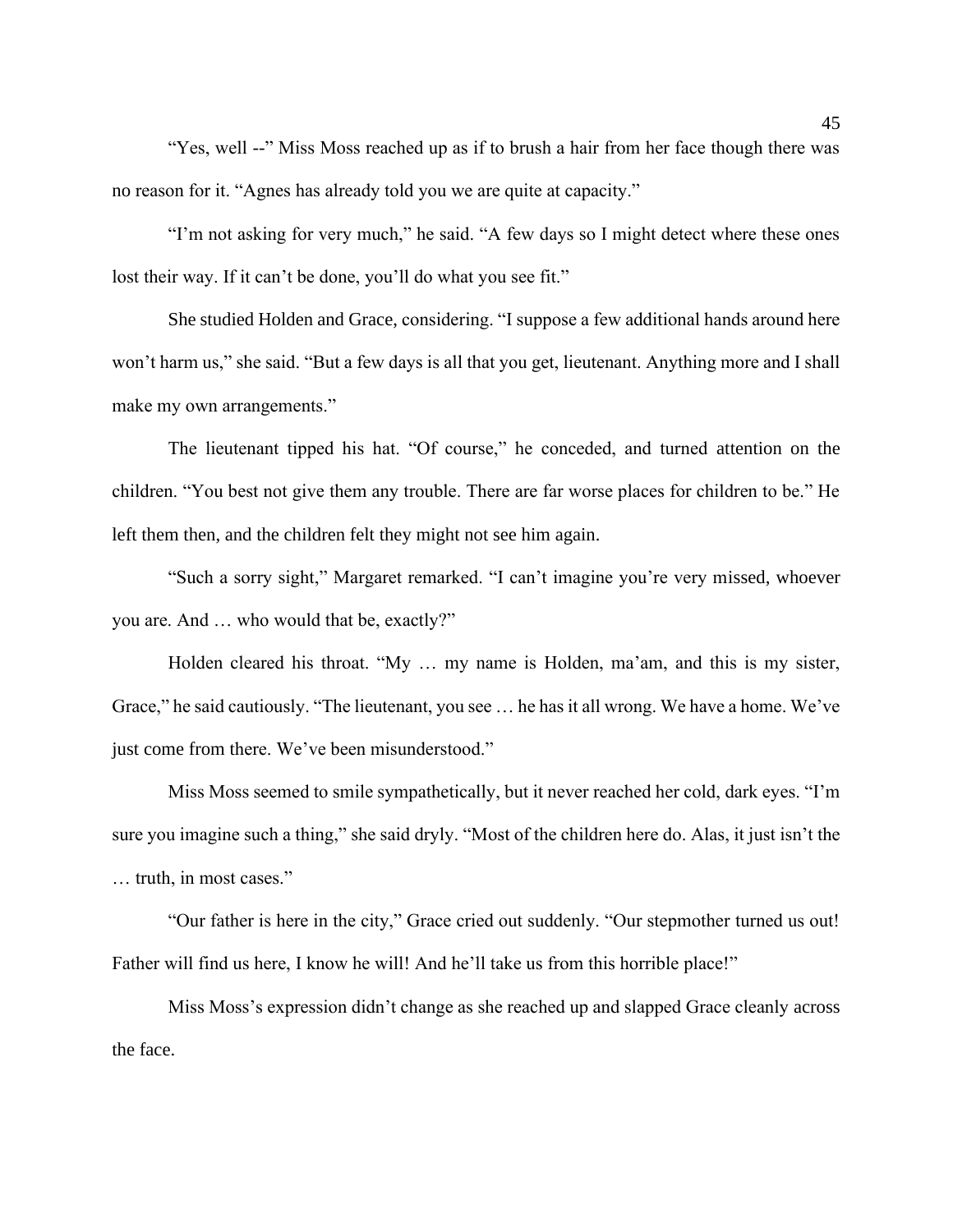"We find tantrums quite beastly here, Grace," she said meanly. "And you will find that they have a rather unpleasant way of resolving themselves." She snatched each of their arms with the speed of a great snake in the midst of striking and threw them toward Agnes. "Agnes, take them right now, for I don't want to hear another thing from either of them!"

Along with nearly a hundred other orphans, Holden and Grace were made to work far harder than Stepmother had ever done. They ate scraps once a day, or not at all if they were slow in their tasks. They were teased by other children and beaten by caretakers. They wanted Father; they wanted to go home. But neither thing seemed possible.

Days passed, far more than the few that the lieutenant and Miss Moss had spoken of. Holden and Grace had held many hushed discussions about running away, but they didn't know where they might go without being brought straight back. By the time they were summoned, Holden was working with several other boys on the upkeep of the orphanage under the supervision of a cruel man called Stephen. He had the strap marks to show for it. Grace had been banished to working in the kitchen with Cook, who preferred the help of all girls. He found a particular glee in feeling around under their dirty grey jumpers.

Both children were bathed and dressed in new clothes before being escorted into the small office occupied by Miss Moss. The two chairs that faced her desk had people in them, who stood and faced them when they entered.

"Ah, yes," Miss Moss said in the more pleasant tone she used during exchanges with prospective guardians, "you see, they're perfect for what you require. Children, the Andersens have come for a few children your age and I thought you would do quite nicely."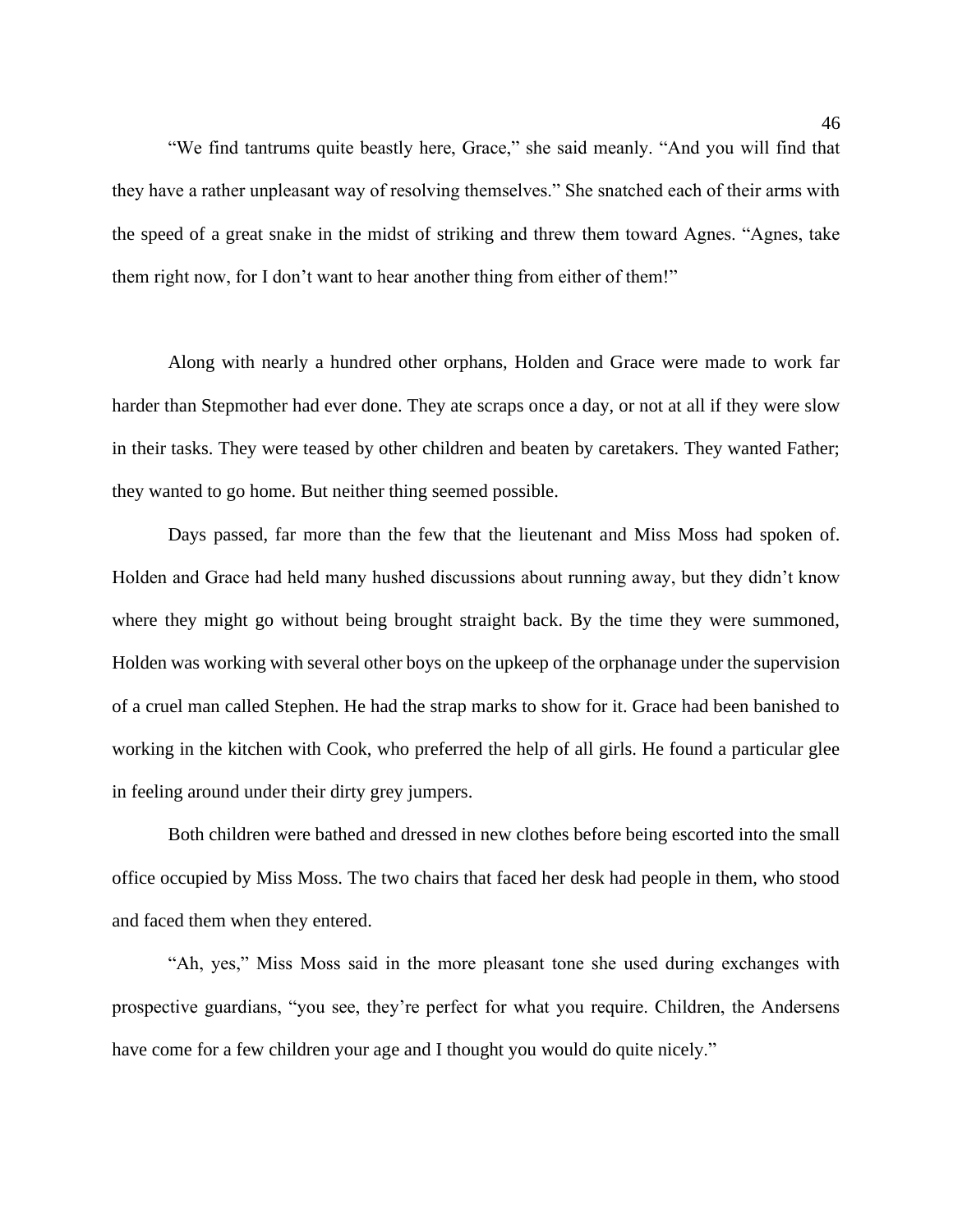"Children," the man said warmly, coming closer to him and his wife followed suit, "how do you do? We'll not bother with formalities; you'll call me Christian and my wife is Henrietta."

"Indeed," Henrietta agreed with a wide smile, "and my word, Christian, would you look at their eyes? An odder color I never did see." Did I forget to tell you that the children shared violet blue eyes that were an enigma to anyone who knew them? Not even Father knew where they came from, but marveled that the peculiarity added to the magic of their being. This, of course, had never won any favor with Stepmother.

Christian and Henrietta, Holden and Grace saw right away, were several years older than Father and Stepmother, though both managed to possess quite a youthful energy. They had, however, clothing and a distinguished manner that the children had only heard about when it came to people with money.

"Well, now, children," Christan said jovially, "what would you say about coming home to stay with us? No harm will come to you there; it's a very nice place for little ones to run and play. Why, we have a few there already! So you will make friends quickly."

His dark eyes twinkled as he reached behind each of their ears and produced two large, colorful lollipops. "And more sweets than you'll know what to do with! I don't expect you know, children, that we own one of the most successful candy businesses in the world, and we'll teach you all you need to know. You see, Henrietta and I are at a loss for children of our own, since we like to train just the right ones to take over for us someday. You'll be very, very rich then," and at the word "rich," Holden and Grace were perplexed. They had barely ever a coin to put in their own pocket.

"It sounds just wonderful, doesn't it?" Miss Moss asked them emphatically, as though she were the one being offered such an opportunity.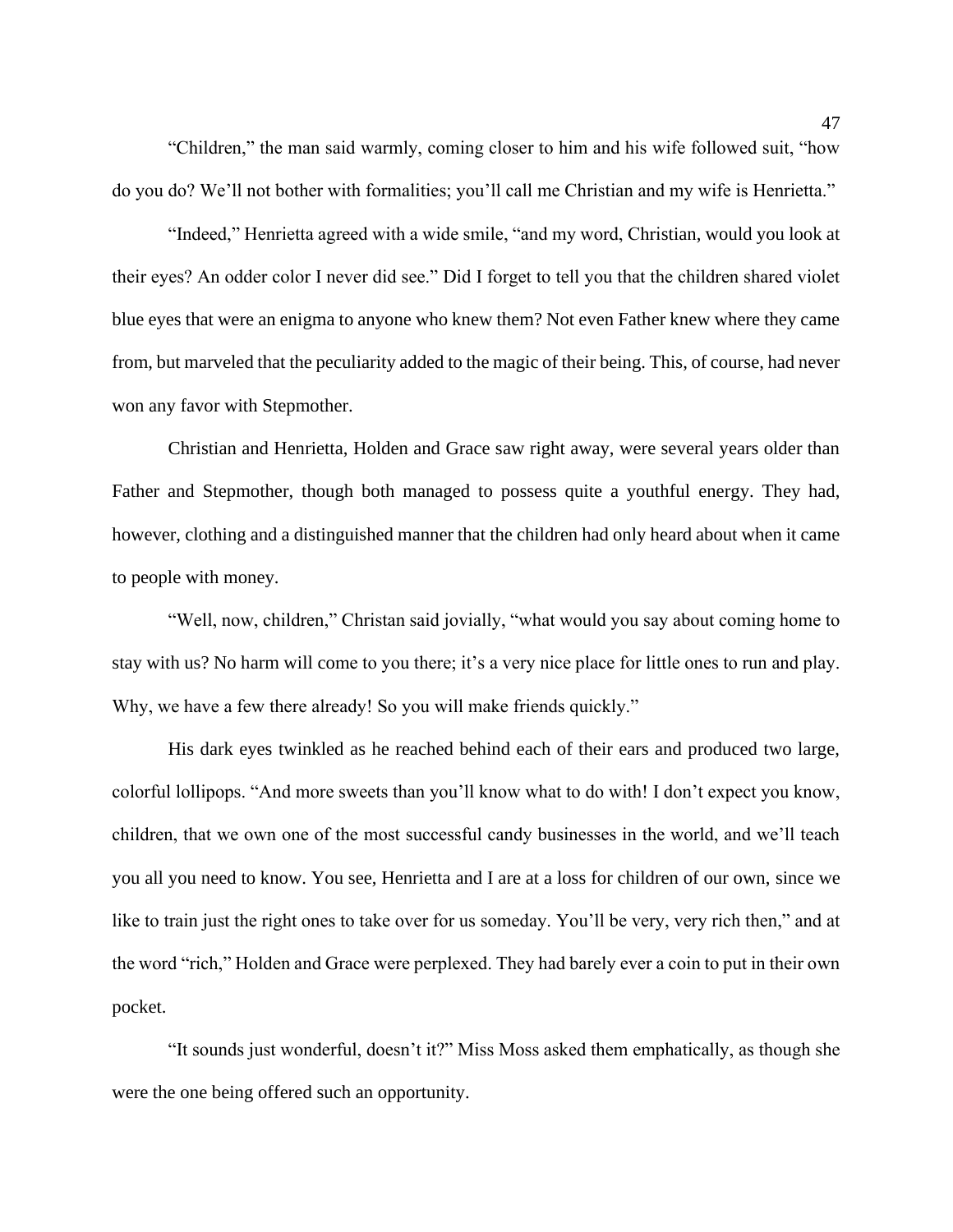Grace was troubled. "Oh, but Miss Moss. What did the lieutenant say?"

Her smile froze. "Lieutenant?"

"Yes, about finding Father and going home," Holden insisted. "Father would have returned from his travels by now and I'm certain he --"

"That will be quite enough," Miss Moss said, though not as dangerously as she might if not for their company. "I'm afraid that the lieutenant was unable to help you, and it is my responsibility to place you to the best of my ability. I believe I am doing that now."

"But --" The children were quite anguished at the sound of it.

"Not another word," Miss Moss threatened.

"Children," Henrietta intervened gently, "if there is truth to what you say, we may be able to do something for you. But for now, we really do think you must come with us. I can't imagine staying here is more appealing."

She was right and the children knew that. It wasn't long before they found themselves once again being helped into another carriage, one much fancier than the one the lieutenant took them in. Before they could take their leave, a shrieking, flailing flash of blue flew inside.

"Bluebird!" the children exclaimed. "Of course, of course, you'll come with us."

But Christian's and Henrietta's eyes had darkened, and they swiped at the bluebird, trying to force its leave.

"Away, beast!" Christian commanded fiercely. "Away from here!"

The bluebird responded with a growl so sharp as a tack, settling itself resolutely between Holden and Grace.

"Children," Christian said, trying to sound nicer, "it seems to be taken with you, and I'll thank you to persuade it to be on its way."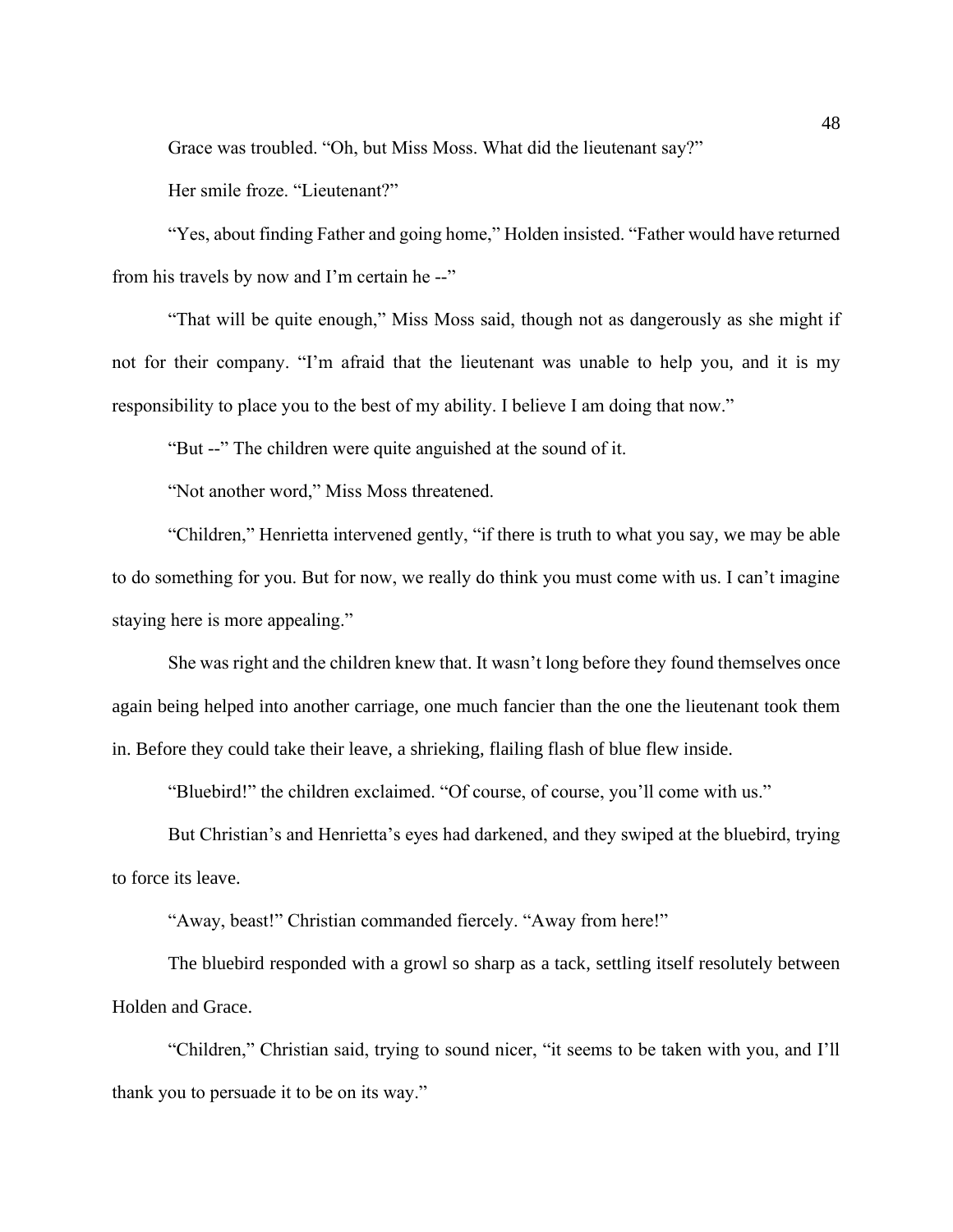"He is no beast," Grace said, sounding almost indignant. "He's just a sweet bluebird who wants to come with us."

"Did you hear what I said, you wretched girl! Now!" All kindness fell from Christian in the command. "Otherwise I shall have the driver kill it!"

The children trembled, but did as he said. The bluebird watched Christian and Henrietta fiercely, and then flew into the late autumn chill.

"There, now," Christian said, as if his outburst had never happened. "It's quite odd, isn't it, I've never seen one so reluctant to leave."

Holden and Grace would have liked to do as the bluebird and fly away, but the couple were now looking at them then with such softness that they felt foolish about it.

"Bluebird is our friend," Holden said, and Henrietta chuckled.

"It's but a bird, dear boy," she said, "it doesn't care an ounce for you."

Holden swallowed hard, his mind recalling where he had heard that before.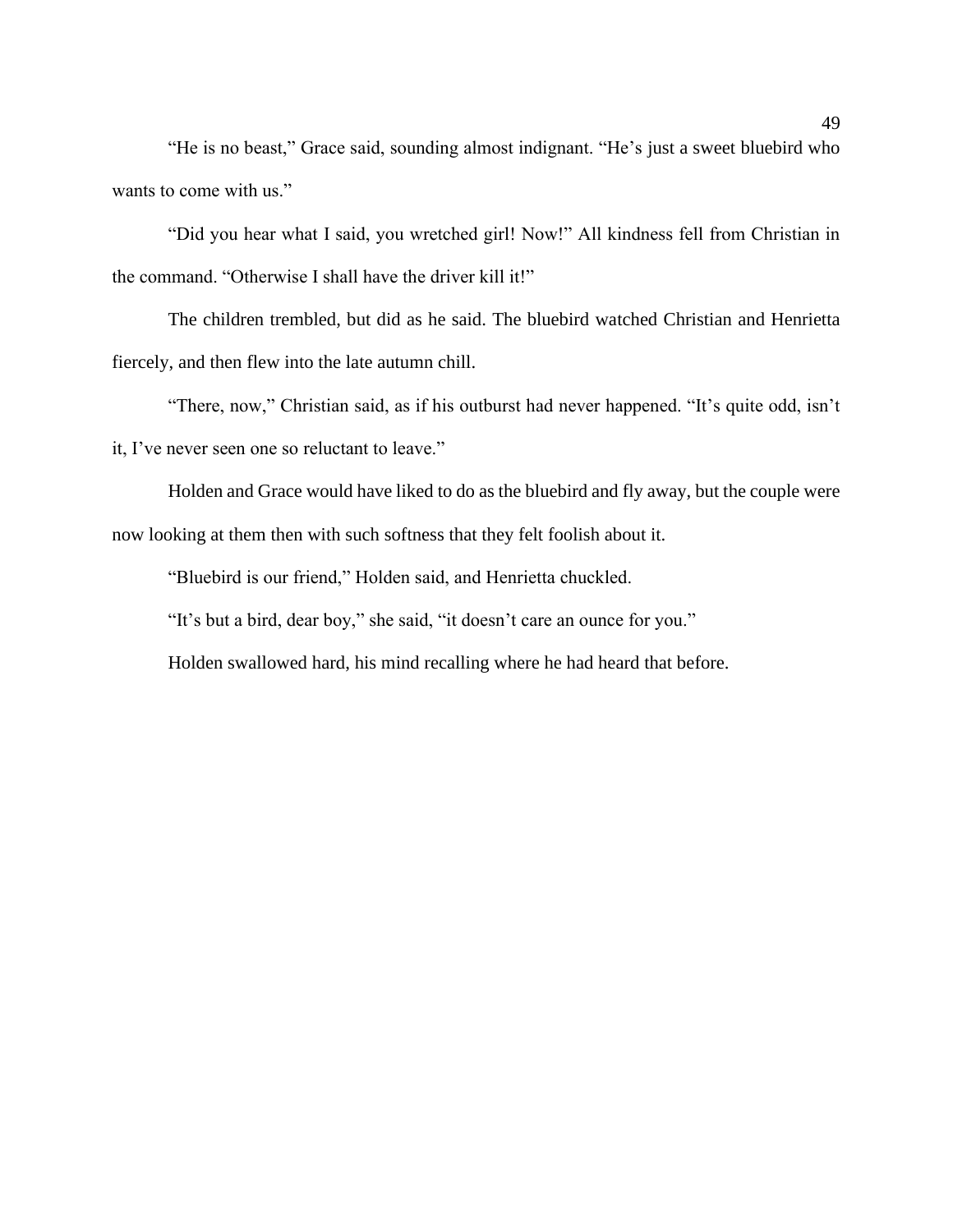Andersen Candy Shop appeared twice the size of the village in which Holden and Grace once lived. White exterior gleaming in the late afternoon sun, enormous letters in candy apple red announcing the business, and gleeful gingerbread children painted in brown and red.

"Are we going in?" Grace's earlier hesitation was gone, for she truly wanted to see the candy.

"All in good time, darling," Henrietta said. "First, you must eat - you're skin and bones, the two of you!"

The Andersen estate was mere miles from the shop. More than a house, more than a mansion, a gingerbread palace! There were gingerbread bricks, royal icing grout, peppermint tiles, candy trimmed windows, and a roof made out of gumdrops the size of trees. Holden and Grace marveled at it while the Andersens led them into the house for a feast of pancakes with maple sugar, bright red apples, creamy milk, and nuts. Holden and Grace ate until they could barely move. They were then taken to a quaint little bedroom, all done in white. Holden and Grace went to sleep in matching twin beds, quite content with the lot they had been given. It never dawned on them to ask why they seemed to be the only children in the house.

But the kindly older couple were not what they seemed, for they were not interested in giving a home to children. They were evil witches, who for centuries had collected lost and unwanted children. They were turned into gingerbread and sold as their most desired good. A spell was put over each gingerbread child that would keep Christian and Henrietta young and nourished when the sweet was consumed. The shop was a means to lure the children in and deceive the patrons, children and adults alike who reveled in the taste of their gingerbread.

Christian and Henrietta - as most witches - almost never slept. The very next morning, they went to look at the children lying so peacefully in their beds. The witches tore each child from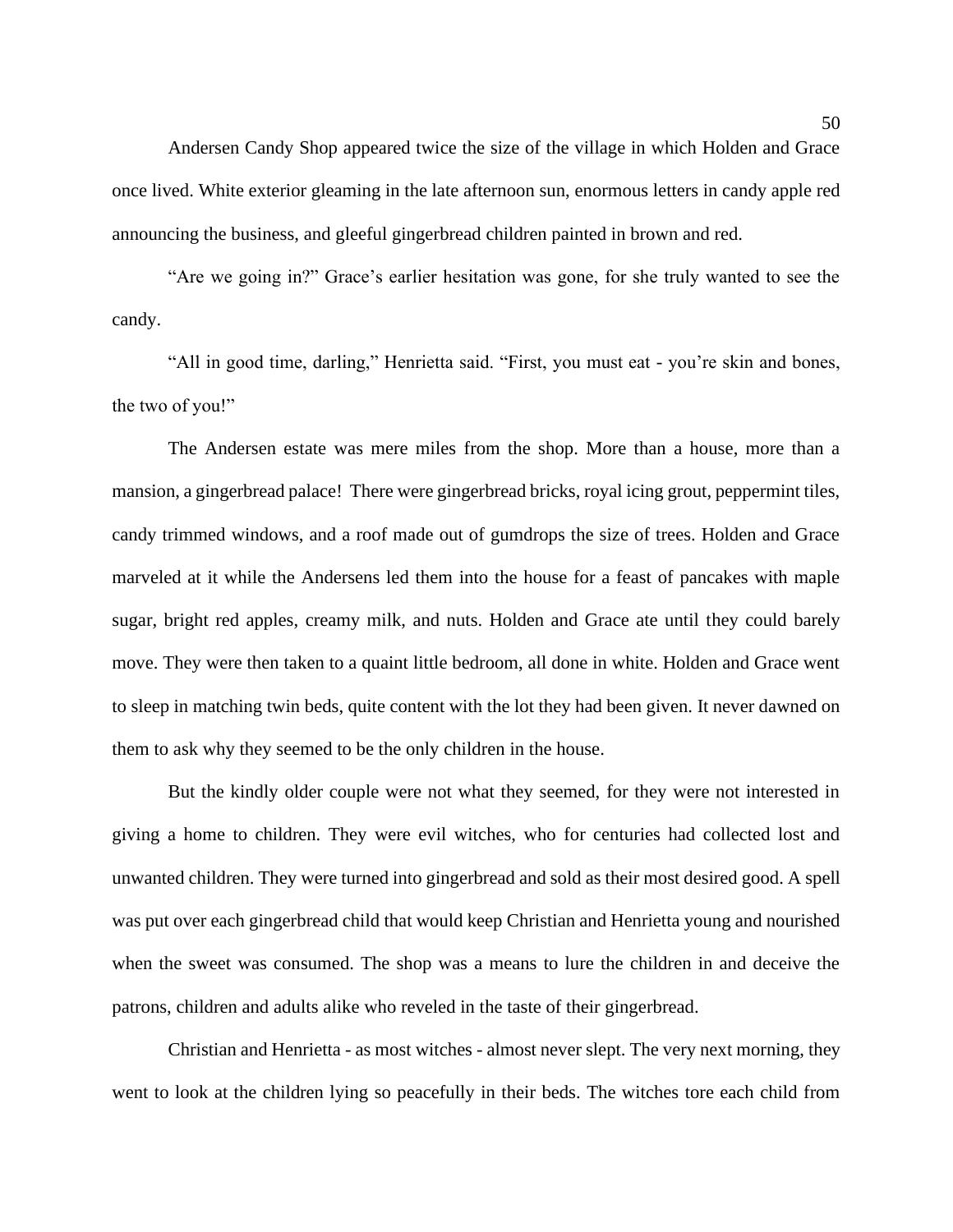their bed, and to Holden and Grace's horror, Christian and Henrietta transformed right before their eyes. Henrietta's short, grey hair lengthened to her hips and turned dark as night, her eyes transformed into a cat's eye yellow, and her skin deepened into a dead, cracked, greyish blue. When she smiled at them, she revealed rotting teeth and a slippery, purple tongue. Next to her, Christian's hair grew to solid silver, his ears became almost as pointy as his gleaming yellow teeth, and the black pupils in his eyes widened so that the entire iris was black.

"Someone help us! Help us, please!" the children cried as they were whisked away to the dark, deep basement of the candy shop where long tables ran from one end of the room to the other, the tops invisible under a mess of sugars, syrups, and colorings. Crowded at each were frantic, terrified children dressed in red jumpsuits under red and white striped aprons. They screamed when Christian and Henrietta appeared. Up against the walls were several large ovens with children in cages next to them. Christian carried Holden to an empty one and locked him inside. Holden cried in terror, but it was for nothing.

Grace cried too, and was slapped for it by Henrietta. By a wave of her hand, she changed Grace's red nightdress to a jumpsuit and apron that perfectly matched the other children's.

"That will be enough of that, girl," Henrietta hissed at her. "You'll work here with the others making the candy for our merchants. You'll soon find we have strict deadlines. You will bring meals and fatten up the lazybones who don't want to work as hard. If you refuse, we'll take your dear brother away. He will disappear and one day, you will know the same fate!"

Grace joined the children and tried to learn what she was to be doing. She screamed as a burning pain struck her back, and turned to see Henrietta had whipped her.

"Timing is everything, my dear," she cackled. "Best you not waste it."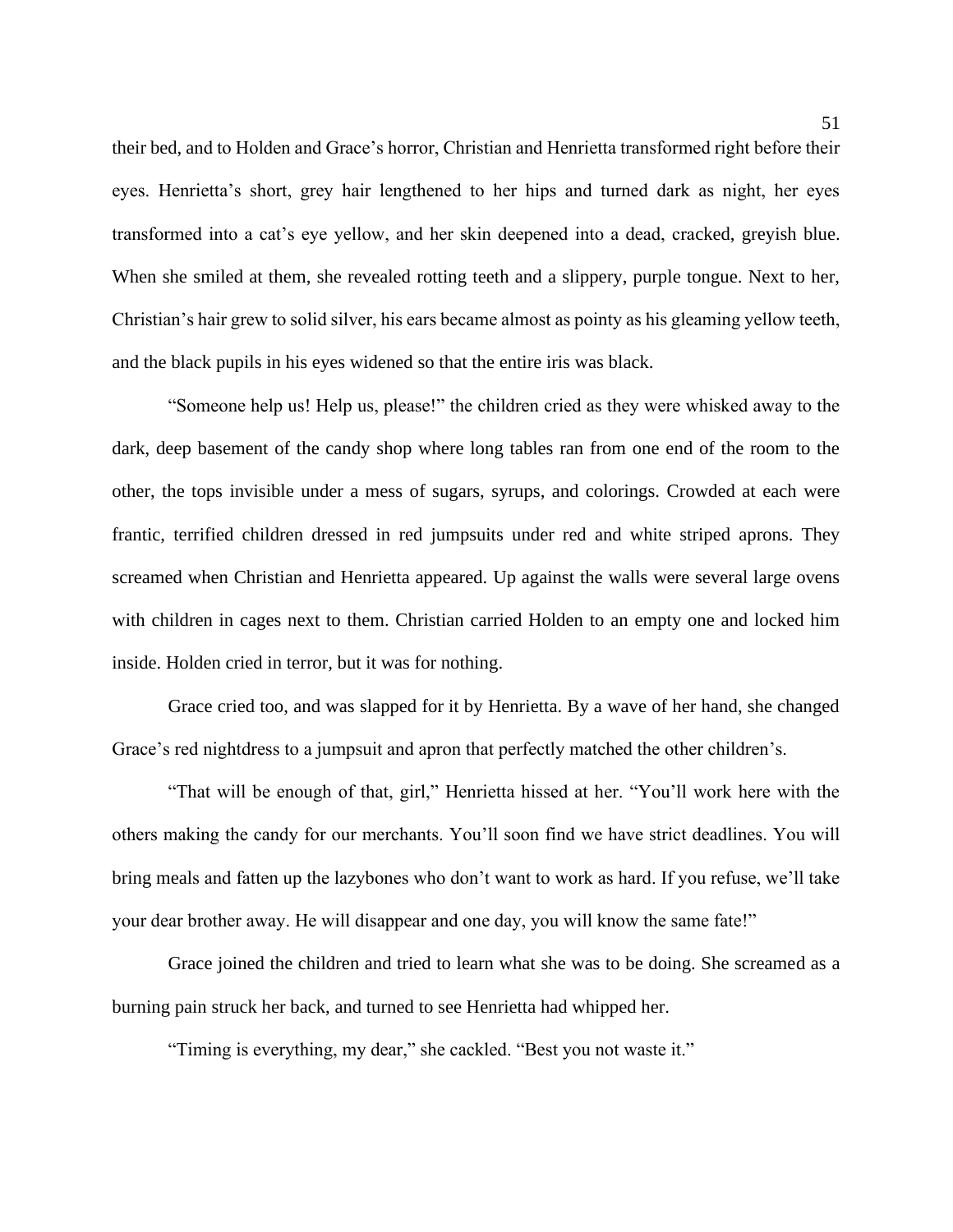And so it was out of fear and certainly not out of pleasure that Grace developed the most deft of hands in candy making. She painted stripes on candy canes, pulled taffy, shaped gingerbread cookies, poured sheets of peanut brittle, and kneaded marzipan, all as fast as she could. There were cakes to be baked, licorice to be cut, fudge to be hardened. She worked day and night, to utter exhaustion, and there was little time for rest. In between, she helped cook hearty fares for the caged children, and survived by sneaking crusts of bread or bits of chicken. One night, when Holden refused to eat the sweet rolls she had brought him, Christian held a knife to Grace's throat and slowly brought it across her flesh until he obliged.

"Stick out your finger, boy," Henrietta growled. "I want to see how fat you have gotten."

She did this with every child, for a witch's eyesight is very poor. In fact, neither she or Christian could tell just by looking at them. When one was presumed to be ready, they were taken screaming and baked in the oven. Two minutes later, they were gingerbread children, ready to be purchased and eaten. Holden learned quickly, and the other children by his example, to poke a chicken bone between the bars. The witches, mistaking it for a finger, wondered why the children didn't seem to be getting any fatter.

When weeks had passed and Holden, along with the others in their cages were still thin, Christian and Henrietta's patience had waned and they refused to wait any longer. Early one morning, Henrietta shouted to Grace and the other children:

"Hurry up and fetch some water! We'll not wait anymore, and we don't care whether these children are fat or thin. Tomorrow they are to be boiled."

How Grace sobbed as she went out to the well. "If only we had stayed lost on the path. Even the orphanage would do!" she cried. "We might have died, but we would be together."

"Your weeping doesn't help you or your brother at all," said a very young girl called Emily.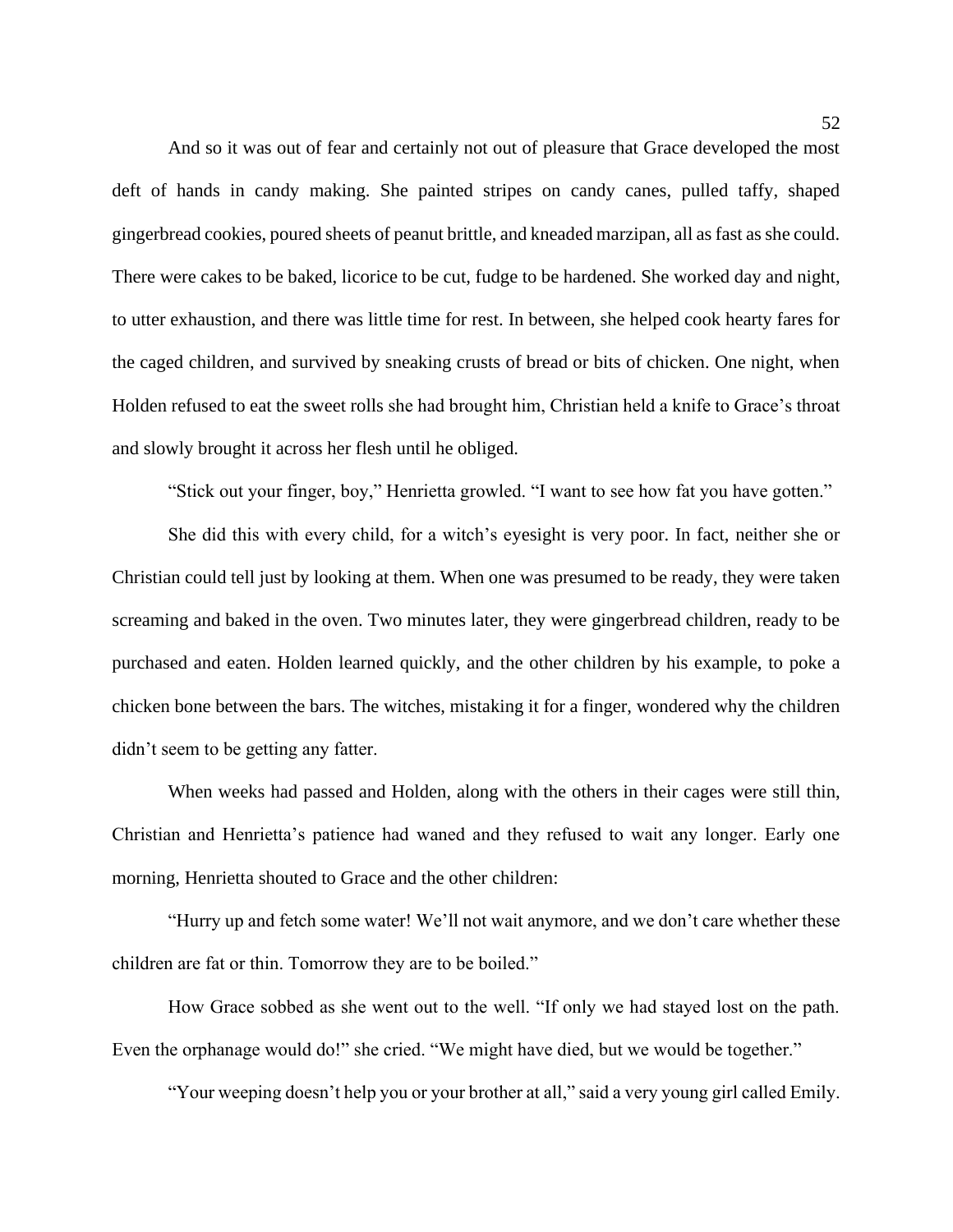"Well, something must," Grace said, "for tomorrow he will be dead."

"Tomorrow he will be dead no matter what you do," an older boy called Samuel said. "I have been here for much longer than any of you. If there was escape, it would have been found by now."

"Pray tell, why have they kept you like this?" Grace asked.

"I've gotten the caramel creams just right," he said, a hint of a smile flavoring his lips.

The children reached the well and what should sit there but the bluebird! Grace changed from mournful to delighted at once.

"Oh, bluebird!" she shouted. "Have you come to save us?"

"I cannot save you," it said. "I could not come to you while you were inside. They know I am goodness. This place is cursed by spells to keep anything with a pure soul away. But now I tell you, you must be wise. They won't cease at cooking your brother. Listen to me carefully. They want to fool you, and you mustn't allow them. They are the devil's children, masters of deceit. Albeit, I cannot come with you, I am with you."

In the eaves of the morning next, Christian and Henrietta ordered Grace to heat the ovens. Grace obeyed, all the while her heart was breaking for the murder that was about to take place.

"First, dear girl, we've an order of currant buns to bake, and the customer is in quite a hurry," Henrietta said. "I've already kneaded the dough, so all that's left is to put them in the fire."

"We could have done that for you," Grace said, not to be generous, but to probe why the witch would have gone to the trouble of preparing the dough herself. Grace knew with certainty that Christian and Henrietta depended on the children to do the work.

"Tsk!" Henrietta spat out. "You beasts never get my doughs right; better to do it myself and evade the blunders you lot are so given to."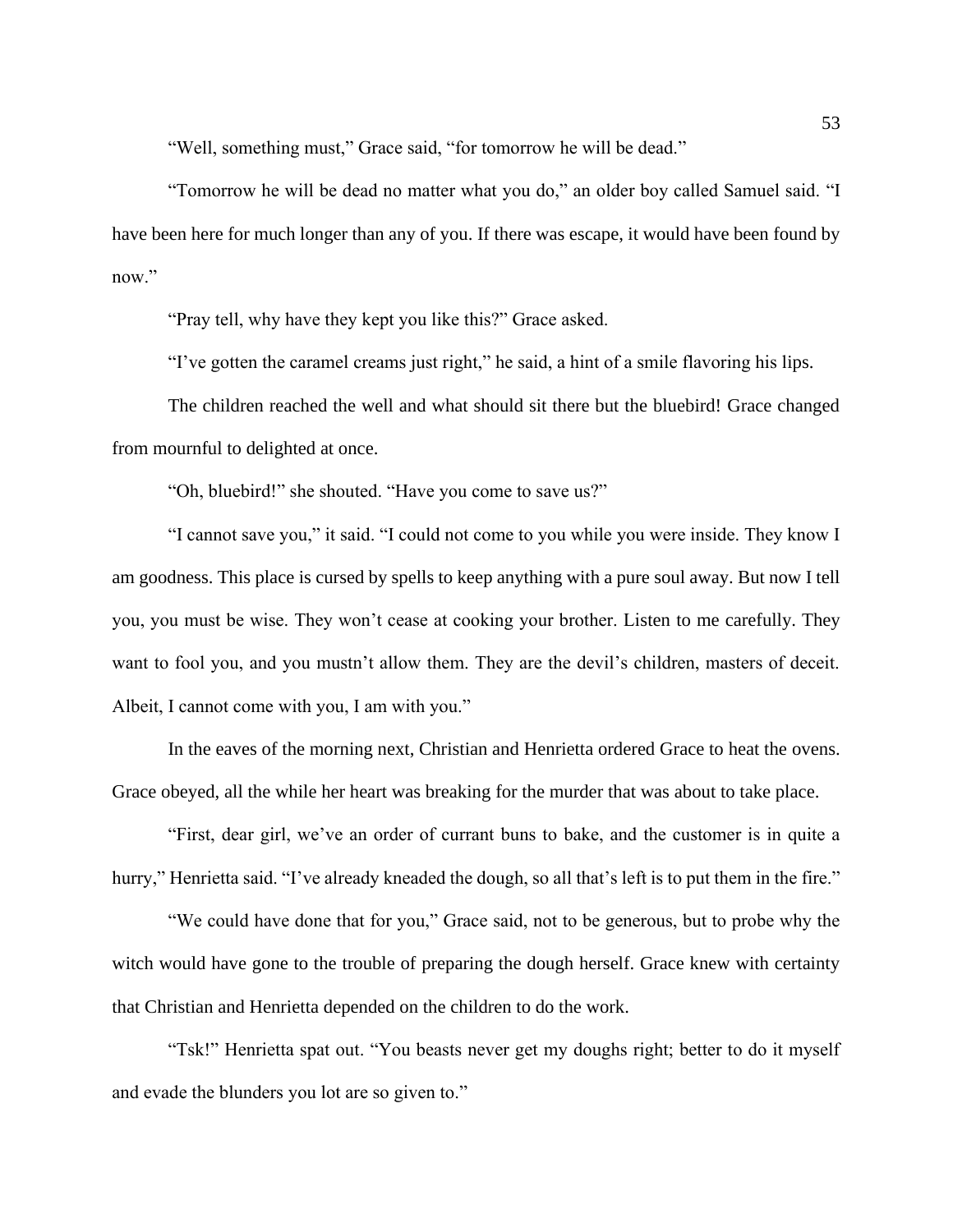But Grace knew it was a falsehood, for she herself had prepared many different doughs in the past. Only once had she been punished for a misstep: a long burn mark that ran from her wrist to the crook of her elbow ensured that she would not do it again.

Henrietta and Christian took Grace to one of the ovens, from which an orange blaze leapt.

"I wonder, my dear," Christian said, "if you wouldn't lean forward a bit and see if it's hot enough to put the buns in."

A slight movement outside the small, dirty window up near the ceiling took Grace's attention, and she remembered what the bluebird had said.

"I shan't know how hot it is supposed to be," Grace said earnestly.

"Stupid girl!" Henrietta exclaimed. "It isn't so hard."

"How far in shall I go?" Grace asked. "Perhaps you might show me?"

"Oh, move over," Christian ordered, and pushed Grace aside. Grace mustered every strength she had so as to tug the iron door open a bit wider, and before the two witches knew what was happening, an army of hands forced them both into the oven.

The screaming flames rivaled Christian and Henrietta's frightful howls as their flesh was baked to a crisp. Once the sounds had ceased, Grace turned down the heat and opened the door to reveal two gingerbread witches, which the others helped to heave out of the oven. They cleared the long tables of all the half made confections and lay out the figures. From down the stairwell, the bluebird flew.

"Bluebird!" Grace shouted. "I thought you couldn't come in!"

"The witches are dead," the bluebird said. "Their spells are naught. See there."

The bluebird turned their attention to the cages, which dissolved instantly. It was only by dark magic that they had been held there.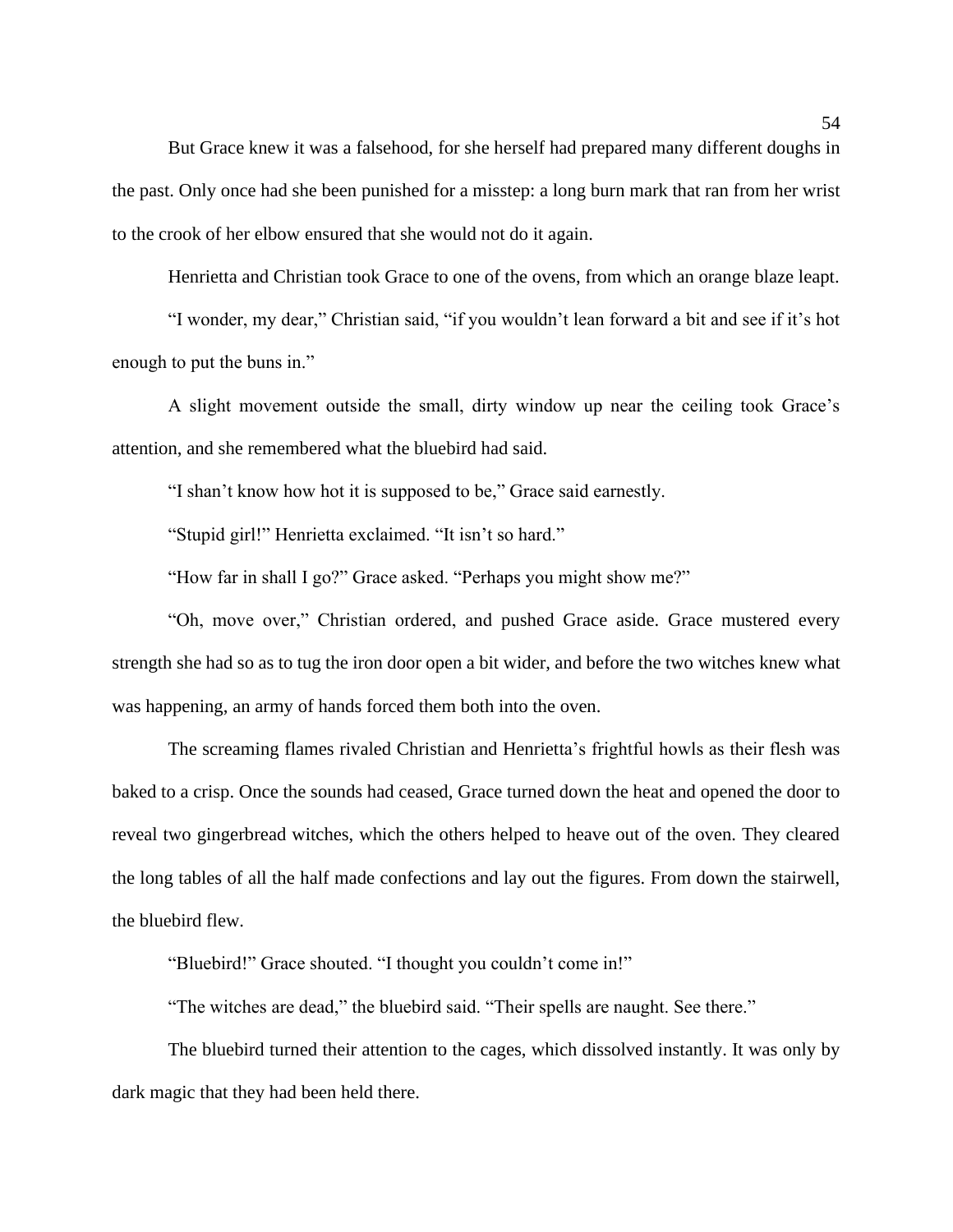"Holden, Holden, we are saved," Grace cried, running to him. "You see, the witches are dead!"

The children who had been in cages flew forward in glee as birds trapped for a very long time. How joyful they were! They danced, kissed, and held each other tightly. There was no longer anything to fear.

The enchantment that had kept the children from leaving the cellar had broken, and the children slowly ventured up the stairs into the shop that not one of them had ever seen. The early hour found the shop not yet open for business. The children crept between barrels of penny candy, glass cases of fudge, candied apples, bonbons, and a large wall of gingerbread children.

All at once, the gingerbread children began to break out of their forms, revealing several little boys and girls who were cursed no more.

"What has happened? Where are we?" they kept asking.

"You are free," the little saviors told them, "the witches are dead."

They cried and shouted, it was a time of great joy.

"What shall we do with Christian and Henrietta?" one girl asked.

The children looked at one another.

"See if we can't do exactly what they were doing with us," a boy said, mirth in his eyes.

And so it was that the children brought the gingerbread witches up to the shop and put them out for purchase.

"I say, look here!" Samuel shouted from behind the counter. The children rushed to him only to see scores of gold and jewels that the witches had kept concealed. There was enough for every child in the shop to take as much as they pleased and be well off for the rest of their days. Grace filled her apron; Holden, his pockets.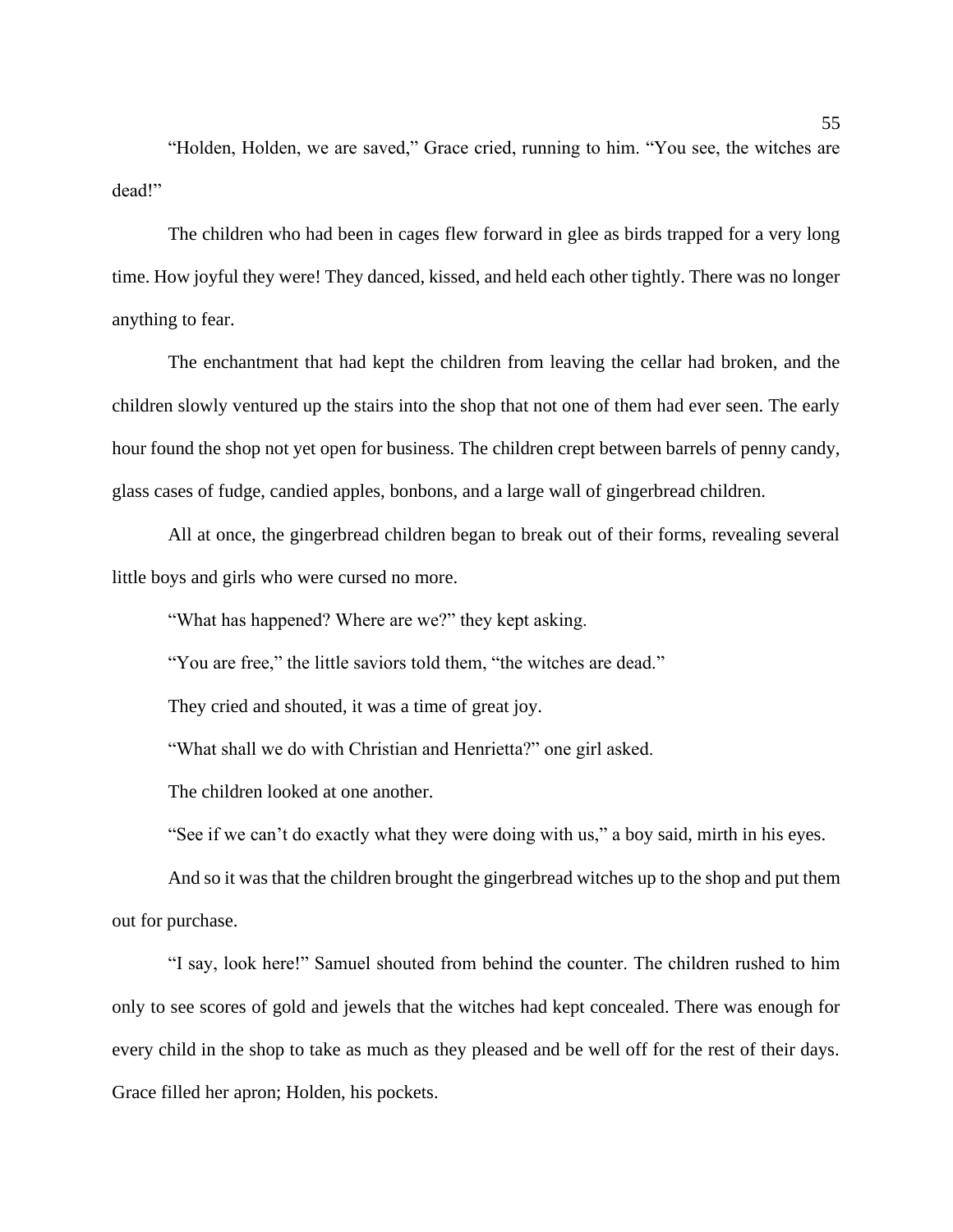"No more poverty," Grace cried, enraptured.

Many of the children wanted to go home. The bluebird promised to see them there. The others either had no homes to return to at all, or homes they didn't wish to see again. Those decided that they would stay and look after the shop until the sweets ran out; they had no desire to make any more. Holden and Grace thought they might join them for a time. The bluebird said it would return for them soon.

Holden and Grace kept busy sorting stock and making sales. No one found it odd that a family of children seemed to now be in charge. Any person who inquired were told that the Andersens had gone away on important business, and this was accepted well enough.

One day, a tall, spare man came into the shop with the same curly, chestnut hair as two children there.

"Father!" Holden and Grace shrieked, running from around the front counter and into his arms. The other children looked on with something of a longing and an envy. None who had stayed had fathers that they could go to as Holden and Grace had gone to theirs.

"My children," he cried out. "I have been looking for you everywhere! Oh, my dears, tell me. Please tell me why you ran."

"Oh, but Father," Grace said, "whatever do you mean? We haven't run anywhere. We were brought here."

"Your Stepmother told me you ran from home after I left for the city," Father said. "She thought you might have been trying to find me. She searched quite frantically for you before coming home to meet me and tell me what had happened. I've been looking for you ever since!"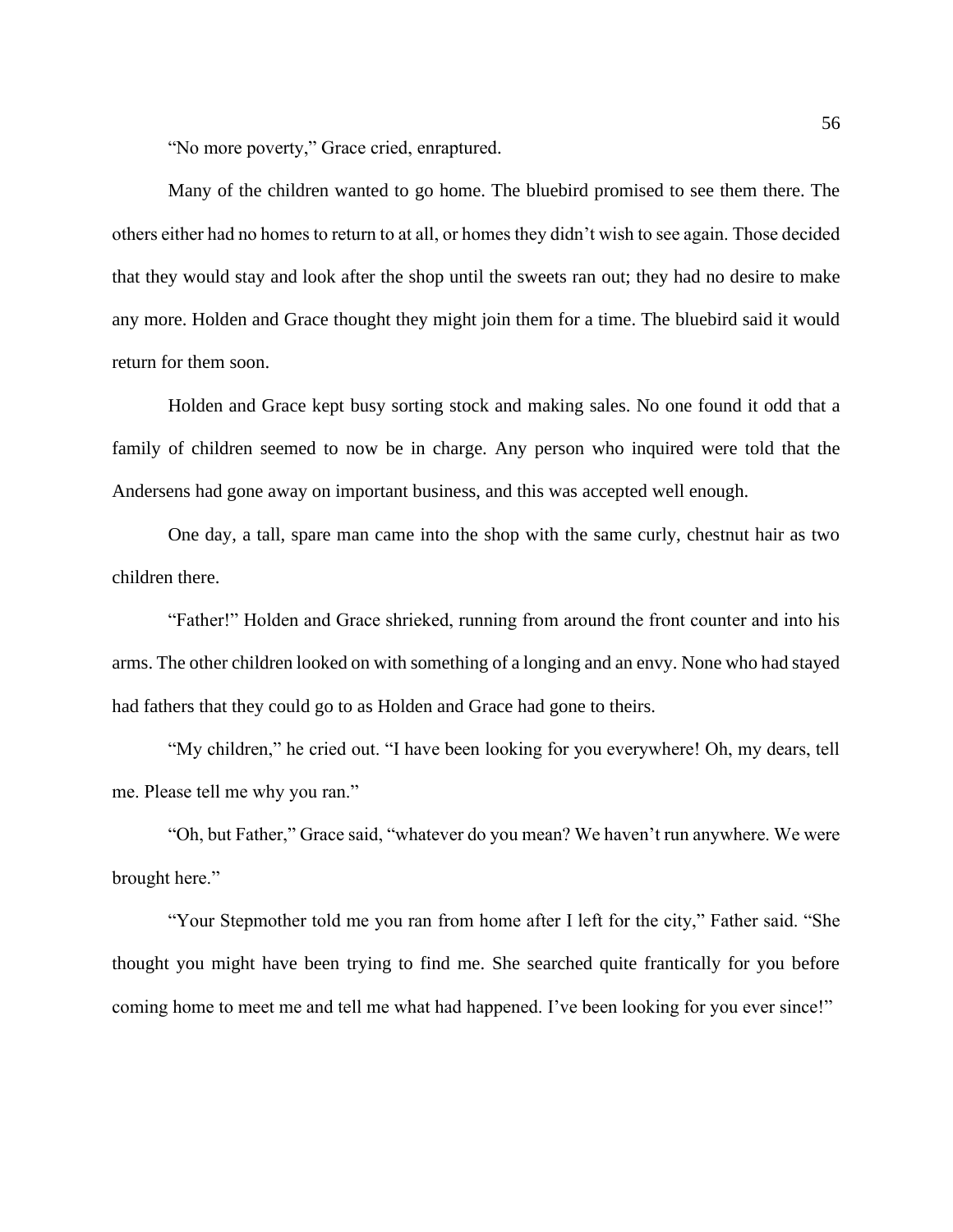"No, Father," Holden exclaimed, "that isn't at all what happened. Stepmother left us in the village and when the lieutenant brought us home, she turned us away as though she never knew us! He took us to the orphanage and they placed us here, but the owners are … away right now."

"Oh, Holden, for you to say such things!" Father looked disheartened. "Your stepmother would have never shown you out as you claim! Please, my boy - come home with me and we'll sort it!"

"Stepmother is still at home?" Grace said cautiously.

"Of course she is," Father said, puzzled. "Where else should she be?"

Holden and Grace spoke with their eyes.

"If we come home with you now, Father, she will only find another way to be rid of us,"

Holden said quietly. "She will be quite shocked that you found us at all."

"She can be quite … unforgiving at times, I'll grant you that," Father said. "But the rest of

it - you can't possibly believe it!"

"You believe it, don't you?" Grace said gently. "If you think about it, you know."

Father swallowed hard. The trouble was, he *did* know.

"You won't come?" he said, the answer already clear.

"We want to be with you, Father," Grace said, "but as long as she is there, it will never be all right."

"I need all of you," he said desperately.

Grace dug into her apron, while Holden felt his pockets. They handed him part of their share of the riches that all the children had divided between them.

Father looked at his children in utter amazement. "What is this?"

"Take this home, to Stepmother," Holden said. "You'll not have to go without."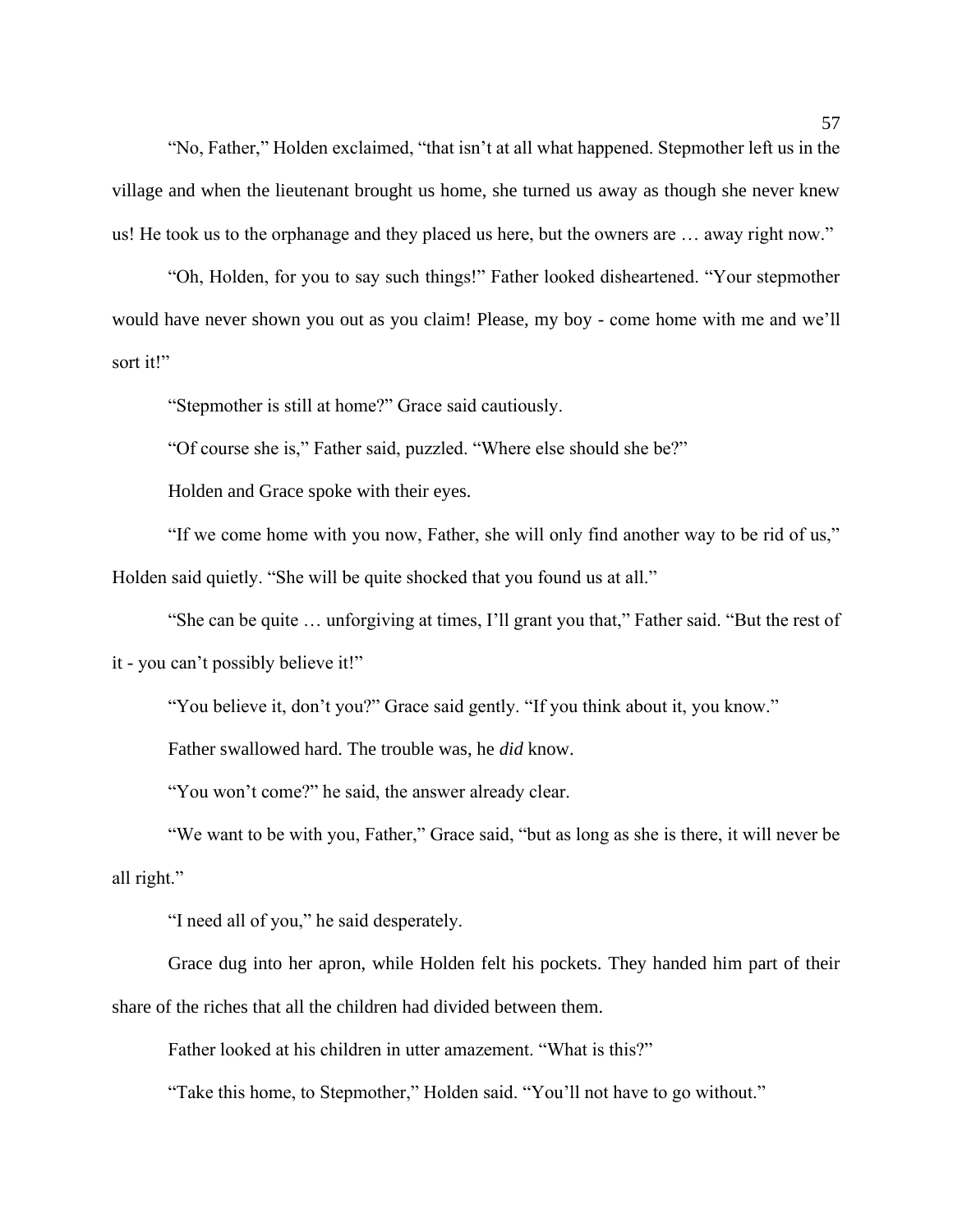Father looked as though he might refuse, but in the end, tucked the offering into his traveling pouch.

"My sweet children," he wept, holding them close, kissing them, touching their faces. "There is no family there without you." But he knew there was no persuading them, for Holden and Grace were with their family, and would remain there in the days ahead.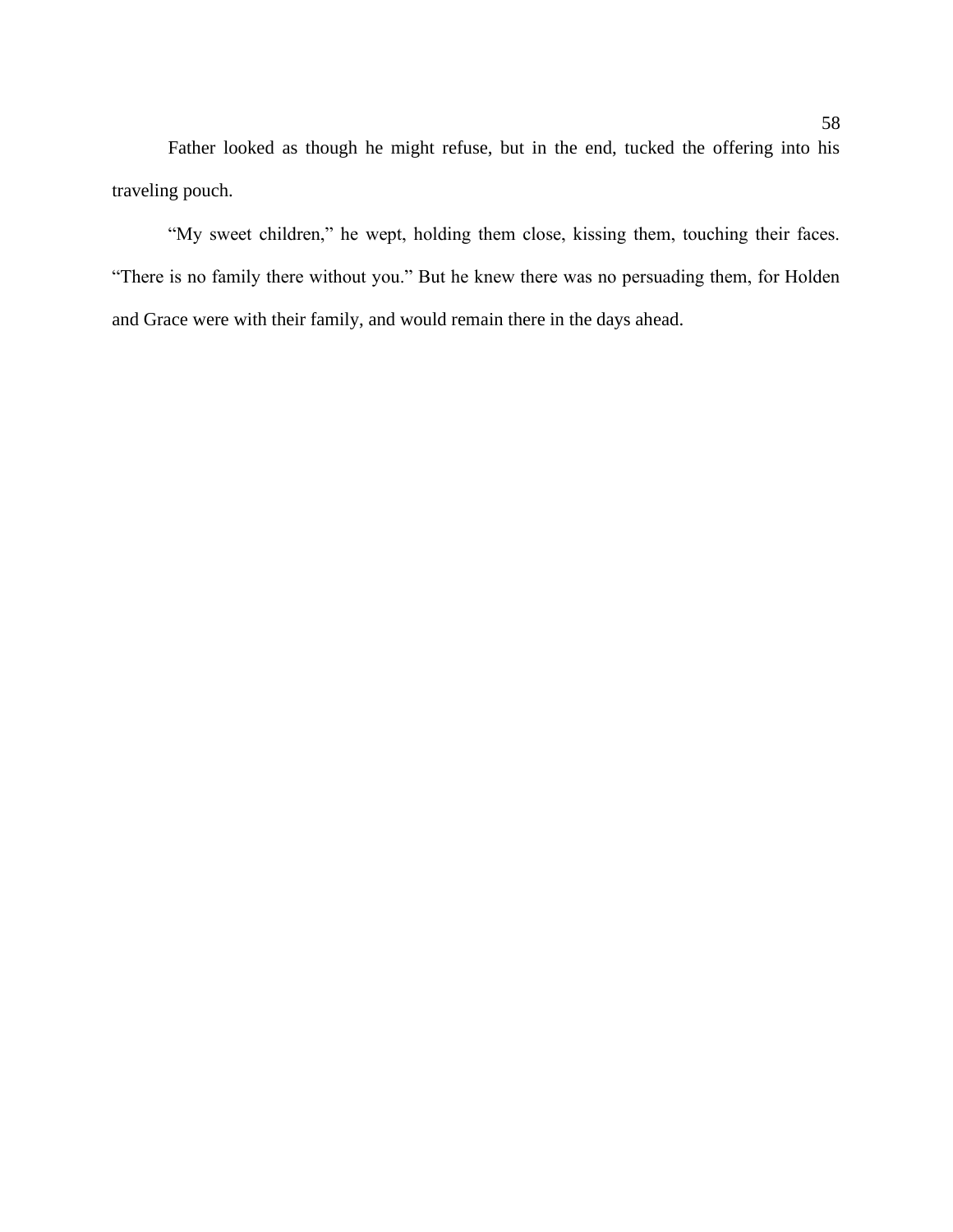When did the forest become trees of cut out boys and cut out girls, forgotten with the wind as they tried to find their home?

You are their teeth, their anguish, a peppermint candy in a broken mouth.

You baked their lips, stitching violets with a poison needle.

The air, a feral symphony.

Fingers

fingers

feel them.

Their bones are for sale.

The children will eat you from their cage.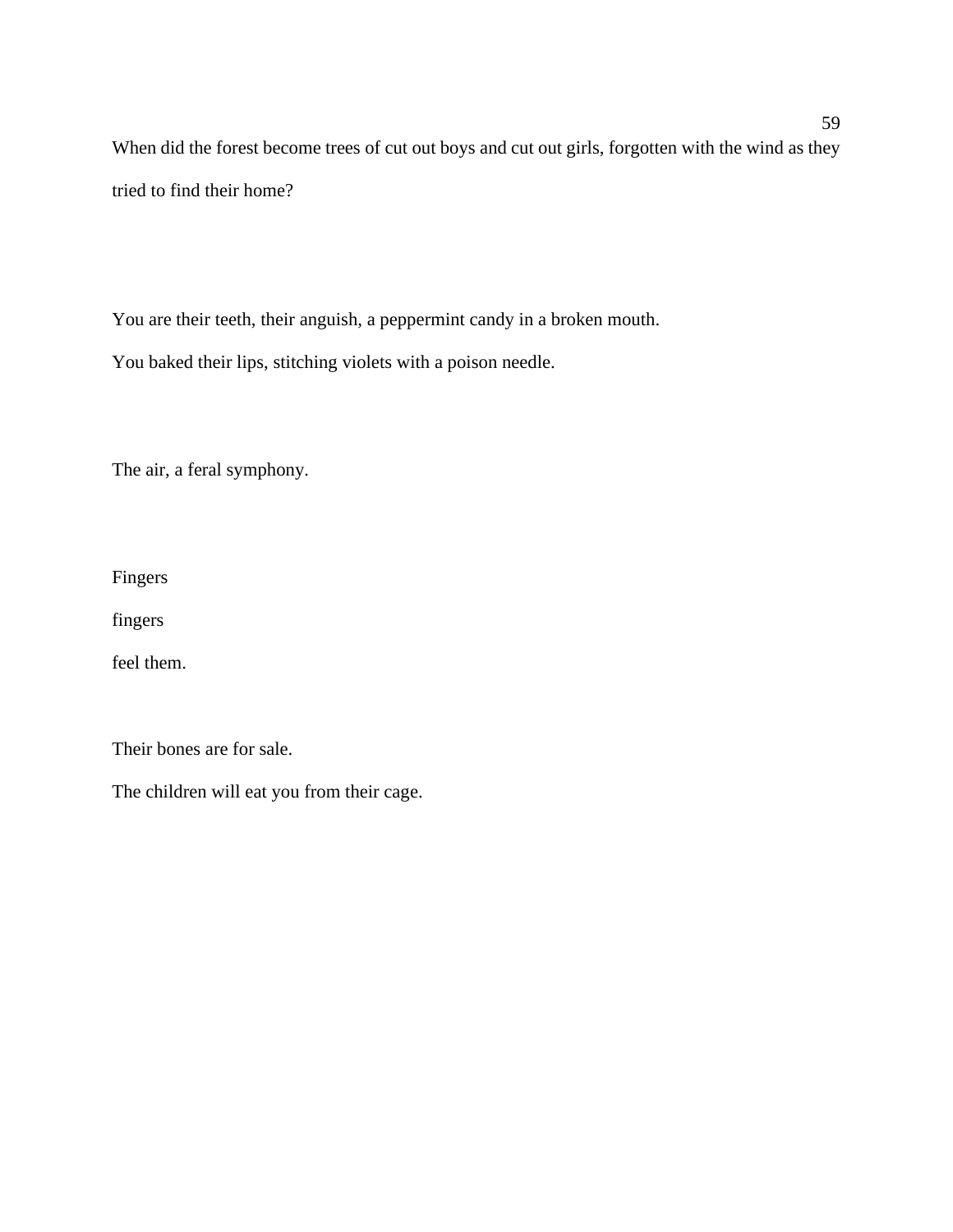**Envoy**